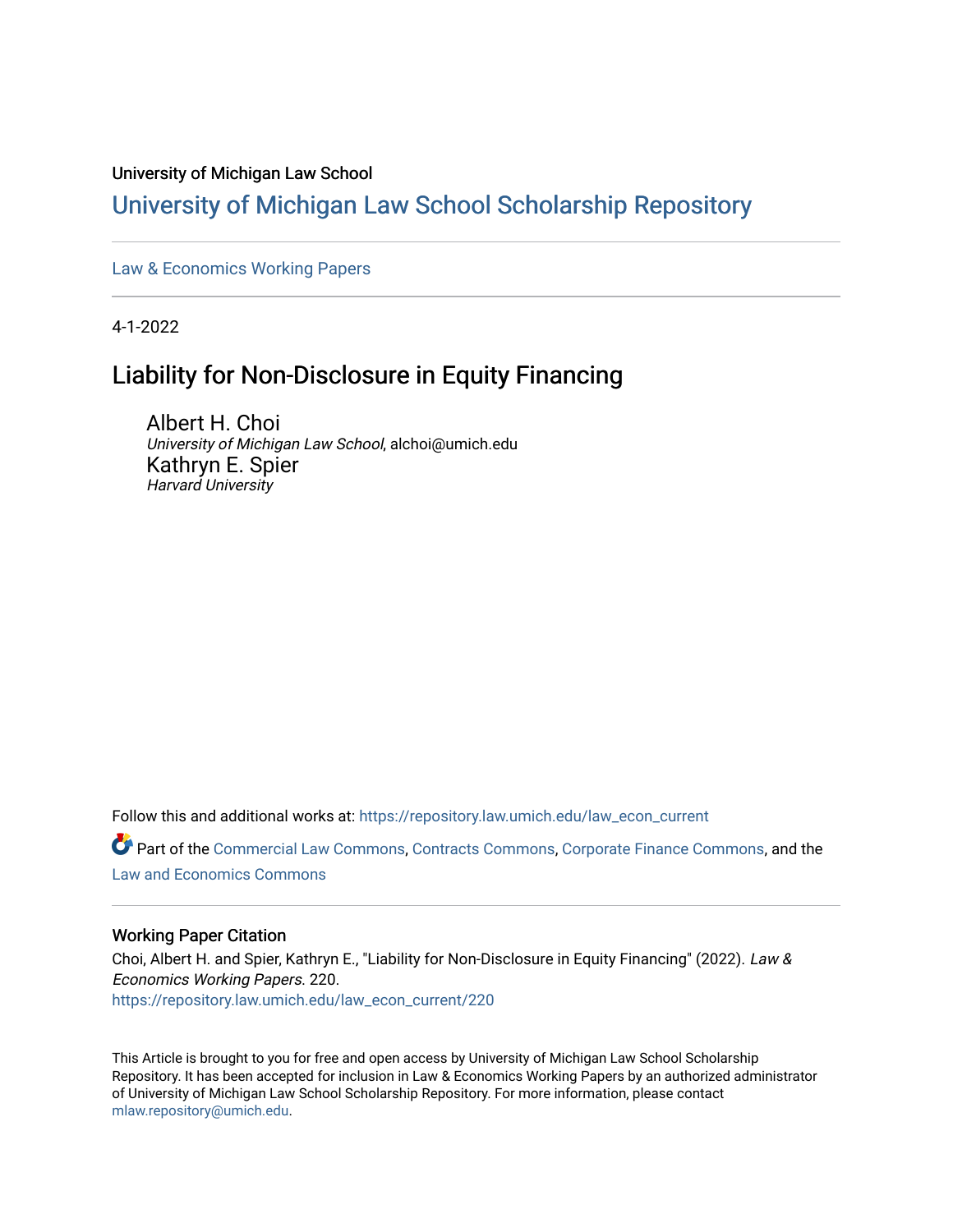# Liability for Non-Disclosure in Equity Financing<sup>∗</sup>

Albert H. Choi University of Michigan Law School

Kathryn E. Spier Harvard Law School

April 1, 2022

#### Abstract

The paper analyzes the effects of holding firms liable for non-disclosure of material information when raising capital. We develop a model in which a privately-informed entrepreneur can choose to withhold information from prospective investors when issuing and selling stock and the investors can bring suit against the firm ex post for (alleged) non-disclosure. The damage payment received by the investors is partially offset by the reduced value of their equity stake. The analysis shows that the equilibrium depends on, among others, (1) the amount of personal capital the entrepreneur has to commit, (2) the frequency with which the entrepreneur is privately informed (the degree of adverse selection), (3) the size of damages payment, and (4) the cost of litigation. Court errors decrease social welfare by weakening deterrence while litigation costs may increase social welfare by deterring the inefficient types or decrease social welfare through wasteful litigation spending. The effects of liability or class action waivers and holding entrepreneurs personally liable for non-disclosure are also explored, and various normative and empirical implications are discussed.

# 1 Introduction

On May 17, 2012, Facebook went public by selling more than 421 million shares of common stock at \$38 per share to public investors on the Nasdaq and raised about \$16

<sup>∗</sup>We would like to thank Ann Lipton, Nadya Malenko, Teddy Mekonnen, Adam Pritchard, and James Spindler; seminar participants at 2022 NBER Organizational Economics Workshop, University of Michigan Law School, and University of Michigan Economics Department; and conference participants at 2021 Theoretical Law and Economics Conference and 2022 Tulane Corporate and Securities Law Conference for many helpful comments and suggestions. Comments are welcome to alchoi@umich.edu and kspier@law.harvard.edu.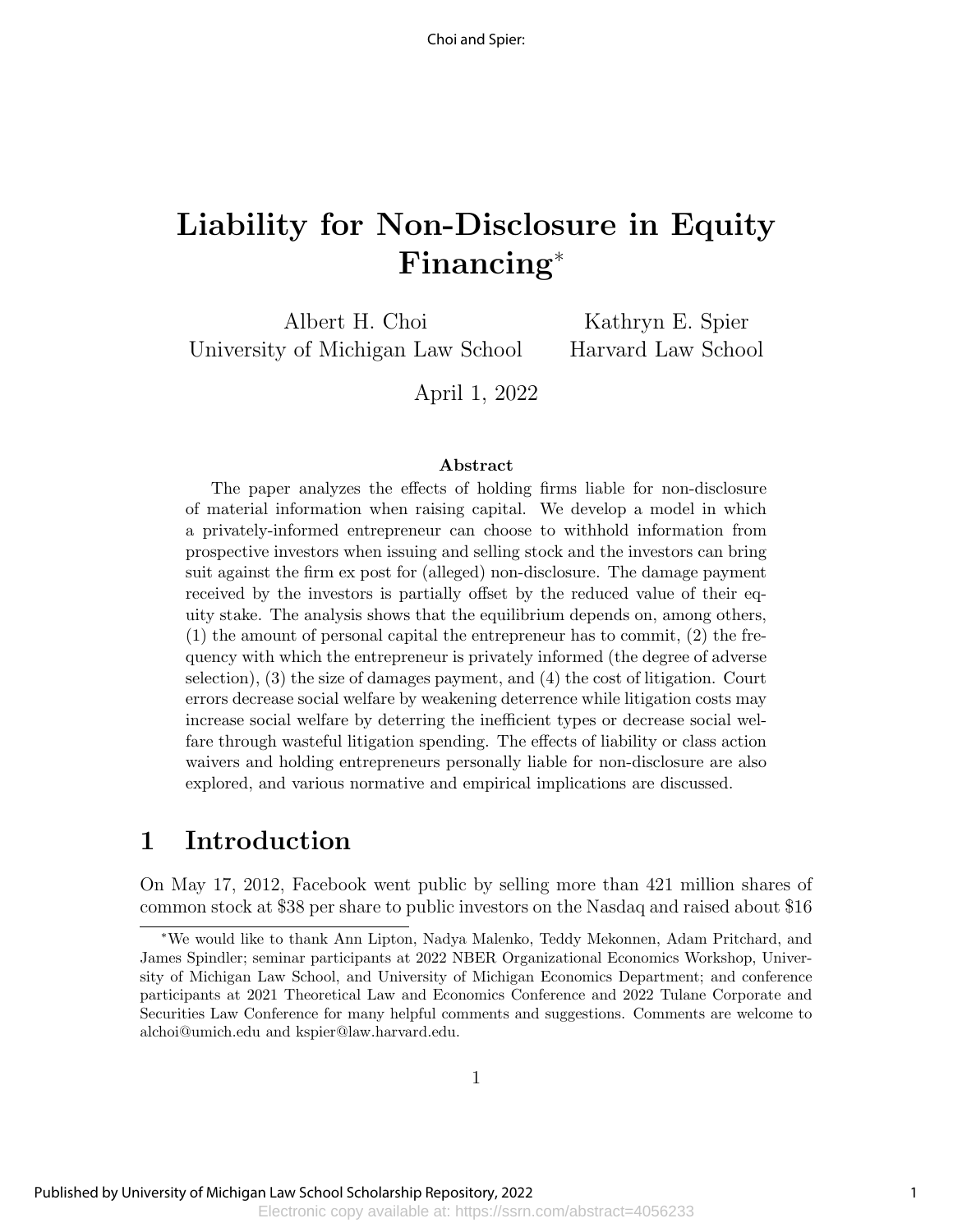billion from the investors. Unlike many other initial public offerings that experience an initial price surge, Facebook's stock price declined shortly after the initial public offering (IPO), hitting a low of \$18. It took more than a year for the stock price to rebound to the IPO price of \$38. Many public investors, who bought Facebook's shares at the IPO or shortly after, were quite unhappy and brought class action suits against the company under the US Securities Act, claiming that Facebook failed to disclose the fact that more users were using their mobile phones to access Facebook's websites instead of their computers, and the company's advertising revenues were lower than as described in the IPO documents.<sup>1</sup> After more than five years of pretrial procedures, immediately before the case was to go to trial, the litigants agreed to settle the case for \$35 million in 2018.<sup>2</sup>

As the Facebook story demonstrates, when a company raises capital by selling securities to outside investors, the US securities laws require the company to disclose relevant material information it possesses to the prospective investors. In case the company fails to do so, the investors can bring suit against the company to recover compensatory damages. Presumably, such a liability regime ensures that the outside investors will receive necessary information from the company to make an informed decision as to whether to purchase the offered security. At the same time, though, critics have argued that the private enforcement regime, especially the class action system, is too costly and encourages indiscriminate lawsuits against even innocent companies.<sup>3</sup> To what extent does such a liability regime induce the company to disclose relevant material information to the investors? Is such a private liability regime necessary in the first place? If so, in what form? Should the investors be allowed to bring class actions or be required to bring suit on an individual basis, as some advocates have argued? What is the role of the plaintiff class action lawyers? The objective of this paper is to answer some of these questions with the help of game theoretic modeling.

The paper presents a model in which an entrepreneur sells stock to the outside investors while deciding whether to disclose all material information she possesses to the prospective investors. The investors make rational inferences based on the entrepreneur's decision to disclose and, in case it is revealed that the entrepreneur

<sup>&</sup>lt;sup>1</sup>See Atkins (2018) and Graf (2018).

<sup>&</sup>lt;sup>2</sup>Id. Out of \$35 million settlement, plaintiff's attorneys received almost \$14 million as fees and costs. See Graf (2018). Although the size of settlement in the Facebook case was exceptionally small compared to the size of the IPO and the potential recovery, according to Lowry and Shu (2002), the average size of settlement in their sample was about 11% of the total proceeds raised in IPOs.

<sup>&</sup>lt;sup>3</sup>See Scott (2017 and 2019). Scott has argued that most of the securities class actions are without merit and the companies should be allowed to bar securities class actions through a mandatory nonclass arbitration provision in their charters or bylaws.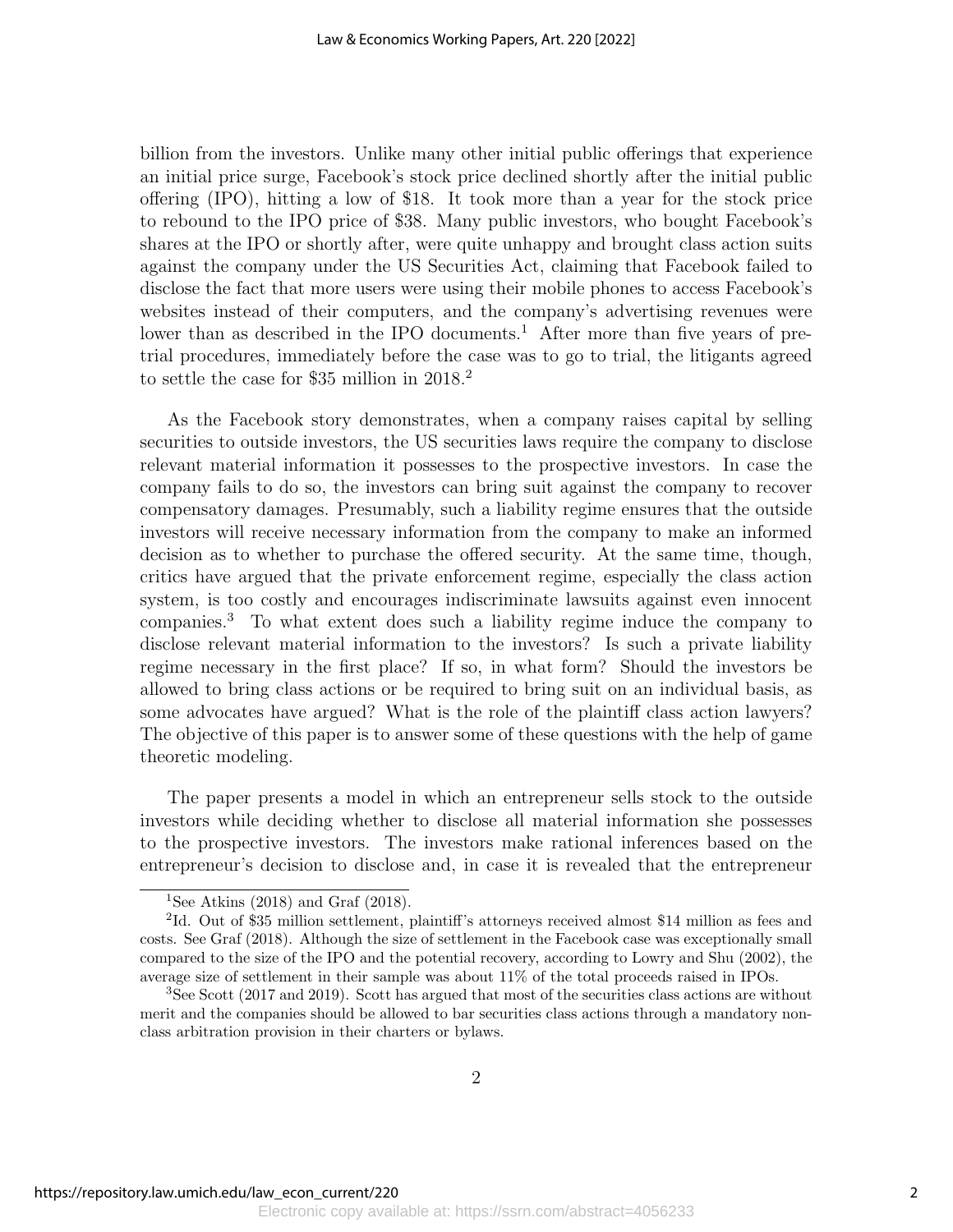#### Choi and Spier:

hid material information, the investors can bring suit against the company to recover damages. Notably, the damage payment received by the outside investors is offset in part by the reduced value of their equity stake. When the entrepreneur must commit enough of her own resources to the venture, then the entrepreneur will disclose all material information to the outside investors. In case the entrepreneur does not need to expend sufficient resources, however, holding the firm liable is necessary to deter the entrepreneur from withholding bad news. The equilibrium probability of non-disclosure depends on the frequency with which the entrepreneur is privately informed (the degree of adverse selection) and the level of liability. Full deterrence may require damages that are supra-compensatory in the sense that that the damage payments exceed the overcharge to investors.

After presenting the baseline model, the paper also examines various extensions. In the first extension, the entrepreneur is held personally liable for withholding information from investors. Since the damage award is paid by the entrepreneur rather than the firm, the firm's equity value is unaffected by the lawsuit. We show that the level of liability required to deter non-disclosure is smaller than in the baseline model. The second extension allows for the liability system to falsely find uninformed (and non-disclosing) entrepreneurs liable. With false convictions, it becomes more difficult to deter the informed entrepreneur from not disclosing her information. In the third extension, the analysis allows for positive litigation costs. With costly litigation, in certain parameter space of litigation costs, we actually can get better deterrence against inefficient non-disclosure. Positive litigation costs can, however, also reduce overall social welfare, especially when the liability system does not deter inefficient non-disclosure. In such circumstances, it may be social-welfare enhancing to eliminate firm liability altogether.

This paper extends the literature on the disclosure of information prior to the sale of an asset. Grossman (1981) and Milgrom (1981) introduced the famous unravelling result when sellers are privately informed about asset quality. Sellers of high quality assets have a clear incentive to disclose this information (to obtain a better selling price) and, as a consequence, sophisticated buyers draw adverse inferences when sellers *do not* disclose. Grossman and Hart (1981) explored the implications of full unravelling for disclosure laws in corporate takeovers.<sup>4</sup> Dye  $(1985)$ , Farrell  $(1986)$ , and Shavell (1994) show that complete unraveling does not occur when buyers are uncertain whether the sellers actually have private information. In their models, sellers with low quality assets have an incentive to withhold this information from the

<sup>4</sup>Grossman and Hart conclude that "the commonly held view that firms withhold information (which is free to release) in order to mislead traders into giving them better terms is false." (p. 333)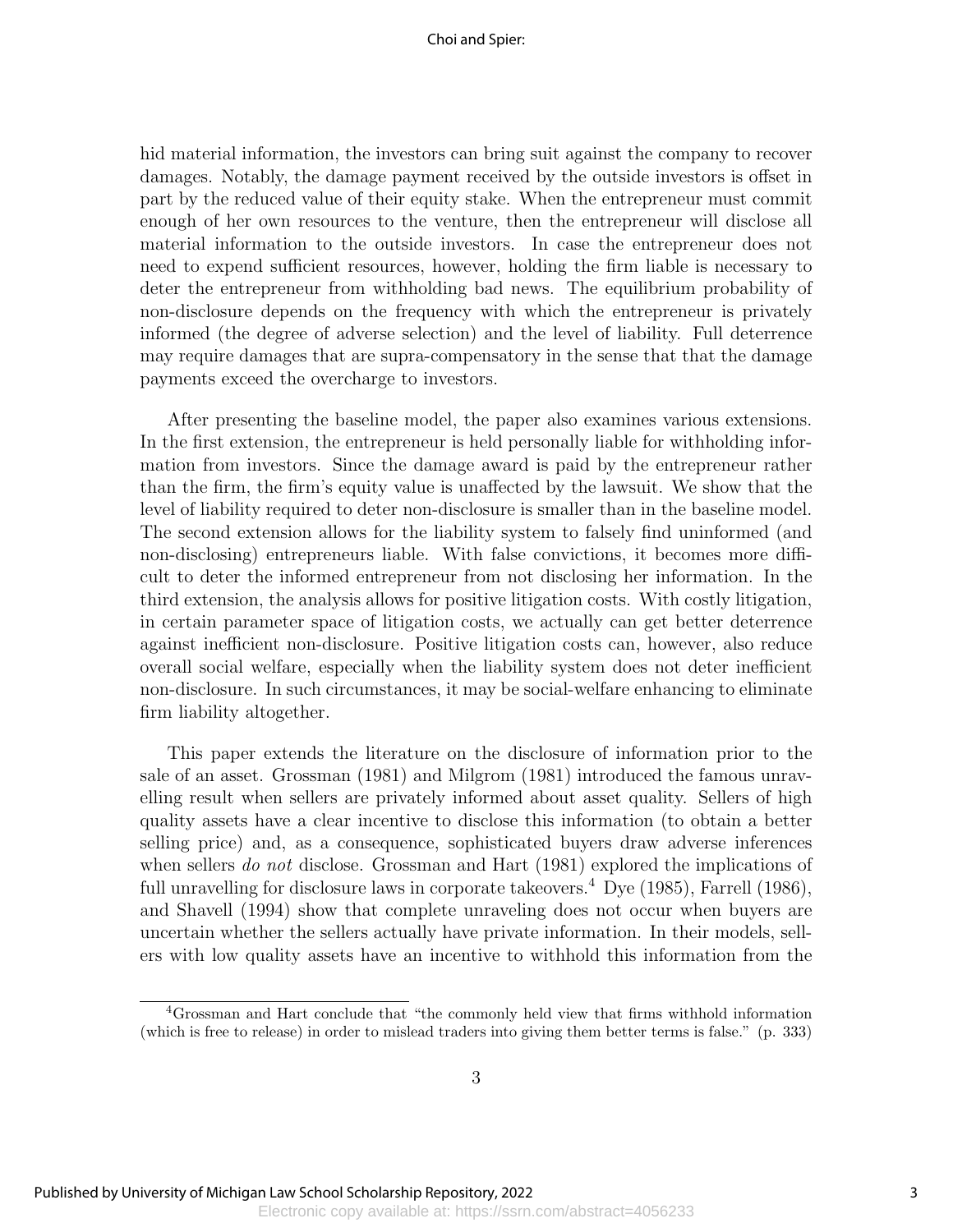market and pool with the uninformed types.<sup>5</sup> These papers all assume that disclosure, if mandated, is perfectly enforced and that the seller does not retain an equity stake in the asset.

Dye (2017) explores a model where mandatory disclosure is imperfectly enforced. If the seller fails to disclose material information, then the court awards damages that are proportional to the over-payment by the buyers (relative to what they would have paid had the seller disclosed the information). Our analysis differs from Dye's in several important respects. First, in Dye (2017), the sale of the asset, even the lowest-value asset, is assumed to be socially efficient.<sup>6</sup> In our model, the sale of the lowest-value asset is socially inefficient; disclosure is socially valuable in our setting because it prevents the mis-allocation of capital.<sup>7</sup> Second, in Dye  $(2017)$ , the seller is personally liable for the damage payment. In our analysis, the firm itself is liable for the damage payment. The seller's accountability for non-disclosure is limited to their (endogenous) financial stake in the firm. In our model, the damage award received by the buyers is paid, in part, by the buyers themselves: The buyers are in effect taking money out of one pocket and putting it into the other.

Several scholars have also examined the impact on liability system on the securities markets, especially on the IPO market. Hughes and Thakor (1992), for instance, examine the idea of an underwriter deliberately under-pricing its stock at the IPO so as to avoid potential lawsuit ex post. In their analysis, over or under-pricing at IPO can happen because the underwriter can be either "myopic" or "nonmyopic" in making its pricing decision.<sup>8</sup> Lowry and Shu (2002) empirically examines the litigation risk on IPO under-pricing and show that firms with higher legal exposure tend to under-price their offerings more and also that under-pricing decreases the expected litigation costs.<sup>9</sup> Focusing more on the class action securities lawsuits, Scott

<sup>9</sup>Prior studies showed little or no difference in returns in firms that were sued versus those who

<sup>&</sup>lt;sup>5</sup>Shavell (1994) focuses on the incentive of sellers to acquire information prior to a sale. Although mandatory disclosure may be socially desirable conditional on the seller acquiring the information, mandatory disclosure may chill the collection of socially valuable information. Polinsky and Shavell (2012) show that when sellers are strictly liable for consumer harms stemming from defective products, and can take precautions to reduce product risks, then mandatory and voluntary disclosure are equivalent.

<sup>6</sup>Dye's primary analysis is descriptive, characterizing the effect of liability on disclosure strategies. <sup>7</sup>There are other differences. In Dye (2017), social welfare falls when the seller retains a larger fraction of the asset. See section 7 in Dye (2017). In our model, increasing the seller's stake is socially efficient insofar as it deters sellers with low-value assets from participating.

<sup>&</sup>lt;sup>8</sup>In an earlier paper, Hughes (1986) allows for a privately informed firm to disclose information to an underwriter who, in turn, verifies the disclosure. Alexander (1993) takes issue with Hughes and Thakor (1992) and argues that when we take into consideration the more complex legal issues, it is unlikely that the legal liability will lead to under-pricing of IPO shares.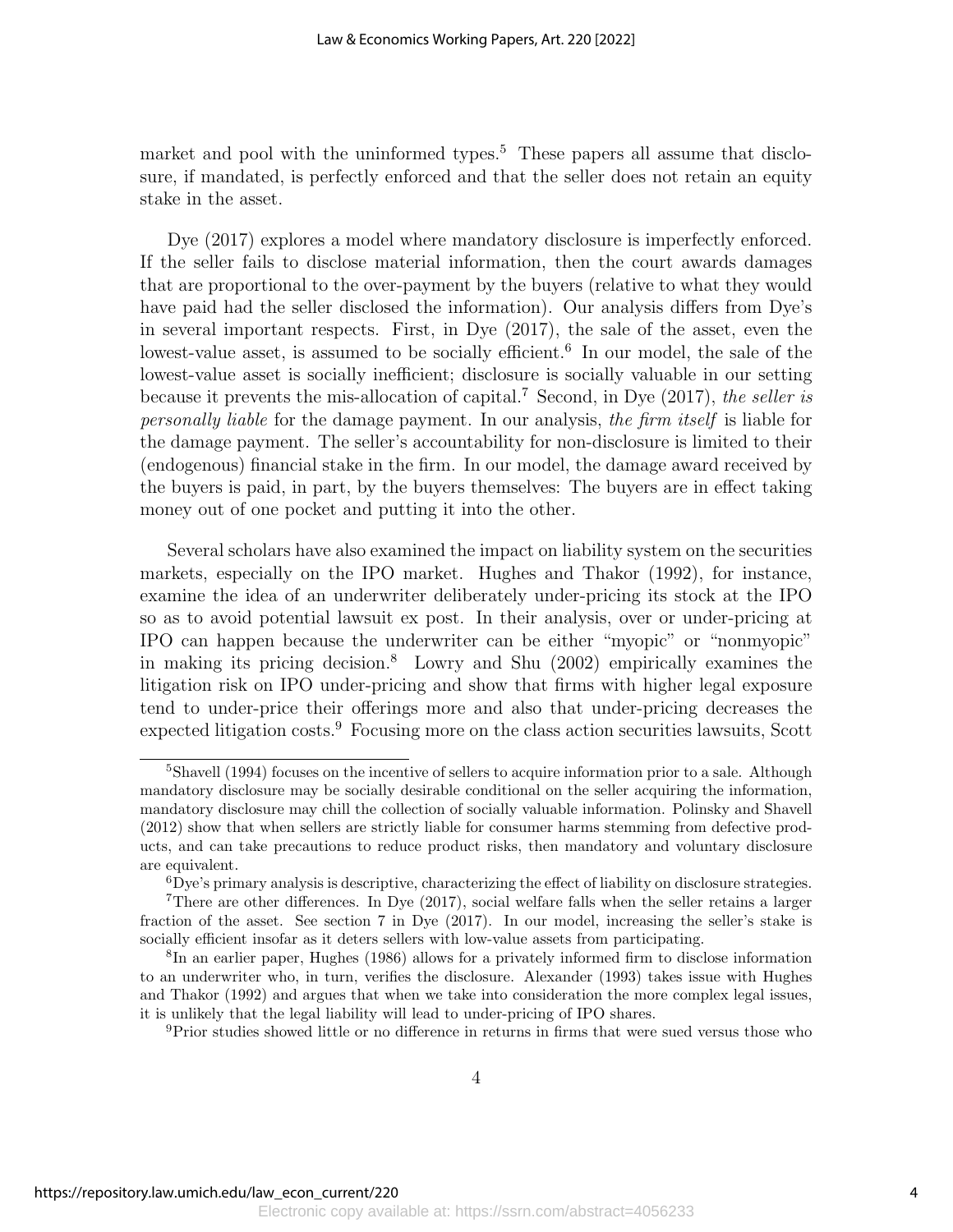and Silverman (2013) have argued that the class action system has many deficiencies and we should allow firms to adopt mandatory individual arbitration when they go public.<sup>10</sup> This paper attempts to examine the issues of disclosure more closely and to shed some light on the optimal liability system, including whether allowing class action waivers can be beneficial.

The paper is organized as follows. Section 2 presents the baseline model. Absent liability, the entrepreneur has a socially insufficient incentive to disclose bad news to the investors. Firm liability improves disclosure incentives and leads to a more efficient allocation of capital. Section 3 examines various extensions, including (1) placing liability on the entrepreneur (rather than on the firm); (2) court errors where an uninformed, non-disclosing firm may be falsely held liable too; and (3) positive litigation costs. In section 4, we analyze the possibility of allowing firms to either waive the liability or class actions and examine the conditions under which the social welfare is aligned with the firms' incentives. Section 5 offers various empirical predictions that the analysis generates and the last section concludes with thoughts for future research.

### 2 The Model

Suppose that an entrepreneur E owns a firm that needs capital of  $c > 0$ . When E raises c and incurs a personal cost of  $e > 0$ ,  $c + e$  is invested and the cash-flow stream of  $x > 0$  is realized, where  $x \in \{x_h, x_l\}$  and  $prob(x = x_l) = q \in (0, 1)$ .<sup>11</sup> Let  $k \equiv c + e$ , where k stands for the total investment necessary for the project, and  $\overline{x} \equiv q \cdot x_l + (1 - q) \cdot x_h$ . We assume that  $max\{e, c\} < x_l < k < x_h$  and  $\overline{x} > k$  so that financing is efficient either when  $x = x_h$  or when E is uninformed, but not when  $x = x_l.$ <sup>12</sup>

We assume that  $E$  raises capital from a competitive capital market by having the firm sell fraction  $\alpha \in [0,1]$  of the firm's equity to outside investors, whose reservation

were not or little difference in characteristics among the cases that were filed. See Tinic (1988), Drake and Vetsuypens (1993), and Bohn and Choi (1996). See Ritter and Welch (2002) and Ritter (2011) for a more extensive review of the literature.

<sup>&</sup>lt;sup>10</sup>See also Scott (2017, 2019). Webber (2015), on the other hand, argues that elimination of the class action system can lead to cross-subsidization by small, individual shareholders to large, institutional ones.

<sup>&</sup>lt;sup>11</sup>We can think of E's personal cost of e as either E's costly effort or the amount of personal financial capital  $E$  has to pledge to get financing.

<sup>&</sup>lt;sup>12</sup>The assumption that  $e < x_l$  rules out the uninteresting case where the *l*-type would never participate, even if  $\alpha = 0$ . Also, the assumption that  $c < x<sub>l</sub>$  is made for largely technical convenience. Taken together, our assumptions imply that  $q < \overline{q} = \frac{x_h - k}{x_h - x_l} \in (0, 1)$ .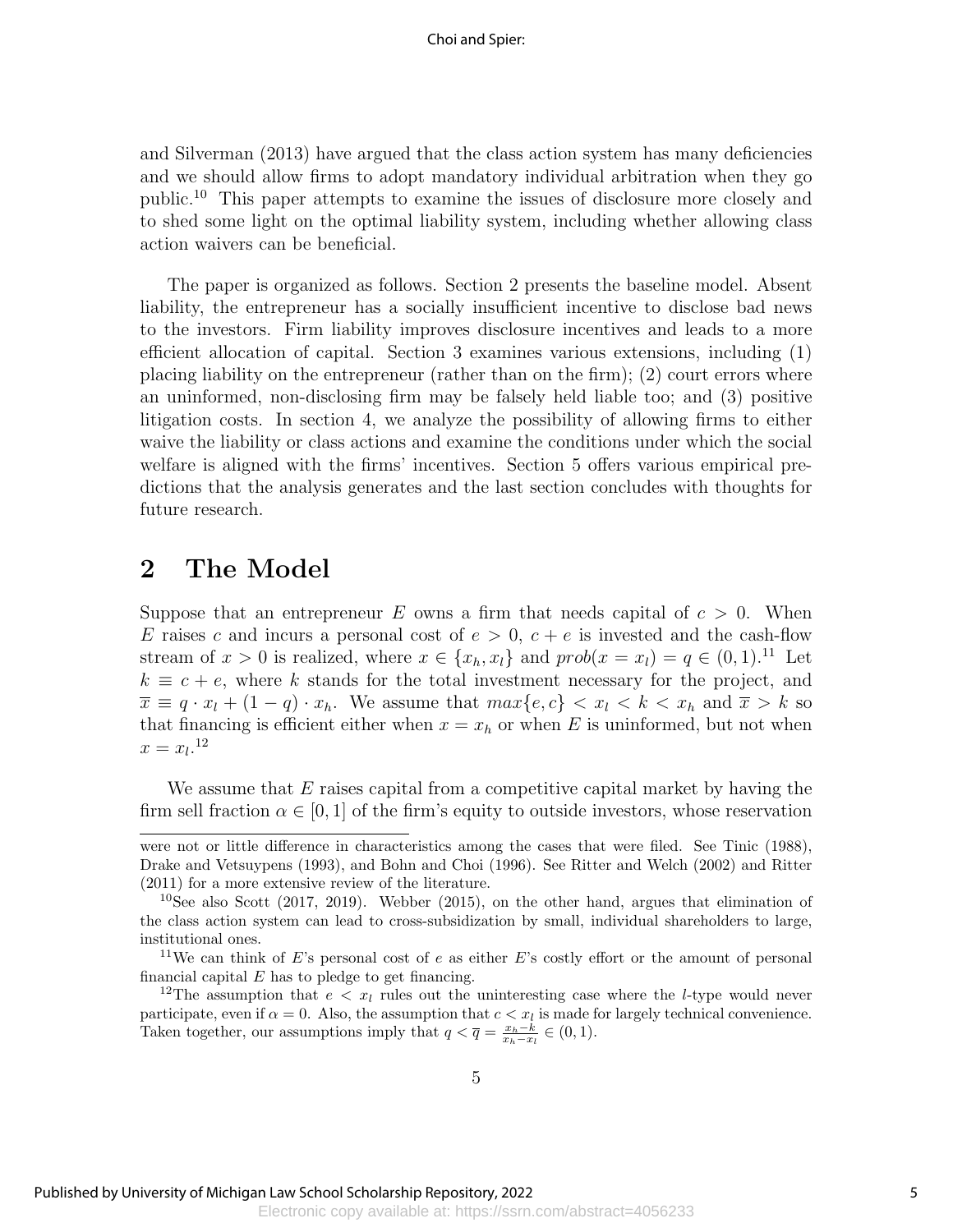value is normalized to zero. For instance, with complete information and when  $x = x_h$ , with competitive capital markets, the outside investors would pay  $c$  for a fraction  $\alpha = c/x_h$  of the equity of the firm. The outside investors break even in this complete information scenario, since  $\alpha \cdot x_h - c = (c/x_h) \cdot x_h - c = 0$ .

There are five periods in the game with no discounting,  $t \in \{0, 1, 2, 3, 4\}$ , and the timing of the game is as follows. At  $t = 0$ , Nature chooses  $x = x_l$  with probability q and  $x = x_h$  with probability  $1-q$ . E learns the realized x with probability  $\pi \in (0,1)$ . E who learns x is "informed" while E who does not learn x is "uninformed." Among the informed E, we denote E (and the firm) who knows that  $x = x_h$  as the "h-type" and that  $x = x_l$ , the "l-type." We denote the uninformed E as the "u-type." Hence, there are three possible types of  $E$  (or the firm): u-type, h-type, and *l*-type.

At  $t = 1$ , E decides whether to participate and raise capital. If E chooses not to participate, then the game ends and both the investors and  $E$  get a return of zero. If E chooses to participate, then the game continues.<sup>13</sup>

At  $t = 2$ , the informed E chooses whether to disclose x or not disclose ("withhold") x. Following the literature, disclosures are accurate, i.e.,  $E$  cannot present false evidence, and that the uninformed  $E$  cannot pretend to know  $x$ . The outside investors observe the entrepreneur's disclosure decision and the disclosed information, if any, and update their belief about x.

At  $t = 3$ , the firm attempts to raise capital c by issuing equity stake  $\alpha$  to outside investors.<sup>14</sup> Outside investors are rational and forward looking and the capital market is competitive. The equity stake  $\alpha$  allows investors to break even given their (endogenous) beliefs about the value of the firm  $x$  and their returns from future litigation. If the firm fails to raise capital, then the game ends.<sup>15</sup>

At  $t = 4$ , investments c and e are sunk and all returns are realized. Investors (now, shareholders of the firm) learn (1) value  $x \in \{x_h, x_l\}$  and (2) whether E withheld

 $13\text{We are imaging that } E$ 's choice to participate or not participate is a commitment, and cannot change her mind later. This will get rid of the equilibria where investors make positive profits and simplifies the equilibrium characterization.

<sup>&</sup>lt;sup>14</sup>Although the firm can raise capital by issuing debt and the liability system is not confined to equity securities, because debt tends to be (much) less "information sensitive" and most of the legal issues arise from stock sales, we focus on equity financing.

<sup>&</sup>lt;sup>15</sup>Initially, we assume that the future litigation system is dictated by the legal system and the litigation parameters (such as the damages and the cost of litigation) are commonly known. Later, we will relax this assumption to allow the firm to choose a different liability system, for instance, through a liability waiver or a class action waiver.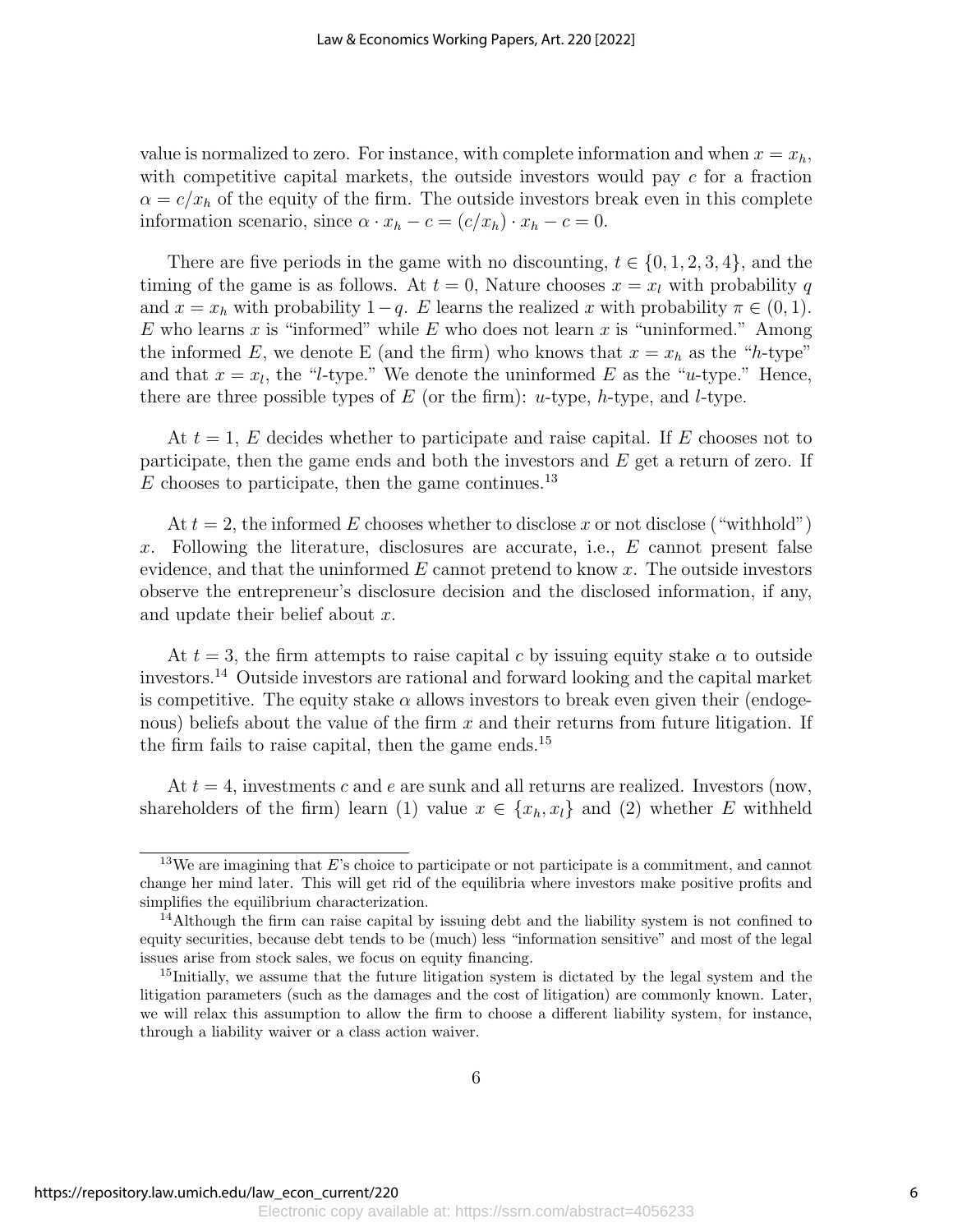information at  $t = 2$ , and can decide to bring a suit against the firm.<sup>16</sup> If E withheld information, the court awards damages  $d \in [0, x_l]$ .<sup>17</sup> Note that we are assuming that the limited liability principle applies and the firm cannot be responsible for more than its cash-flow  $(x_l)$ . Also, while it is natural to assume that the damages are compensatory and equal to the overcharge paid by investors,<sup>18</sup> we also allow for no damages  $(d = 0)$  and punitive damages.

Our equilibrium concept is perfect Bayesian Nash equilibrium (PBNE). Several observations will simplify the analysis of this game. First, if the l-type chooses to participate, it will not disclose  $x_l$  to the market. To see why, suppose that the *l*-type did disclose  $x_l$  to the market. Investors would demand equity stake  $\alpha_l = c/x_l$  in return for investing c in the business venture. The *l*-type's net return if it participates and discloses  $x_l$  is  $(1 - \alpha_l)x_l - e = x_l - c - e < 0$ : the *l*-type is losing money. So, if the l-type participates at  $t = 1$ , it will not disclose  $x_l$  to the capital market. (Depending on the parameter values, the l-type may or may not participate in equilibrium.)

Second, in any equilibrium where the l-type participates and raises capital with a positive probability, the u-type participates, too. To see why, let  $\alpha^*$  be the equilibrium equity stake demanded by investors when there is no disclosure. The l-type's return,  $(1 - \alpha^*)x_l - e$  (minus any damages owed to outside investors), is strictly smaller than the u-type's return,  $(1 - \alpha^*)\overline{x} - e$ . So, if the l-type's financial return is non-negative, then the u-type's return is strictly positive.

Finally, in any equilibrium, the h-type will participate in the market, disclose its information (of  $x_h$ ), and succeed in raising capital. Since the capital market draws adverse inferences from non-disclosure, the h-type firm has an incentive to disclose  $x<sub>h</sub>$  to secure a better deal with investors. These observations are summarized in the following Lemma.<sup>19</sup>

 $16\,\text{We}$  are assuming here than the entrepreneur is not directly liable for non-disclosure. Technically, the security is being sold by and the representations are being made by the firm. Hence, imposing liability on the firm would seem natural. If we assume that the entrepreneur does not have sufficient assets to pay for monetary damages, such an assumption may also be realistic. Nevertheless, we later analyze the case of holding the entrepreneur directly liable for non-disclosure. See section 3.1.

<sup>&</sup>lt;sup>17</sup>For now, we are assuming that there are no "false positives," the u-type cannot be found liable for non-disclosure after  $x_l$  has been realized. We also assume that there are no costs of litigation. Latter sections will relax these assumptions. See section 3.2

<sup>&</sup>lt;sup>18</sup>Instead of fixed damages d, we can allow the investors to recover  $max\{0, min\{\theta(\alpha x_l - c), x_l\}\}\$ where  $\theta \in [0,\infty)$ . In that case, the analysis on the liability system will examine changes in  $\theta$  instead of d. We are adopting d for its analytical simplicity.

<sup>&</sup>lt;sup>19</sup>The formal proof is in the Appendix. Later, we will prove that an equilibrium with u-type participation always exists. For some parameter values, there will also exist trivial PBNE where the u-type does not participate, supported by the market's belief that if there is no disclosure then the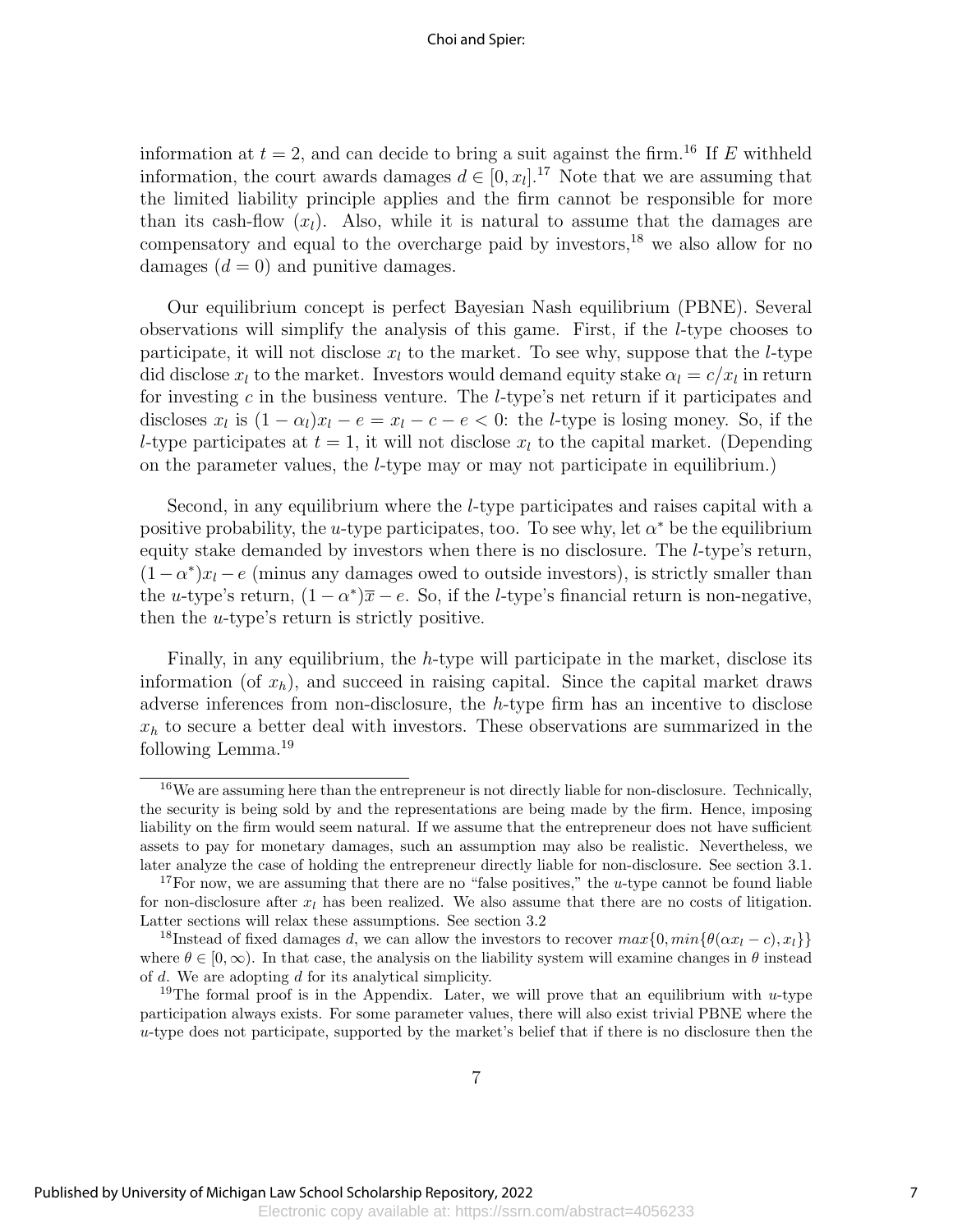**Lemma 1.** In any PBNE where the u-type participates, the h-type participates, discloses  $x_h$ , and issues equity stake  $\alpha_h = c/x_h$ ; the u-type issues equity stake  $\alpha^* \geq$  $c/\overline{x} > \alpha_h$ ; the l-type participates with probability  $\beta^* \in [0,1]$ , does not disclose  $x_l$ , and pools with the u-type.

In the analysis that follows, we will construct the PBNE where the h-type participates and discloses, the u-type participates and does not disclose, and the l-type partially pools with the u-type. In particular, we characterize values  $(\alpha^*, \beta^*)$  where  $\alpha^*$ is the associated equity stake demanded by investors (conditional on non-disclosure) and  $\beta^*$  is the *l*-type's participation probability.

#### 2.1 Full-Information Benchmark

Since  $x_l < k < \overline{x} < x_h$ , it is socially efficient for the entrepreneur to raise capital and pursue the venture *unless* the project is known to have low value  $(x_l)$ . If a social planner possessed the same information as the entrepreneur, the social planner would fund the project if the value was known to be high  $(x = x_h)$  or if the project had unknown value, but not if  $x = x_l$ . As the following proposition demonstrates, this outcome would be obtained in a competitive market if the investors have the same information as the entrepreneur.

**Proposition 1.** Suppose that the capital market has the same information as the entrepreneur.

- 1. If the entrepreneur and capital market learn that  $x = x_h$ , then the investors pay c for equity stake  $\alpha_h = c/x_h$ . E's return is  $x_h - c - e > 0$ .
- 2. If the entrepreneur and capital market learn that  $x = x<sub>l</sub>$ , then no capital is raised. E's return is zero.
- 3. If the entrepreneur and capital market do not learn x, then investors pay c for equity stake  $\overline{\alpha} = c/\overline{x}$ . E's return is  $\overline{x} - c - e > 0$ .

The entrepreneur raises capital and pursues the business venture *unless* the project is commonly known to be of low value (i.e., unless the market knows  $x = x<sub>l</sub>$ ). Finally, note that when  $x$  is not observed then the equity stake demanded by investors reflects the average value  $(\overline{x})^{20}$  E's equity stake  $1 - \overline{\alpha}$  is just large enough to allow the investors to break even on average.

<sup>20</sup>As  $q \to 0$  then  $\overline{x} \to x_h$  and  $\overline{\alpha} \to \alpha_h$ . As  $q \to \overline{q} = \frac{x_h - k}{x_h - x_l}$  then  $\overline{x} \to c + e$  and  $\overline{\alpha} \to \frac{c}{c+e}$ .

firm is the l-type for sure. The additional assumption that  $e < (1 - c/x_i)\overline{x} - e$  would rule out such equilibria.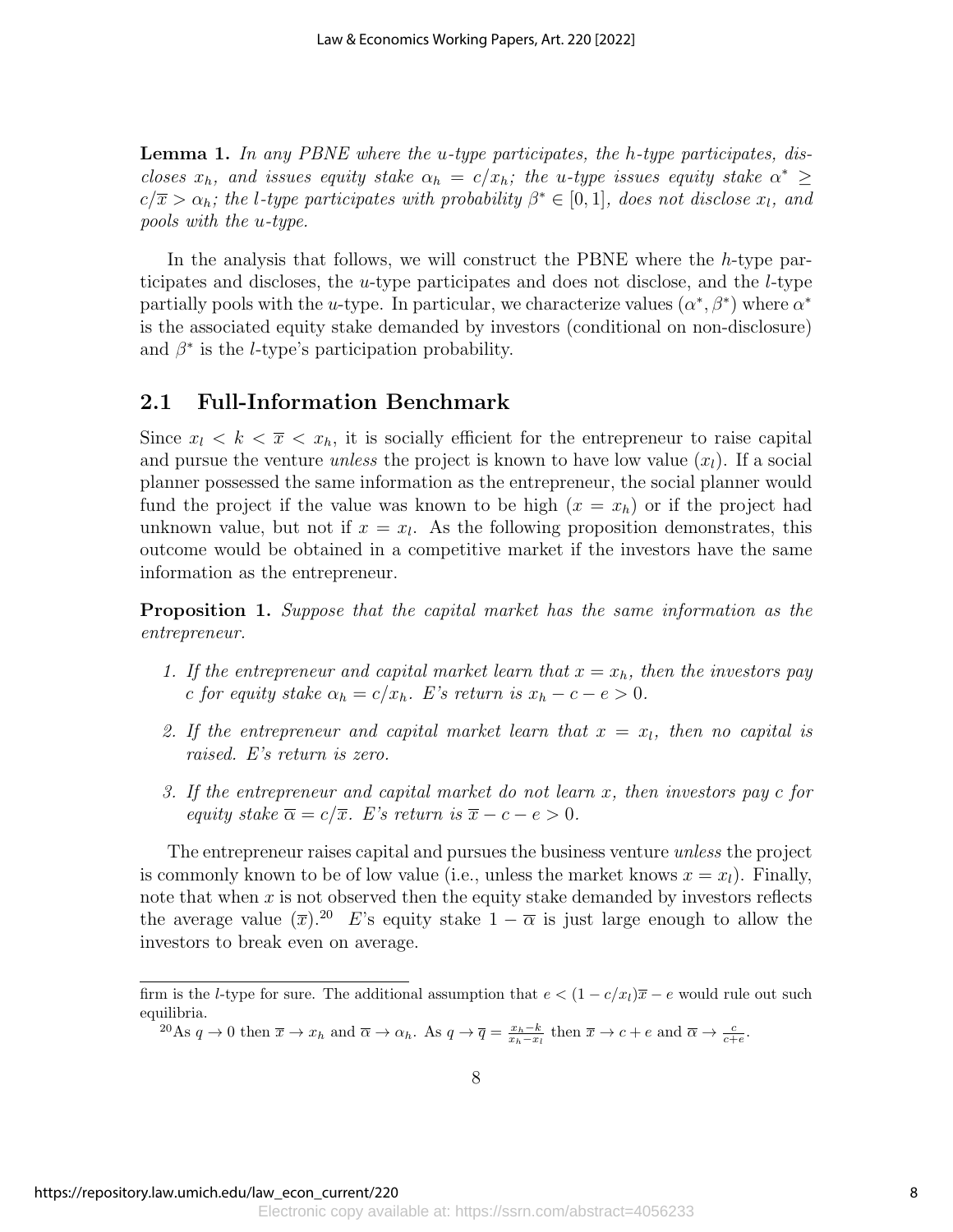### 2.2 Equilibrium Characterization

We now characterize the PBNE where the outside investors demand an equity stake  $\alpha^* \in [0,1]$  and the *l*-types participate and raise capital with probability  $\beta^*$ . Let's begin with the l-type's decision to participate and raise capital. If the l-type participates, the outside investors will bring suit against the firm for damages d. After the payment of damages to the investors, the residual firm value of  $x_l - d \geq 0$  is divided between the outside investors and the entrepreneur in proportions  $\alpha^*$  and  $(1 - \alpha^*)$ . The *l*-type raises capital if the gross return for the entrepreneur,  $(1 - \alpha^*)(x_l - d)$ , exceeds the personal investment e. We have the following characterization of  $\beta^*$ :

$$
\begin{cases}\n\beta^* = 0 & \text{if } (1 - \alpha^*)(x_l - d) - e < 0 \\
\beta^* \in [0, 1] & \text{if } (1 - \alpha^*)(x_l - d) - e = 0 \\
\beta^* = 1 & \text{if } (1 - \alpha^*)(x_l - d) - e > 0\n\end{cases}
$$
\n(1)

Depending on the level of damages  $d$ , the equilibrium may involve full deterrence of the *l*-type  $(\beta^* = 0)$ , partial deterrence  $(\beta^* \in (0, 1))$ , or no deterrence  $(\beta^* = 1)$ .

Next, consider the equity stake demanded by outside investors. If the entrepreneur is the uninformed  $u$ -type, by assumption, there is no lawsuit and the investors get, in expectation, a net return of  $\alpha^* \overline{x} - c$ . If the entrepreneur is the informed *l*-type, the outside investors bring suit and collect damages of d from the firm. Because the damages are paid by the firm, the value of the outside investors' equity stake falls to  $\alpha^*(x_l - d)$ .<sup>21</sup> Thus, the damages awarded to the investors are paid, in part, by the investors themselves. The investors' break-even condition (from the ex ante perspective) is:<sup>22</sup>

$$
(1 - \pi)(\alpha^* \overline{x} - c) + \pi q \beta^* (\alpha^* x_l - c + (1 - \alpha^*) d) = 0.
$$
 (2)

As the investors' break-even condition shows, the equilibrium  $\alpha^*$  will depend on the equilibrium probability of participation by the *l*-type  $(\beta^* \in [0, 1])$ .

$$
\frac{1-\pi}{(1-\pi)+\pi q}(\alpha^* \overline{x}-c)+\frac{\pi q}{(1-\pi)+\pi q}\beta^*(\alpha^* x_l-c+(1-\alpha^*)d)=0.
$$

This is equivalent to (2). The investors' equilibrium ex ante return from the h-type is  $\alpha_h x_h - c = 0$ .

<sup>21</sup>We are assuming here that the investors have not sold their shares when they bring suit. We can relax this assumption later. When the parameters of the lawsuit are common knowledge and the financial market is sufficiently forward-looking, when the investors sell the stock, the stock price would reflect the returns from prospective lawsuits. When litigation is costly, however, the credibility constraint will differ depending on whether the investors have sold their stock. See section 3.3

 $22$ Conditional on non-disclosure by the entrepreneur, the investors' break-even constraint is: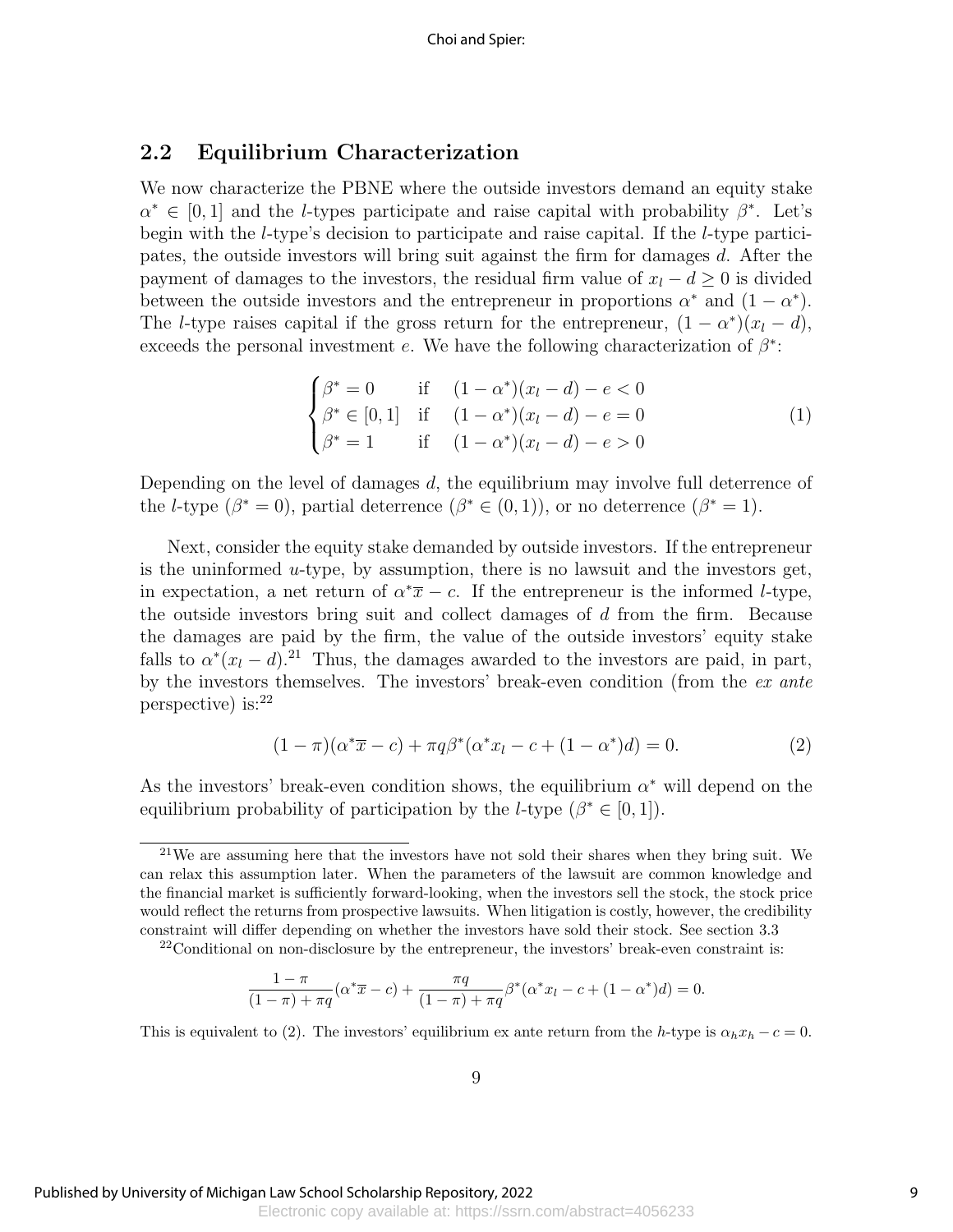If the damage award  $d$  is above a threshold, *l*-type entrepreneur will be fully deterred from raising capital:  $\beta^* = 0$ . We now characterize this upper threshold,  $\overline{d}$ . First, consider the investors' willingness to supply capital. Setting  $\beta^* = 0$  in the investors' break-even condition (2), we have  $\alpha^*\bar{x}-c=0$ . Thus, if the outside investors believe that the l-type entrepreneur is fully deterred, they will demand equity stake of

$$
\alpha^* = \overline{\alpha} = \frac{c}{\overline{x}} < 1. \tag{3}
$$

The equity stake when no information is disclosed reflects the average value of the uninformed  $u$ -type only. Now, consider the *l*-type's decision to participate and raise capital. From (1), the *l*-type is fully deterred when  $(1 - \overline{\alpha})(x_l - d) - e < 0$ . Since the left-hand side is a decreasing function of d, the threshold damage award  $\overline{d}$  satisfies this expression with equality. The following Lemma characterizes this threshold.

**Lemma 2.** (Full Deterrence.) There exists a threshold  $d \geq 0$  such that the *l*-type is fully deterred,  $\beta^*(d, \pi) = 0$ , if  $d > \overline{d}$ . If  $e \geq (1 - c/\overline{x})x_l$  then  $\overline{d} = 0.^{23}$  If  $e < (1 - c/\overline{x})x_l$ then

$$
\overline{d} = x_l - \frac{e}{1 - c/\overline{x}} > 0.
$$
\n<sup>(4)</sup>

The full-deterrence threshold  $\bar{d}$  in (4) has several notable properties. First,  $\bar{d}$  is independent of  $\pi$ . With the complete deterrence of the *l*-type, the outside investors need not worry about the "degree" of adverse selection, represented by  $\pi$ . Second,  $\overline{d}$  is a strictly decreasing function of e. Deterrence is easier to achieve when the entrepreneur has more at stake in the venture. Third, as  $e$  approaches  $0, d$  approaches  $x_l$ . When the entrepreneur personally invests very little in the venture, full-deterrence requires damages that effectively liquidate the firm's assets with nothing remaining for the entrepreneur. Interestingly, full deterrence may require supra-compensatory damages in the sense that the investors collect more in damages than the overcharge for the assets.<sup>24</sup> Fourth, when e approaches  $(1 - c/\overline{x})x_l$ , the full-deterrence threshold  $\overline{d}$  approaches zero. If  $e \geq (1 - \overline{\alpha})x_l$  then the *l*-type is fully deterred for all  $d \geq \overline{d} = 0$ , so liability is unnecessary for deterrence.<sup>25</sup> To streamline the analysis we make the following assumption.

<sup>&</sup>lt;sup>23</sup>Since  $k = c + e$ , we can rewrite  $(1 - c/\overline{x})x_l = \frac{\overline{x} - k}{\overline{x} - x_l}x_l \equiv \hat{e}$ . Then,  $\overline{d} < (>0, 1)$  when  $e > (<)\hat{e}$ .

<sup>&</sup>lt;sup>24</sup>This is true given that  $\overline{d}$  is decreasing in e and  $\overline{d} = x_l > c - \alpha x_l \,\forall \alpha \in (0,1]$  when  $e = 0$ .

 $^{25}$ In an initial public offering, the insiders (including the founders, officers, and venture capitalists) are often contractually prohibited from selling their stock for a certain period (the "lock-up" agreement). The entrepreneur making a personal investment of  $e$  can be thought of as being similar to such an arrangement, since without a lock-up agreement, the entrepreneur may be able to divest her investment quickly after raising capital from the outside investors before any of the informational issues are uncovered.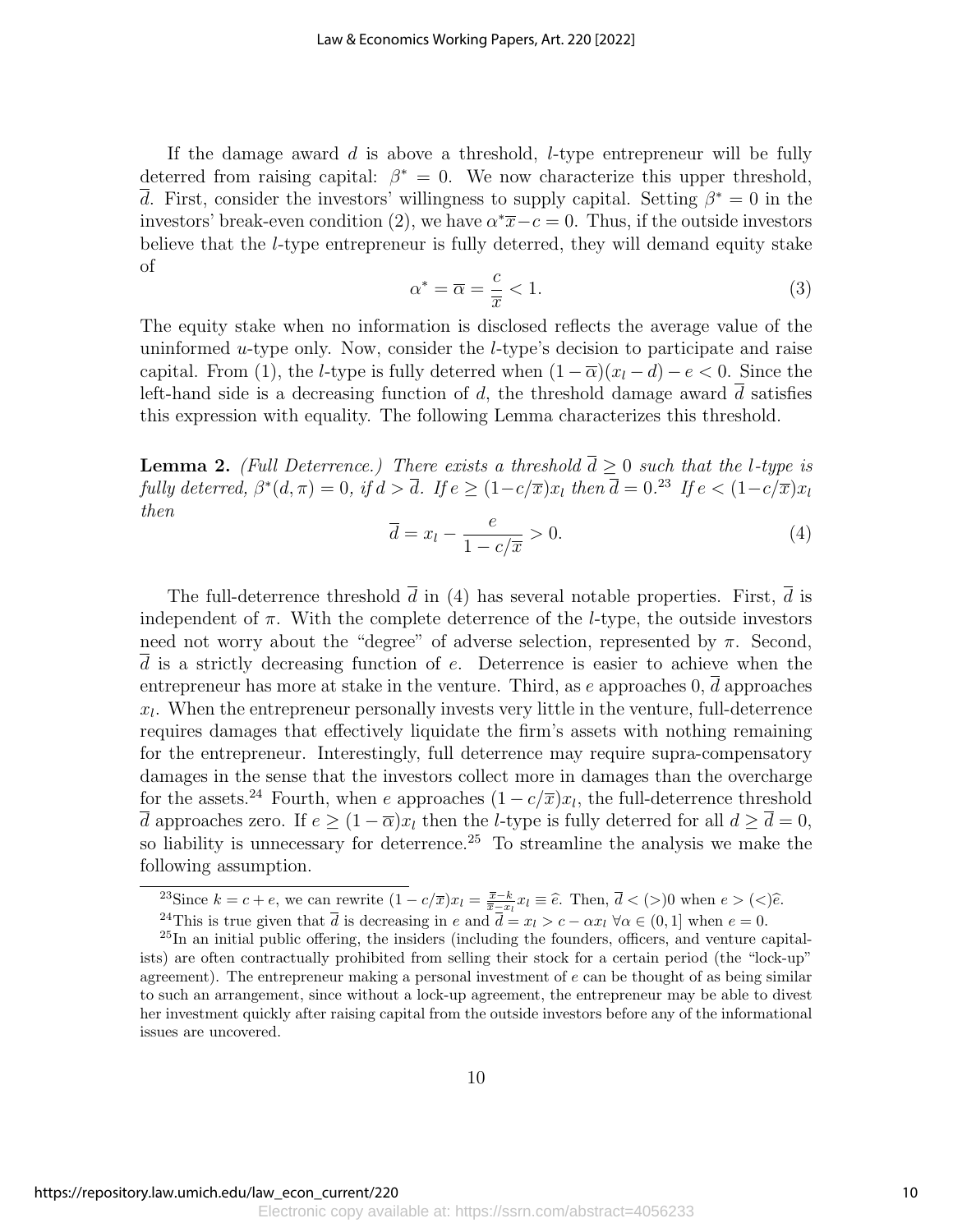#### Assumption 1:  $e < (1 - \overline{\alpha})x_l$ .

Assumption 1 implies that in the absence of liability,  $d = 0$ , the *l*-type is less-thanfully deterred.

At the opposite end of the spectrum, if the damage award  $d$  is below a threshold, the *l*-type entrepreneur will be completely undeterred,  $\beta^* = 1$ . Unlike the full deterrence case, with full participation by the l-type, now the degree of adverse selection  $(\pi)$  matters. The next Lemma characterizes the lower threshold,  $d(\pi)$ . As the Lemma (along with its proof) demonstrates, full participation by the l-type (no deterrence) becomes more likely as  $d, \pi$ , or both get smaller.

**Lemma 3.** (No Deterrence.) There exist thresholds  $\underline{d}(\pi) \in [0, \overline{d}]$  and  $\widehat{\pi}_0 \in (0, 1)$  such that the l-type is undeterred,  $\beta^*(d, \pi) = 1$ , if  $d < \underline{d}(\pi)$ . If  $\pi > \widehat{\pi}_0$  then  $\underline{d}(\pi) = 0$ . If  $\pi < \widehat{\pi}_0$ , then  $\pi < \hat{\pi}_0$  then

$$
\underline{d}(\pi) = x_l - \frac{e}{1 - c/\overline{x} - r(\pi)}\tag{5}
$$

where

$$
r(\pi) = \frac{\pi q}{1 - \pi} \cdot \frac{k - x_l}{\overline{x}}.
$$
 (6)

 $d(\pi)$  is strictly decreasing in  $\pi$  with  $d(0) = \overline{d}$ ,  $d(\widehat{\pi}_0) = 0$ , and  $r(\widehat{\pi}_0) = 1 - c/\overline{x} - e/x_l$ .

While the formal details are in the proof of Lemma 3, the result may be understood intuitively. The function  $r(\pi)$  defined in (6) is the incremental equity stake demanded by the outside investors when the *l*-type is (just) undeterred,  $\beta^* = 1$ . To just break even in expectation, the outside investors require equity stake  $c/\overline{x}+r(\pi)$ . Intuitively, if the l-types are undeterred, the outside investors will demand a "premium" to compensate for the increased risk that they face. The risk premium demanded by outside investors,  $r(\pi)$  in equation (6), is higher when the fraction of informed types,  $\pi$ , is larger.

Note also that the threshold  $\underline{d}(\pi)$  in Lemma 3 is a decreasing function of  $\pi$ . When  $\pi$  rises, full participation of the *l*-types is unsustainable in equilibrium. It is not hard to see why this is true. When  $\pi$  rises and the outside investors demand a larger equity stake compensate them for the increased risk, the entrepreneur's cost of capital becomes higher, too. The higher cost of capital discourages the l-types from participating in the market. When  $\pi$  is above a threshold  $\hat{\pi}_0$ , therefore, the *l*-type is partially deterred  $(\beta^* < 1)$  even when there is no liability  $(d = 0)$ . At the same time, without any liability  $(d = 0)$ , full deterrence is no longer feasible.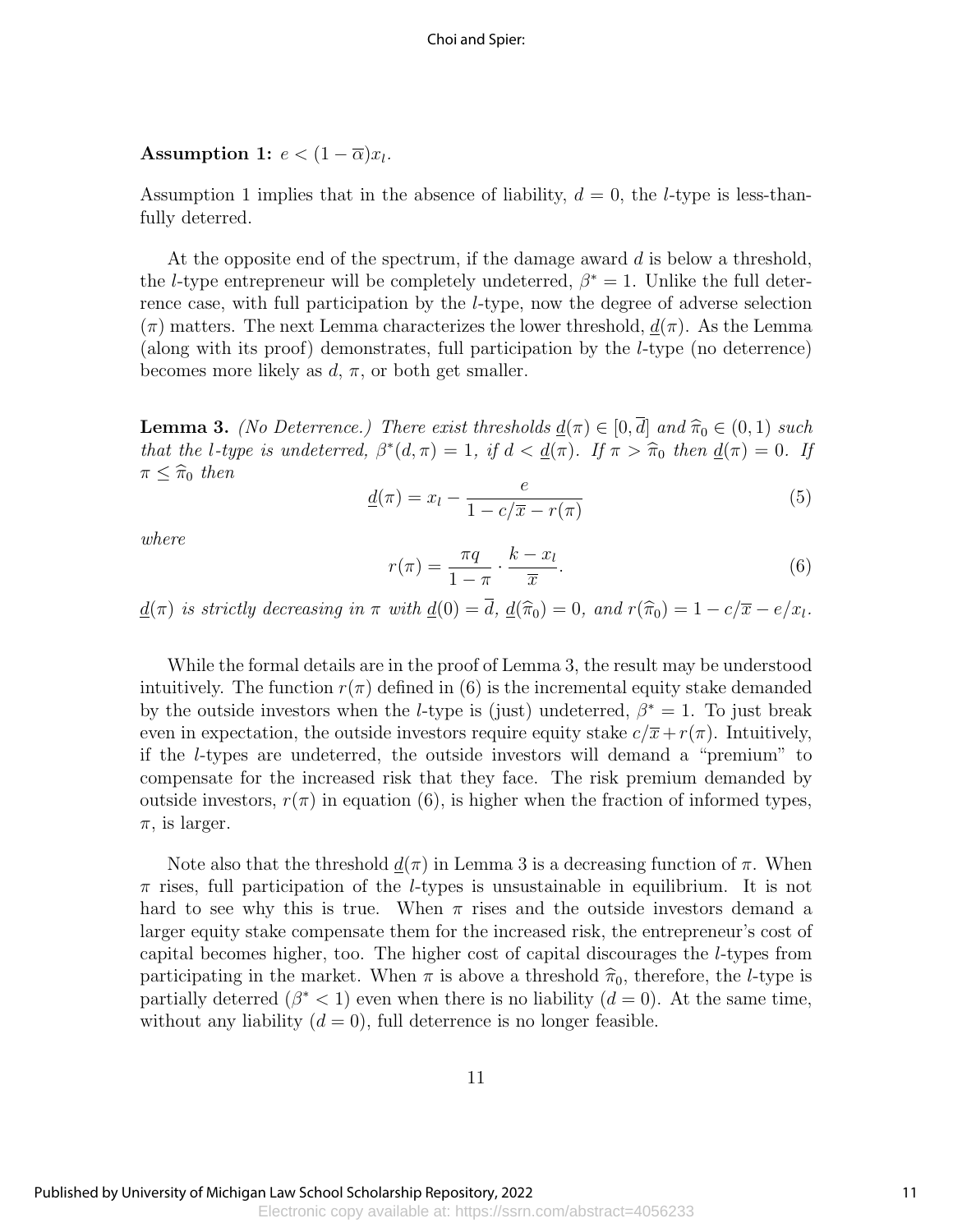When the damage award is in an intermediate range  $(d < d < \overline{d})$  the *l*-type randomizes between participating and not:  $\beta^* \in (0,1)$ . From (1), the *l*-type entrepreneur is indifferent between participating and not if:

$$
(1 - \alpha^*)(x_l - d) - e = 0.
$$
 (7)

Notice that if e or d rise, the outside ownership stake  $\alpha^*$  must fall. When the entrepreneur must make a larger personal investment in the venture, or faces greater liability for non-disclosure, it is necessary for the entrepreneur's ownership stake  $(1 - \alpha^*)$ must be larger (to encourage participation).

Using  $(7)$  and allows us to rewrite the investors' break-even condition as:  $^{26}$ 

$$
(1 - \pi)(\alpha^* \overline{x} - c) - \pi q \beta^* (c + e - x_l) = 0.
$$
 (8)

The expression,  $\alpha^* \overline{x} - c > 0$ , is the investors' net return from the uninformed u-type, and the expression,  $c + e - x_l = k - x_l > 0$ , is the investors' loss associated with the l-type. Notice that the expression  $k - x_l > 0$  represents the social loss from the  $l$ -type's participation. Since the  $l$ -type is indifferent between participating and not, i.e., the l-type's expected return is equal to zero, the outside investors bear the entire social loss in expectation. Solving equations (7) and (8) gives unique closed-form solutions for  $\alpha^*$  and  $\beta^*$ . The following Proposition formalizes the results.

**Proposition 2.** Suppose that the firm is held liable for the l-type entrepreneur's nondisclosure. Consider thresholds  $\overline{d}$  and  $d(\pi)$  defined in (4) and (5), respectively.

- 1. Full Deterrence. If  $d > \overline{d}$ , then investors demand equity stake  $\alpha^*(d, \pi) = \overline{\alpha}$  $c/\overline{x}$  and the l-type is fully deterred,  $\beta^*(d, \pi) = 0$ .
- 2. Partial Deterrence. If  $d(\pi) \leq d \leq \overline{d}$ , then investors demand equity stake

$$
\alpha^*(d,\pi) = 1 - \frac{e}{x_l - d},\tag{9}
$$

where  $\alpha^*(d, \pi)$  is decreasing in d and does not depend on  $\pi$ . The l-type is partially deterred,

$$
\beta^*(d,\pi) = \frac{1-\pi}{\pi q} \cdot \frac{\left(1 - \frac{e}{x_l - d}\right)\overline{x} - c}{c + e - x_l},\tag{10}
$$

<sup>26</sup>Expression (7) implies  $\alpha^*(x_l - d)x_l - d - e$ . Substituting this into equation (1) gives the result.

https://repository.law.umich.edu/law\_econ\_current/220

Electronic copy available at: https://ssrn.com/abstract=4056233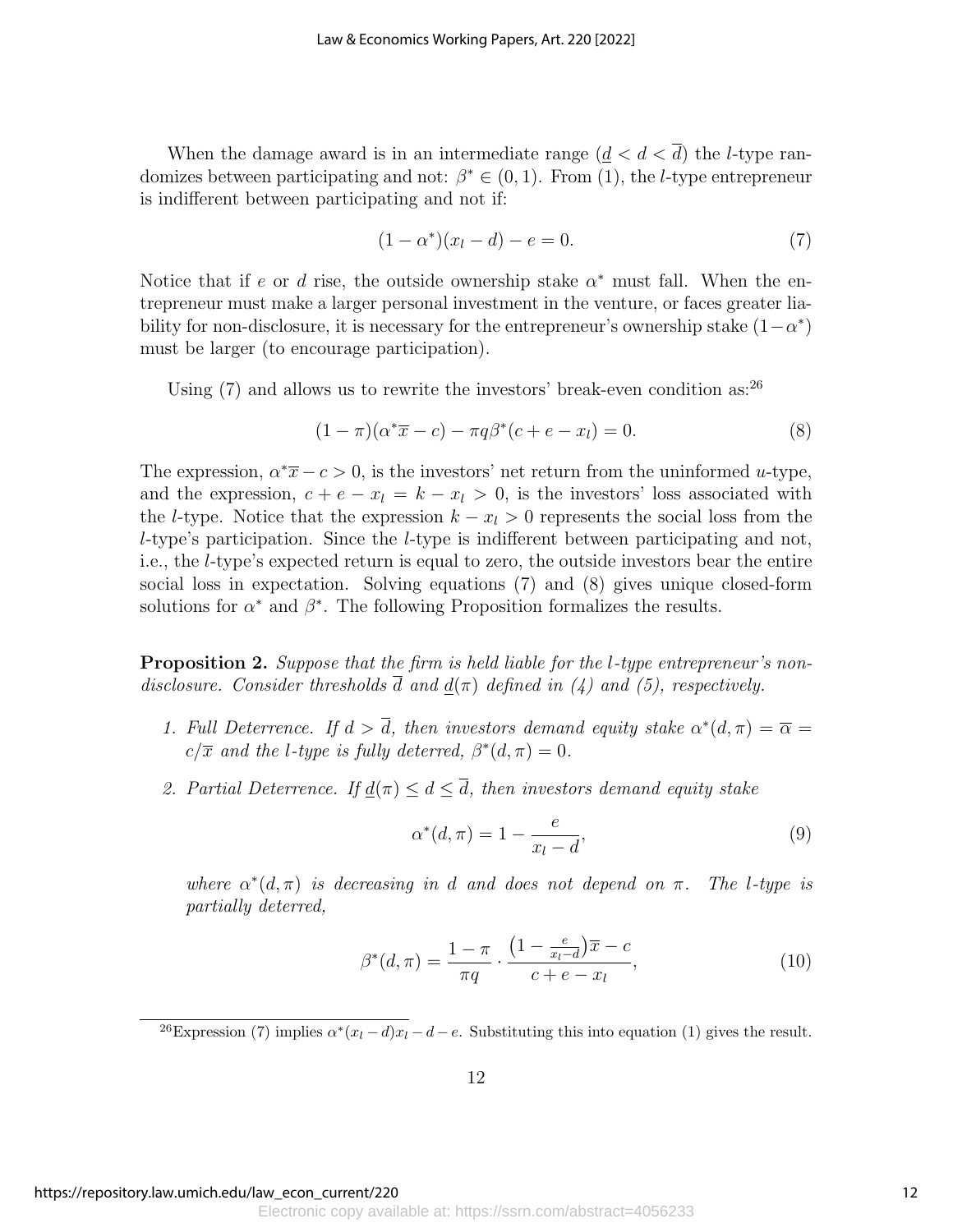where  $\beta^*(d, \pi)$  is decreasing in d and  $\pi$  with  $\lim_{d\to \overline{d}} \beta^*(d, \pi) = 0$  and, if  $\pi \leq \widehat{\pi}_0$ ,<br> $\lim_{d\to \infty} \beta^*(d, \pi) = 1$  $\lim_{d\to \underline{d}(\pi)} \beta^*(d, \pi) = 1.$ 

3. No Deterrence. If  $d < d(\pi)$ , then investors demand equity stake

$$
\alpha^*(d,\pi) = \frac{(1-\pi)c + \pi q(c-d)}{(1-\pi)\overline{x} + \pi q(x_l - d)},\tag{11}
$$

where  $\alpha^*(d, \pi)$  is decreasing in d and increasing in  $\pi$ . The l-type is undeterred,  $\beta^*(d,\pi)=1.$ 

The full deterrence and no deterrence equilibria were explained in the earlier Lemmas. Consider the second case of partial deterrence where  $\underline{d}(\pi) < d < \overline{d}$ . The equilibrium *l*-type participation rate  $\beta^*(d, \pi)$  characterized (10) has some notable and intuitive properties. First, the *l*-type participation rate  $\beta^*$  is smaller when the damage award  $d$  is larger. In other words, the *l*-type is deterred by legal liability. This is intuitive. When the liability system is stronger then it becomes more costly for the l-type to not disclose the information, and therefore easier to partially deter the l-type from participating in the market. Second, the l-type's participation rate  $β*$  is decreasing in π, the fraction of informed entrepreneurs.<sup>27</sup> When π is larger, the adverse selection problem is worse. To maintain investor indifference, fewer l-types participate. In the limit, when  $\pi \to 1$ ,  $\beta^* \to 0$ : when the entrepreneur is perfectly informed, the full unraveling result (Grossman (1981) and Milgrom (1981)) obtains. For comparison, we know from Lemma 3 that when  $\pi \to 0$ ,  $\beta^* = 1 \ \forall d \lt d$ , and welfare loss again goes to zero. The equilibrium is illustrated in Figure 1.

#### 2.3 Welfare Implications

It is straightforward to evaluate the implications for private and social welfare. In the PBNE, the h-type and u-type participate with certainty while the l-type participates with probability  $\beta^*(d, \pi) \in [0, 1]$ . From an ex ante perspective, the expected social welfare is  $SW(d, \pi)$  is given by:

$$
SW(d,\pi) = (1-\pi)(\overline{x}-k) + \pi(1-q)(x_h - k) + \pi q \beta^*(d,\pi)(x_l - k). \tag{12}
$$

The first and second terms, which are positive, reflect the value created by the utypes and  $h$ -types, respectively. The third term, which is negative, is the welfare loss associated with the *l*-type's participation:  $\pi q$  is the probability that the entrepreneur is the *l*-type and  $\beta^*$  is the probability of *l*-type's non-disclosure and participation.

<sup>&</sup>lt;sup>27</sup>Recall that  $\overline{x} = qx_l + (1 - q)x_h$  and does not depend on  $\pi$ .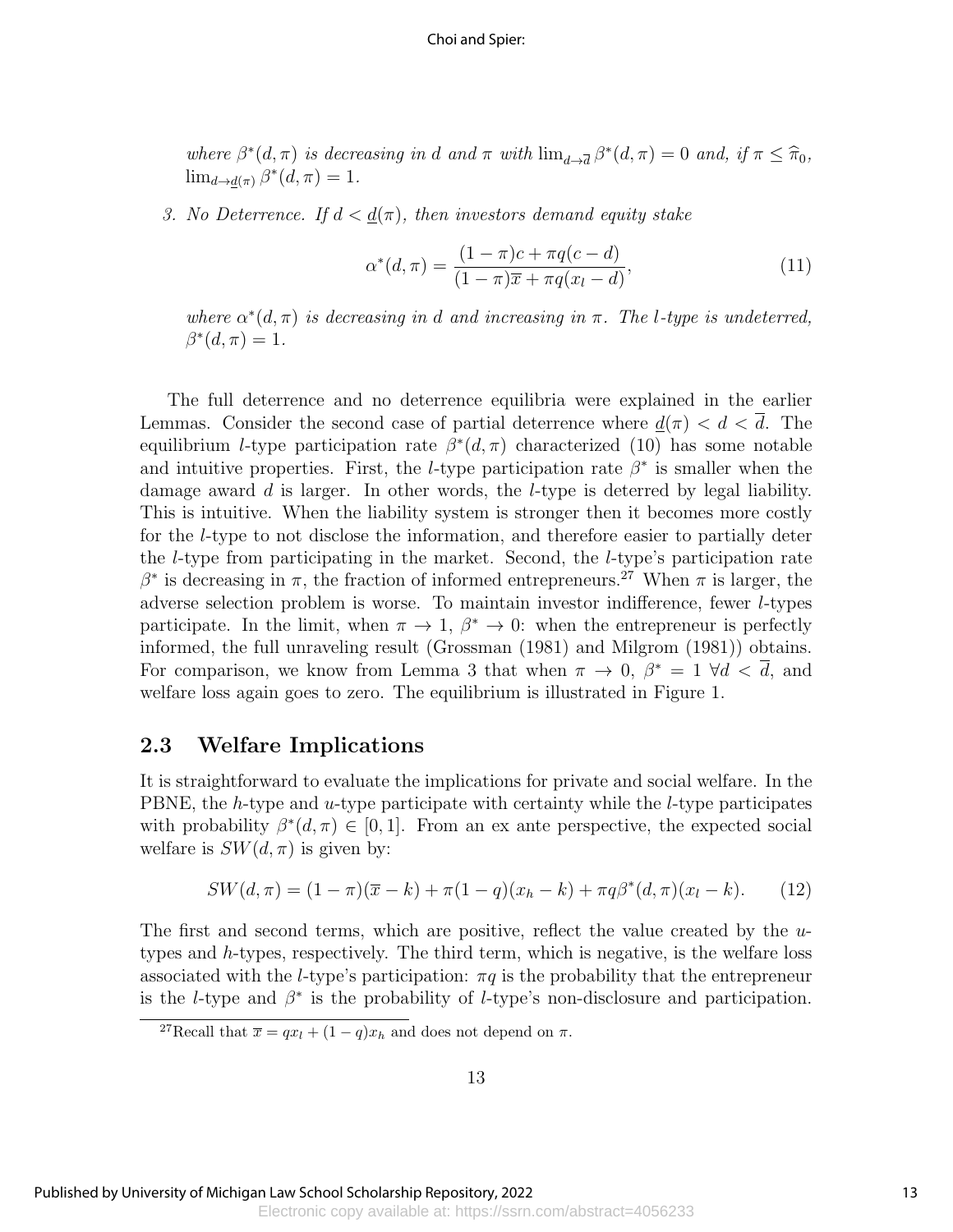

Figure 1: Equilibrium Characterization

As assumed earlier, it is inefficient for the l-type entrepreneurs to participate in the market because the gross return from the venture,  $x_l$ , is smaller than the cost of the venture,  $k = c + e$ .

Equation (12) reveals some important comparative statics. First, since  $\beta^*(d, \pi)$ is a (weakly) decreasing function of  $d$ , social welfare is also a (weakly) increasing function of d. Second, one can show that social welfare is (weakly) increasing in  $\pi$ , the proportion of informed entrepreneurs. When firm liability is low  $(d < d(\pi))$ and the *l*-type is undeterred  $(\beta^*(d, \pi) = 1)$ , we have  $SW(d, \pi) = \overline{x} - k$  and social welfare does not depend on  $\pi^{28}$  When firm liability is sufficiently high  $(d > \overline{d})$  so that  $\beta^*(d, \pi) = 0$ , social welfare is increasing with respect to  $\pi$ . This is because, with the *l*-type's participation probability of zero, as  $\pi$  increases, the proportion of h-type increases, which increases social welfare since  $x_h > \overline{x}$ . Finally, with partial deterrence  $(\beta^*(d, \pi) \in (0, 1))$ , as we saw earlier,  $\beta^*(d, \pi)$  decreases with respect to  $\pi$ , which increases social welfare. In the extreme, if the entrepreneur is informed with certainty  $(\pi = 1)$ , there would be full unraveling and the first-best outcome would be obtained. More generally, the society is better off as the entrepreneur has more information.

Now consider the entrepreneur's payoff. Not surprisingly, as d gets larger, the

 $^{28}$ Since the *l*-type participates with certainty, the average welfare from an informed entrepreneur, some of whom are h-types and disclose  $x_h$  and others who are l-types and do not disclose their types, is simply  $\overline{x} - k$ .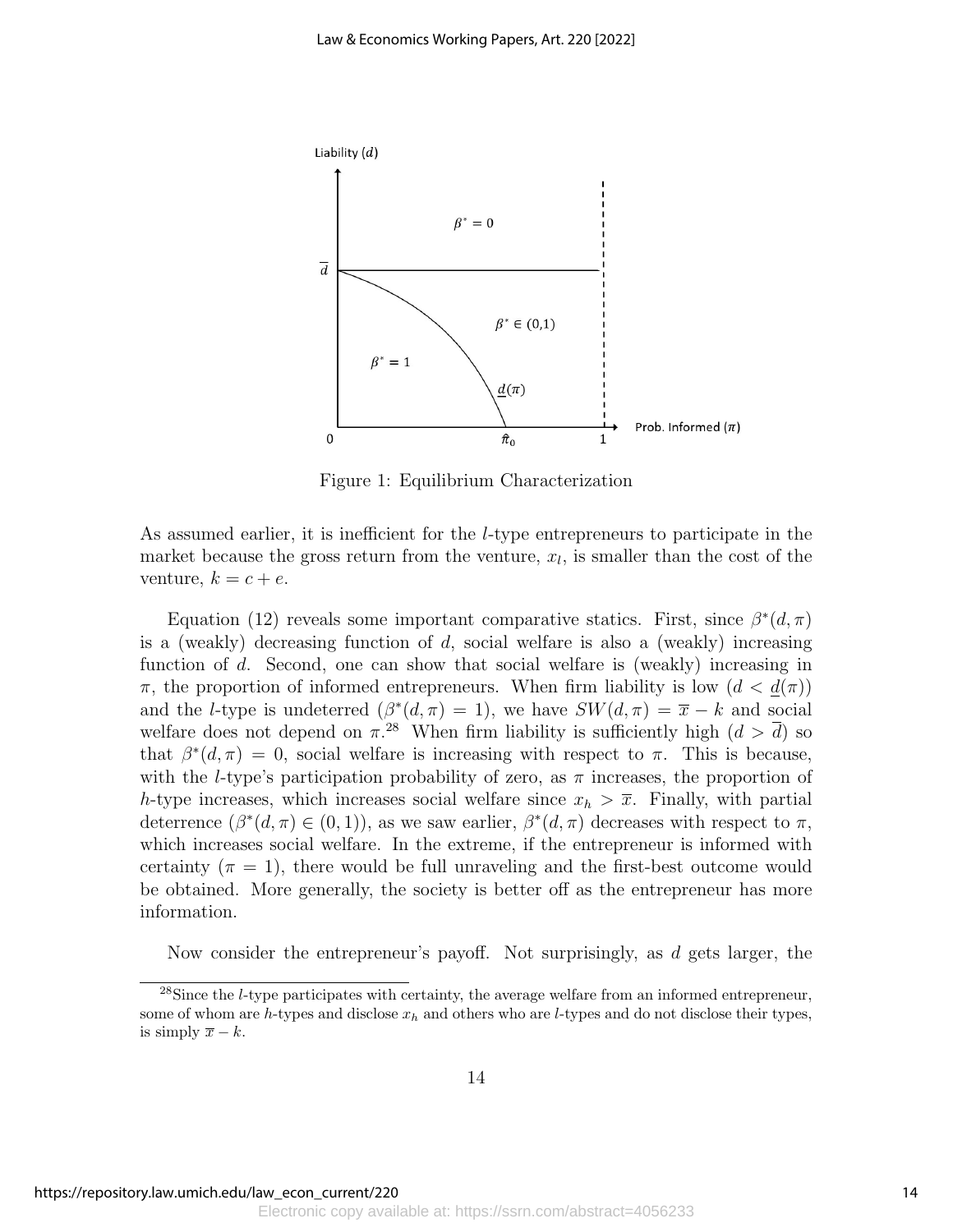l-type gets (weakly) worse off. More interestingly, as d gets larger, the u-type is better off. Suppose that the *l*-type participates with a positive probability. As d rises, investors expect to receive a larger "rebate" when they sue the l-types for non-disclosure. As a consequence, the equity stakes demanded by outside investors  $\alpha^*(d, \pi)$  in equations (9) and (11) are decreasing in d. Higher levels of liability benefit the u-type. Finally, consider the effect of  $\pi$  on the entrepreneur's payoff. When  $\beta^*(d,\pi) = 0$  or  $\beta^*(d,\pi) \in (0,1)$ , the payoffs are independent of  $\pi$ . This is true in the latter case because  $\alpha^*(d, \pi)$  is independent of  $\pi$ . When  $d < d(\pi)$ , as  $\pi$  rises, the investors are facing a larger risk from the l-types and therefore demand a larger equity stake  $(\alpha^*(d, \pi))$  is larger). This reduces the payoff of both the u-type and the  $l$ -type. $29$ 

The following corollary summarizes the effect of d and  $\pi$  on both social welfare and private payoffs.

Corollary 1. Suppose that the firm is held liable for the l-type's non-disclosure.

- 1. Full Deterrence. If  $d > \overline{d}$ , private payoffs and social welfare do not depend on d. Private payoffs are independent of  $\pi$  but social welfare increases as  $\pi$  increases.
- 2. Partial Deterrence. If  $d(\pi) \leq d \leq \overline{d}$ , the l-type's payoff is independent of d and  $\pi$ , the u-type's payoff is increasing in d and  $\pi$ , and social welfare is increasing in d and  $\pi$ .
- 3. No Deterrence. If  $d < d(\pi)$ , the l-type's payoff is decreasing in d and  $\pi$ , the u-type's payoff is increasing in d and decreasing in  $\pi$ , and social welfare is independent of d and  $\pi$ .

# 3 Extensions

The previous section presented the baseline model. While the model delivered important insights, it also relied on several simplifying assumptions, such as no litigation costs and no false positives. In this section, we relax these assumptions and consider three extensions: (1) the possibility of holding the entrepreneur personally liable; (2) the possibility that the court can find  $u$ -type entrepreneur liable (false positives); and (3) positive litigation costs for both the defendant-firm and the plaintiff-shareholders.

<sup>&</sup>lt;sup>29</sup>Note that although the h-type is no worse off when  $\pi$  increases, there are more h-types when  $\pi$ and social welfare is unaffected.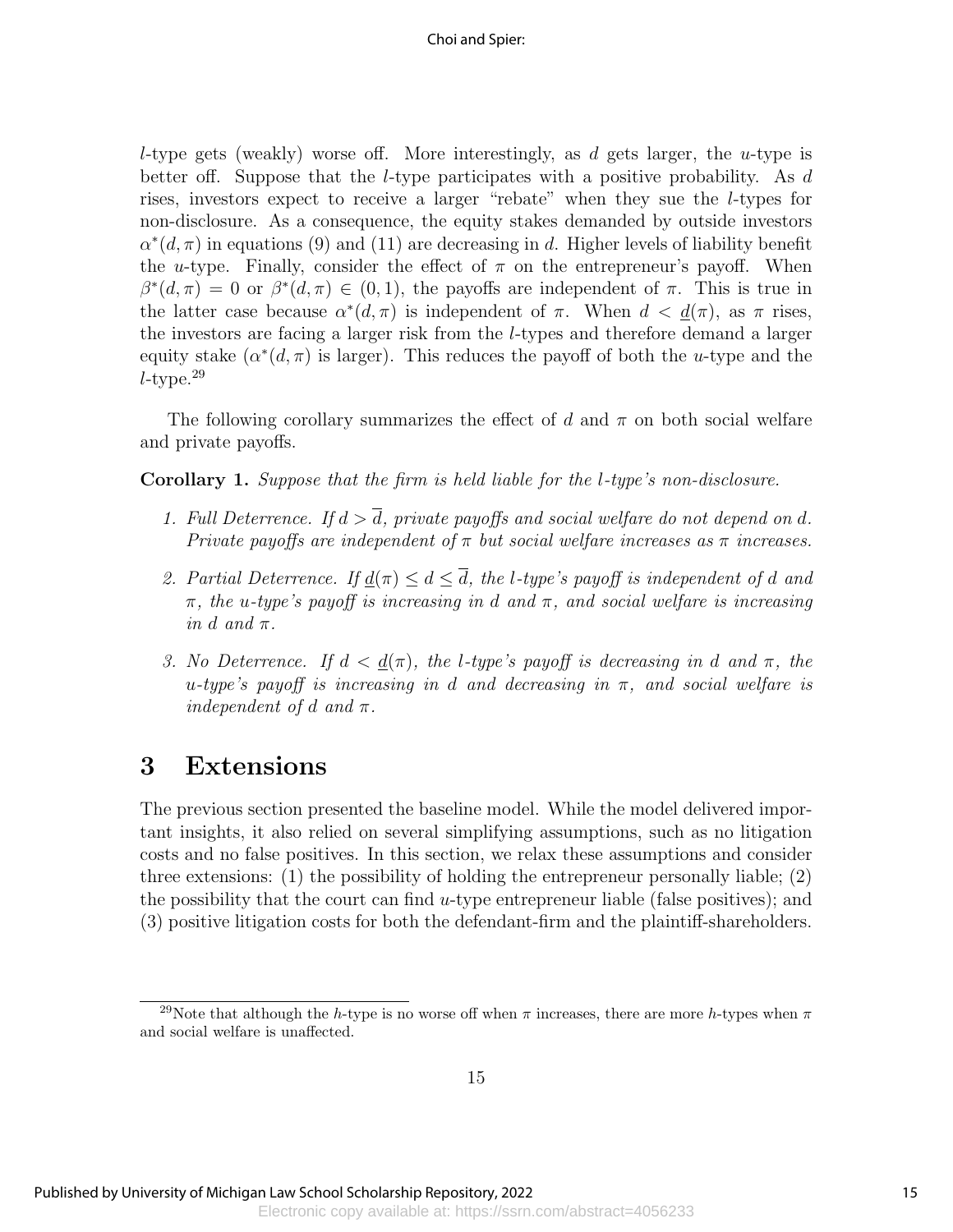### 3.1 Entrepreneur Liability

Suppose that an informed E may be held *personally* liable (and the firm is not held liable) for withholding evidence about  $x$ . The outside investors, after observing the realized x, can bring suit against the entrepreneur at  $t = 4$  to recover damages d. Since the damage award is paid by the entrepreneur instead of the firm, the value of the firm's equity is unaffected by the lawsuit.

Not surprisingly, holding the entrepreneur personally liable creates stronger deterrence. To see why, consider the case of partial deterrence where the l-type is just indifferent between participating and not and the outside investors break even in expectation. The l-type is indifferent if

$$
(1 - \alpha^*)x_l - e - d = 0.
$$
 (13)

Comparing this condition to (7) reveals an important difference. When the entrepreneur is personally liable he bears one hundred percent of the damage award d rather than bearing only their proportional share via the reduction in firm value,  $(1 - \alpha^*)d$ . The outside investors' break-even condition is the same as in (8) above.

As in the baseline model, if  $d$  is above a threshold, the *l*-type entrepreneur is fully deterred:  $\beta^* = 0$ . The investors' break-even condition in (8) implies that the outside investors demand equity stake  $\alpha^* = c/\overline{x}$  as in (3). Equation (13) implies that the l-type is just indifferent between participating and not when  $d > d_{EL}(e)$  where

$$
\overline{d}_{EL} = (1 - c/\overline{x})x_l - e. \tag{14}
$$

Comparing this to equation (4), we see that  $\bar{d}_{EL} < \bar{d}$ , the threshold in the baseline model with firm liability. That is, the *l*-type is fully deterred for a broader range of parameter values than before.

Similarly, if the damages d are at the threshold where the *l*-type is (just) undeterred,  $\beta^* = 1$ , then the outside investors demand equity stake  $c/\overline{x} + r(\pi)$  defined in (6). Using the l-type's indifference condition (13)

$$
\underline{d}_{EL}(\pi) = (1 - c/\overline{x} - r(\pi))x_l - e.
$$
\n(15)

Comparing this to equation (5) establishes  $d_{EL}(\pi) < d(\pi)$ , so the *l*-type is undeterred for a smaller range of parameter values than before. When  $\pi = 0$  then the risk premium  $r(\pi) = 0$  and  $\underline{d}_{EL}(0) = \overline{d}_{EL}$ , and when  $\pi = \hat{\pi}_0$  then  $r(\hat{\pi}_0) = 1 - c/\overline{x} - e/x_l$ and  $\underline{d}_{EL}(\hat{\pi}_0) = 0$ . The following proposition presents these findings.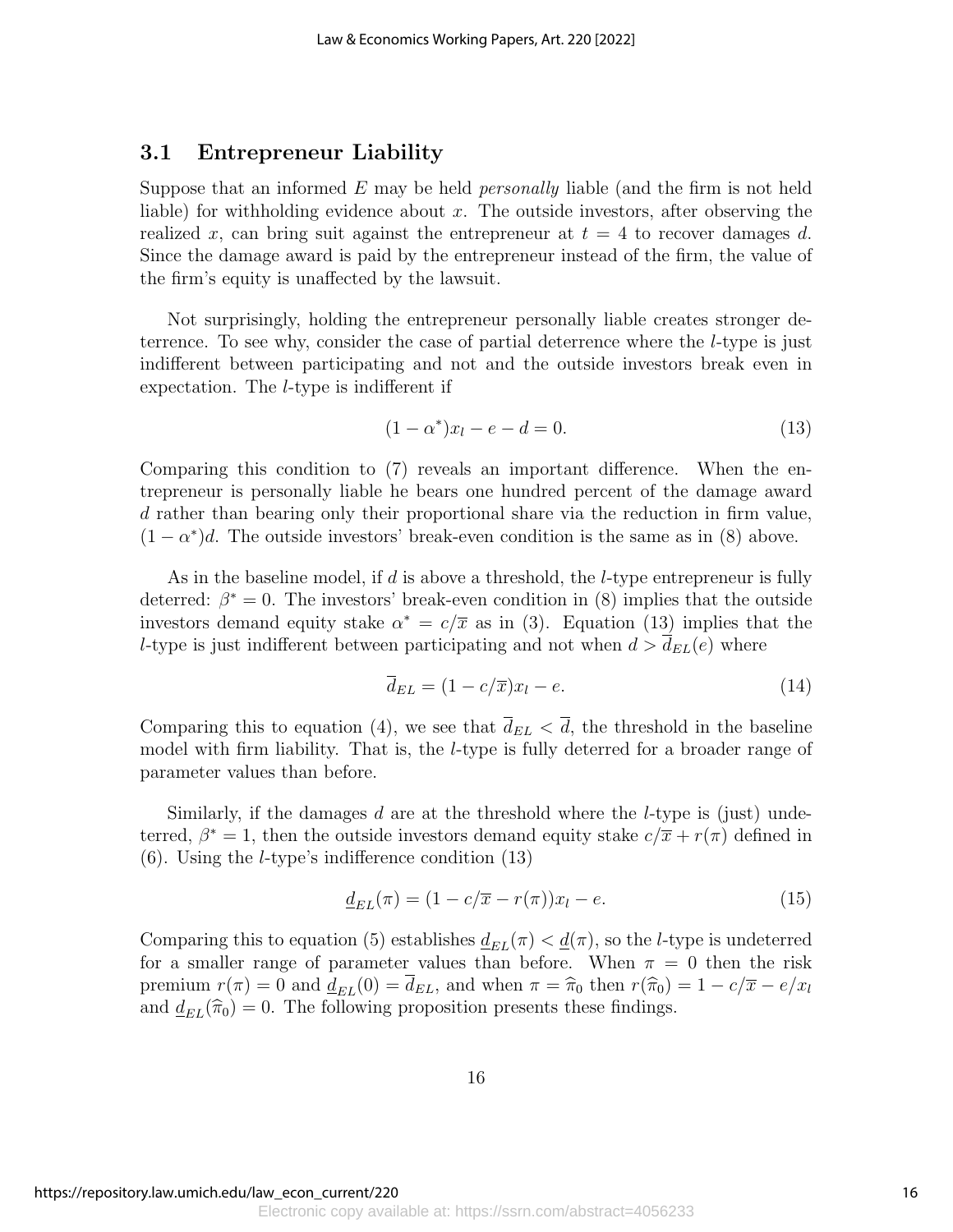

Figure 2: Entrepreneur Liability

**Proposition 3.** (Entrepreneur Liability.) Suppose that the entrepreneur is held personally liable for non-disclosure. Consider thresholds  $\bar{d}_{EL}$  and  $\underline{d}_{EL}(\pi)$  defined in (14) and (15), respectively.

- 1. Full Deterrence. If  $d > \bar{d}_{EL}$ , then investors demand equity stake  $\alpha_{EL}^*(d, \pi) = c/\overline{x}$ and the l-type is fully deterred,  $\beta_{EL}^{*}(d, \pi) = 0$ .
- 2. Partial Deterrence. If  $\underline{d}_{EL}(\pi) \leq d \leq \overline{d}_{EL}$ , then investors demand equity stake

$$
\alpha_{EL}^*(d, \pi) = 1 - \frac{d+e}{x_l}.
$$
\n(16)

The l-type is partially deterred,

$$
\beta_{EL}^*(d, \pi) = \frac{1 - \pi}{\pi q} \cdot \frac{\left(1 - \frac{d + e}{x_l}\right)\overline{x} - c}{k - x_l} \in [0, 1].\tag{17}
$$

3. No Deterrence. If  $d < \underline{d}_{EL}(\pi)$ , then investors demand equity stake

$$
\alpha_{EL}^*(d, \pi) = \frac{(1 - \pi)c + \pi q(c - d)}{(1 - \pi)\overline{x} + \pi q x_l}.
$$
\n(18)

The l-type is undeterred,  $\beta_{EL}^{*}(d, \pi) = 1$ .

These results are illustrated in Figure 2. Notice that since  $\overline{d}_{EL} < \overline{d}$ , the *l*-type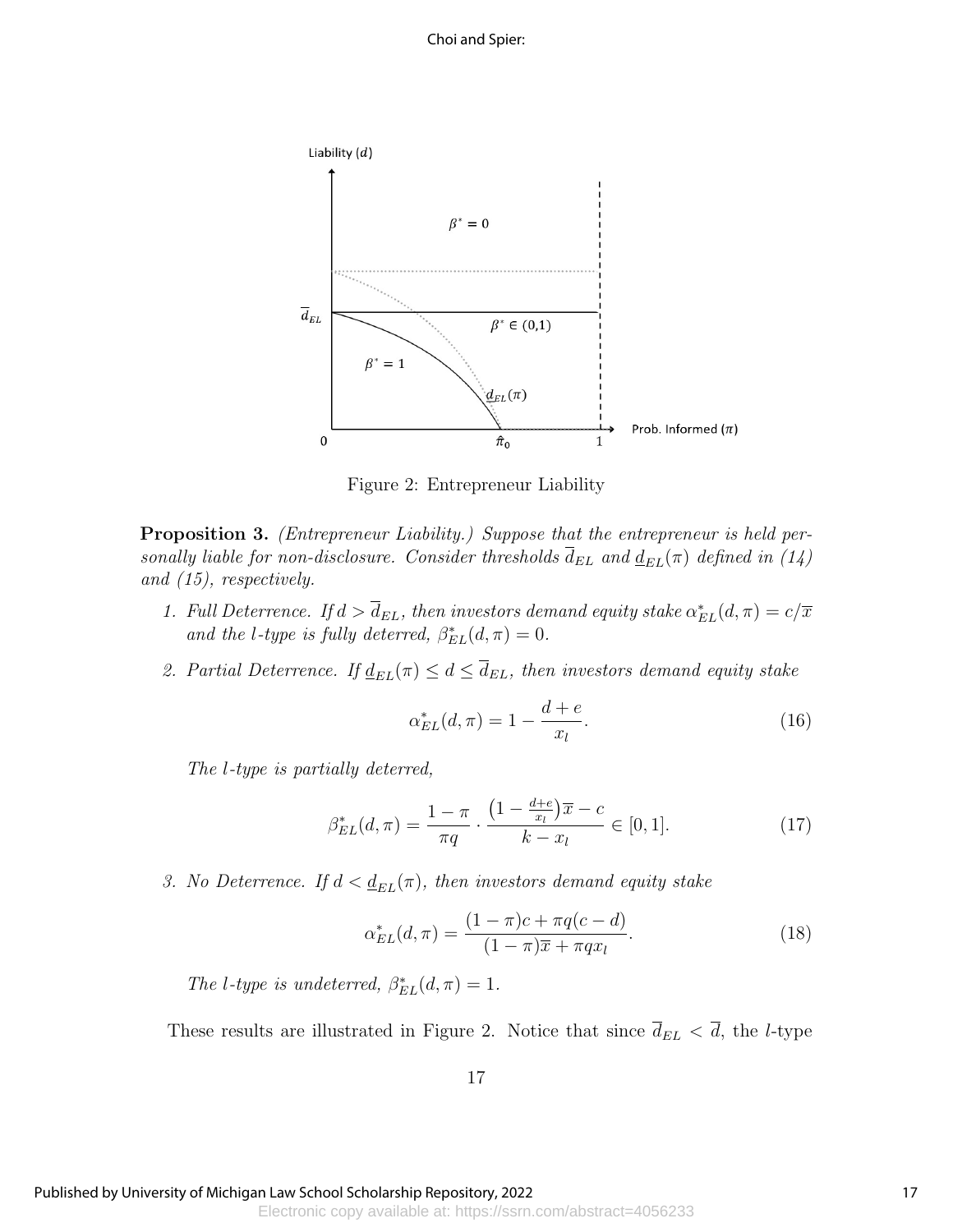entrepreneur is fully deterred for a larger range of parameter values than in the baseline model. Furthermore, since  $\underline{d}_{EL}(\pi) < \underline{d}(\pi)$ , the range where there is no deterrence is smaller, too. When  $d = 0$ , since there is no liability against either the firm or the entrepreneur, we get the same cut-off point of  $\hat{\pi}_0$ . For the middle range with partial deterrence, one can easily verify that  $\beta_{EL}^*(d, \pi)$  in equation (17) is smaller than  $\beta^*(d, \pi)$  in equation (10). So deterrence is stronger when the entrepreneur is held personally liable for non-disclosure to outside investors. Finally, although holding the entrepreneur personally liable changes the respective regions (full, partial, or no deterrence regions), within each region, a change in d or  $\pi$  have the same effects on firm payoffs and social welfare as those in corollary 1. Formal statements are in the appendix.

### 3.2 False Positives

In the baseline model, we assumed that only the *l*-type could be found liable when the investors observe  $x_l$  while the u-type, when it generates the revenue of  $x_l$  is not found liable. This is tantamount to assuming that when  $x_l$  is observed, the investors (and the court) can distinguish whether it is the *l*-type or the *u*-type that has generated that cash-flow  $x_l$  or, equivalently, the investors (and the court) to know whether the entrepreneur had earlier concealed the information on future cashflow. Such informational assumption, of course, may be strong especially when the investors (and the court) need to verify whether the entrepreneur, in fact, concealed information at the time of financing. In this section, we relax that assumption and allow for the possibility of the court holding also the  $u$ -type (falsely) liable.

Suppose, after the investors have financed the project conditional on non-disclosure and  $x_l$  has been observed, the investors do not know whether they are facing the  $l$ type or the u-type, and can bring lawsuit against either one. As before, if the lawsuit is brought against the *l*-type, the *l*-type will be liable (in expectation) for  $d$ . On the other hand, we assume that the liability for the u-type is given by  $\lambda d$  where  $\lambda \in [0, 1]$ . The court is (weakly) competent at distinguishing the types. If  $\lambda = 0$ , for instance, we're back to the baseline model. To focus on the impact of allowing false positives, we'll continue to assume that litigation is costless.<sup>30</sup>

It is not difficult to imagine that once the court (and the investors) can falsely hold the *u*-type liable (after  $x_l$  is realized), it becomes more difficult to deter the

<sup>&</sup>lt;sup>30</sup>The baseline model implicitly takes into account the possibility of false negatives through a reduction in d, but we can make this more express by letting the l-type to be liable for  $\mu d$ , with  $0 \leq \lambda \leq \mu \leq 1$ , where  $\mu$  can stand for the probability of finding *l*-type liable. The main results will stay the same.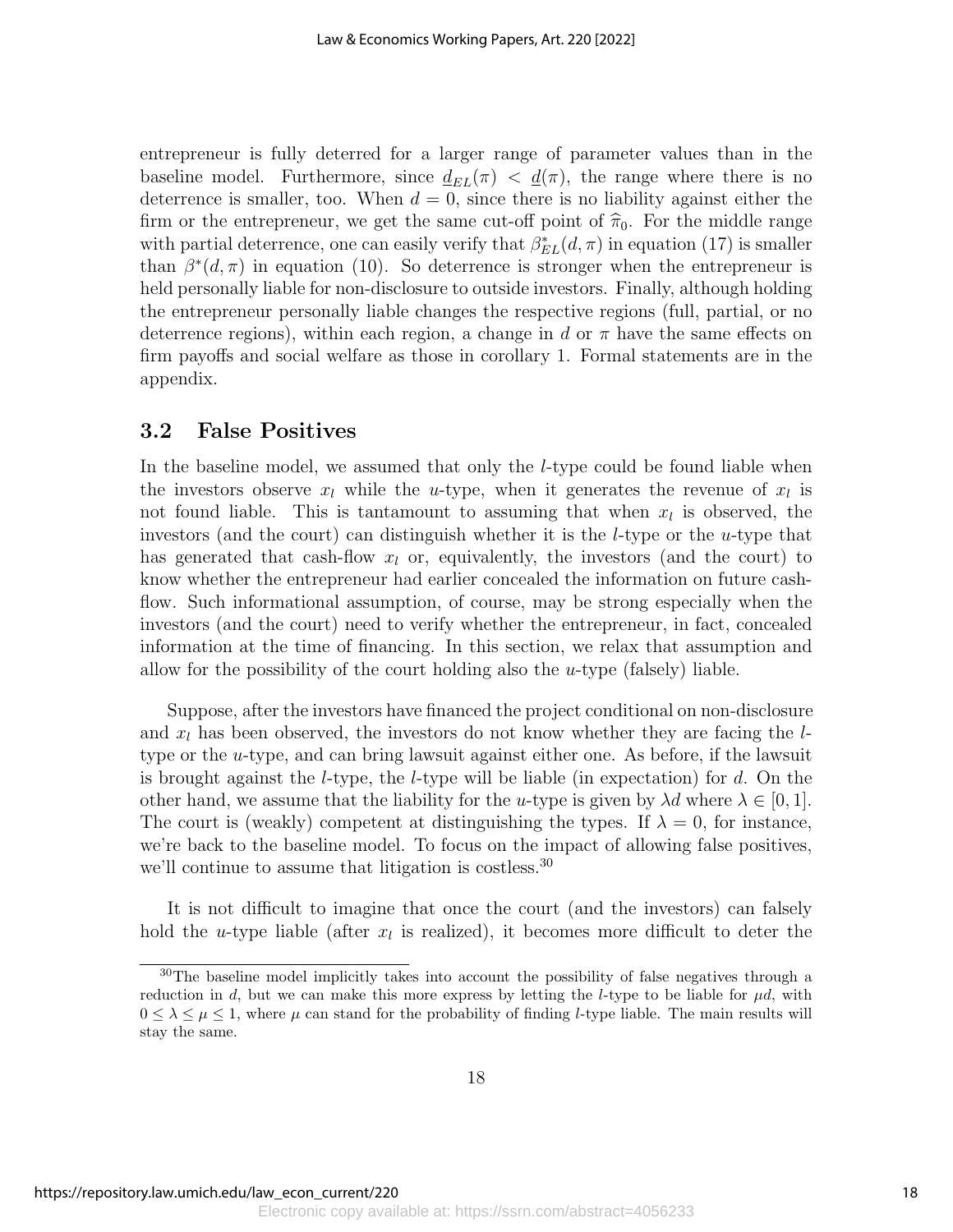#### Choi and Spier:

 $l$ -type from participating. For instance, the region where the  $l$ -type participates in equilibrium will be larger and in the region where the l-type is partially deterred, the l-type will participate with a higher probability. As will be demonstrated more formally in the following proposition and the proof, the *l*-type is fully deterred,  $\beta^* = 0$ , when the damages exceed the threshold

$$
\overline{d}_{FP} = x_l - \frac{e}{1 - \overline{\alpha}_{FP}}\tag{19}
$$

where  $\overline{\alpha}_{FP} = \frac{c-q\lambda d}{\overline{x}-q\lambda d}$ . Since the investors expect a "rebate"  $\lambda d$  from the u-type, they demand a smaller fraction of the firm,  $\overline{\alpha}_{FP} < \overline{\alpha} = c/\overline{x}$ . Comparing the formula for  $\bar{d}_{FP}$  in (19) to the formula for  $\bar{d}$  in (4) we see that  $\bar{d}_{FP} > \bar{d}$  whenever  $\lambda > 0$ . The l-type is totally undeterred,  $\beta^* = 1$ , when the damages are below the threshold

$$
\underline{d}_{FP}(\pi) = x_l - \frac{e}{1 - \overline{\alpha}_{FP} - r_{FP}(\pi)}\tag{20}
$$

where  $r_{FP}(\pi)$  is the risk premium required by the investors when  $d = r_{FP}(\pi)$ ,

$$
r_{FP}(\pi) = \frac{\pi q}{1 - \pi} \cdot \frac{k - x_l}{\overline{x} - q\lambda d}.\tag{21}
$$

Comparing these expressions with (5) and (6) verifies that  $d_{FP}(\pi) > d(\pi)$ . The following proposition, along with the proof, demonstrates this more formally.

**Proposition 4.** (False Positives.) Suppose that the firm is erroneously held liable for  $\lambda$ d when the entrepreneur is uninformed and  $x<sub>l</sub>$  is realized, where  $\lambda \in [0,1]$ . Consider thresholds  $\overline{d}_{FP}$  and  $\underline{d}_{FP}(\pi)$  defined in (19) and (20), respectively.

- 1. Full Deterrence. If  $d > \bar{d}_{FP}$ , then investors demand equity stake  $\alpha_{FP}^*(d, \pi) =$  $\frac{c-q\lambda d}{\overline{x}-q\lambda d}$  and the l-type is fully deterred,  $\beta_{FP}^*(d,\pi)=0$ .
- 2. Partial Deterrence. If  $\underline{d}_{FP}(\pi) \leq d \leq \overline{d}_{FP}$ , then investors demand equity stake

$$
\alpha_{FP}^*(d, \pi) = 1 - \frac{e}{x_l - d}.\tag{22}
$$

and the l-type is partially deterred,

$$
\beta_{FP}^*(d,\pi) = \frac{1-\pi}{\pi q} \cdot \frac{\left(1 - \frac{e}{x_l - d}\right)(\overline{x} - q\lambda d) - (c - q\lambda d)}{k - x_l} \in [0, 1].\tag{23}
$$

19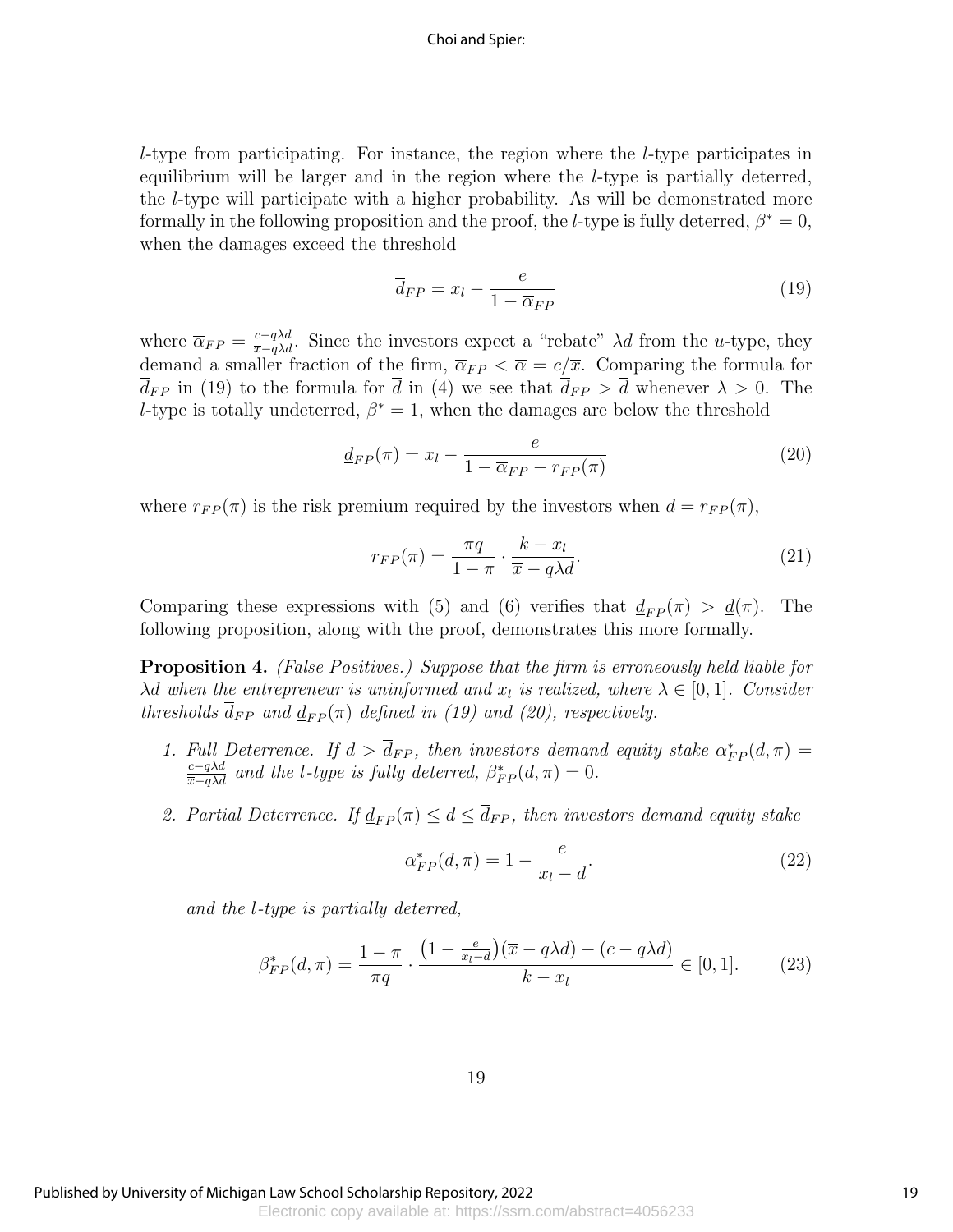

Figure 3: False Positives

3. No Deterrence. If  $d < \underline{d}_{FP}(\pi)$ , then investors demand equity stake

$$
\alpha_{FP}^*(d,\pi) = \frac{(1-\pi)(c-q\lambda d) + \pi q(c-d)}{(1-\pi)(\overline{x}-q\lambda d) + \pi q(x_l - d)}.
$$
\n(24)

The l-type is undeterred,  $\beta_{FP}^*(d, \pi) = 1$ .

While the general attributes of the equilibrium is similar to that in the baseline case, when the court can falsely find the u-type liable  $(\lambda > 0)$ , there are three notable differences. First, compared to the baseline case, now it becomes more difficult to achieve full deterrence:  $\overline{d}_{FP}(e) > \overline{d}(e) \,\forall \pi \in [0,1]$  whenever  $\lambda > 0$ . Because the investors collect some damages  $(\lambda d)$  from the *u*-type when  $x_l$  is observed, ex ante, they demand a lower fraction of the firm  $(\alpha^*)$  is smaller) and this provides a stronger incentive for the l-type to not disclose and participate. Second, and for similar reasons, the region where there is no deterrence  $(\beta^* = 1)$  is larger:  $\underline{d}_{FP}(e, \pi) > \underline{d}(e, \pi)$   $\forall \pi \in$ [0,  $\hat{\pi}_0(e)$ ) whenever  $\lambda > 0$ . Third, when the *l*-type is partially deterred ( $\beta^* \in (0,1)$ ), we see the later of lightlity (the same d) with false positives the *l* type even with the same level of liability (the same  $d$ ), with false positives, the *l*-type participates with a higher probability. Conditional on d, because the investors collect damages from the *u*-type, their expected return will be higher with false positives. In order to satisfy their break-even condition, therefore, the l-type has to participate with a higher probability. When compared to the baseline case, all three results will tend to lower social welfare. A formal analysis of comparative statics are in the appendix.

20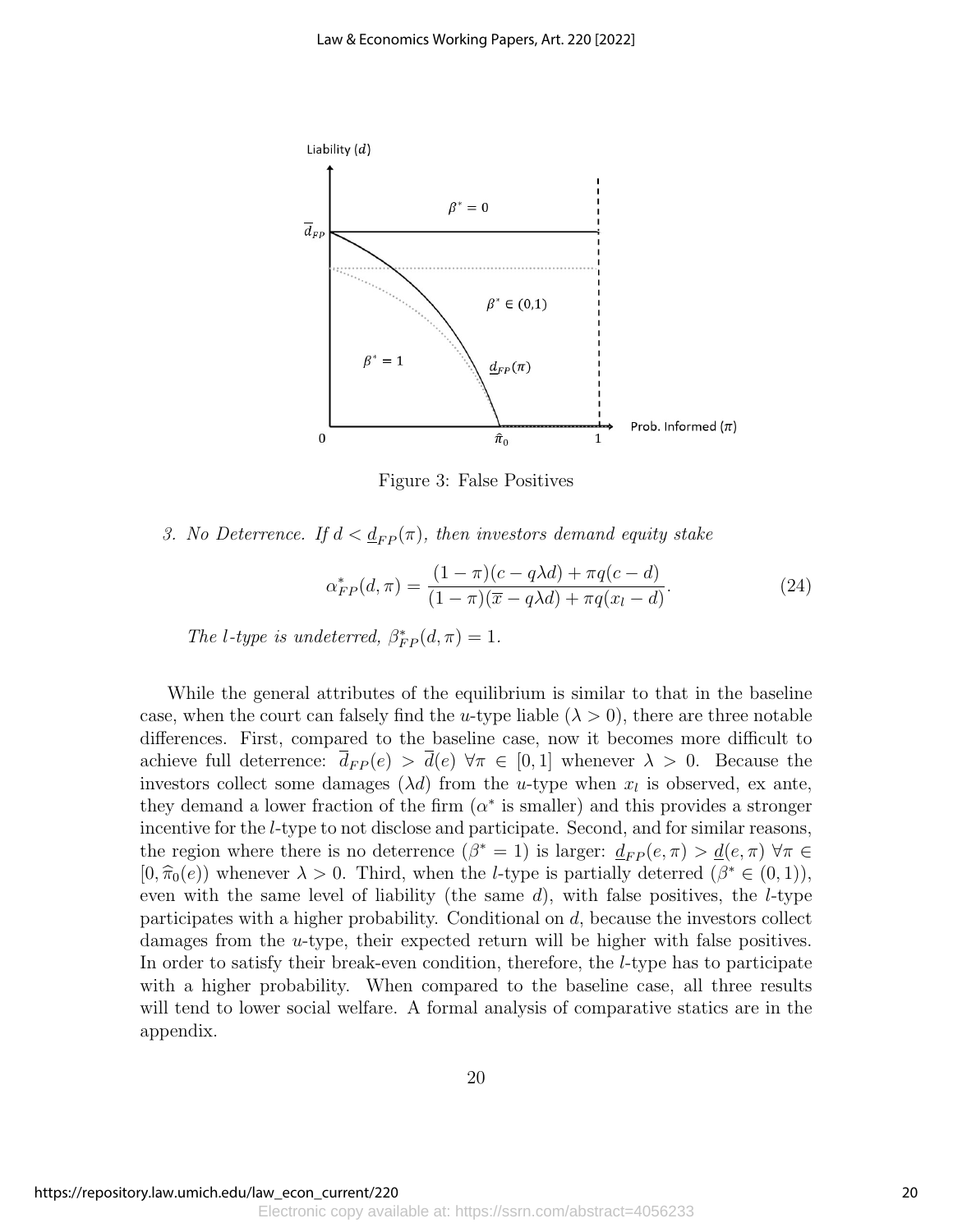### 3.3 Litigation Costs

In the baseline model and the two extensions we have analyzed so far, we have assumed that litigation was costless, so the investors brought suit against the firm whenever the *l*-type participated (and  $x_l$  is observed). This section relaxes this assumption, and assumes that the investors and the firm must pay litigation costs of  $\phi_p \geq 0$  and  $\phi_d \geq 0$ , respectively. We let  $\phi = \phi_p + \phi_d$ .

When litigation is costly, the outside investors may not have a financial interest to bring suit against the firm even after discovering the l-type's non-disclosure. The investors' net return from the litigation is (weakly) positive whenever  $d - \phi_p \geq 0.31$ However, the market value of the equity stake held by the investors falls. After the payment of damages d and defense costs  $\phi_d$ , the value of the firm's equity is  $x_l-d-\phi_d$ . Since the outside investors own fraction  $\alpha$  of the equity, their stake falls by  $\alpha(d+\phi_d)$ . The outside investors will bring suit if and only if the net return from litigation exceeds the the lost equity value:

$$
\alpha \le \frac{d - \phi_p}{d + \phi_d}.\tag{25}
$$

The outside investors' incentive to sue the firm is stronger when the damages d are higher, their equity stake  $\alpha$  is smaller, or the litigation costs  $\phi_p$  and  $\phi_d$  smaller. Notice that the credibility constraint does not depend on  $\pi$ , c, or  $e^{i32}$ .

Suppose that (25) is satisfied so the investors' have an incentive to bring the lawsuit. As in the baseline model, there exists a threshold  $\overline{d}_{LC}$  above which the ltype entrepreneur is fully deterred:  $\beta^* = 0$ . In an equilibrium with full deterrence, there is no litigation and the outside investors demand equity stake  $\overline{\alpha} = c/\overline{x}$ , just as in the baseline model. The l-type is just indifferent between participating and not when  $(1 - c/\overline{x})(x_l - d - \phi_d) - e = 0$ , so the *l*-type does not participate when

$$
\overline{d}_{LC} = x_l - \phi_d - \frac{e}{1 - c/\overline{x}}.\tag{26}
$$

Comparing this to equation (4) establishes  $\bar{d}_{LC} < \bar{d}$  since  $\phi_d > 0$ . In other words,

 $31$ If the plaintiff-investors have no stake in the firm (e.g., because they have sold their shares before filing suit) or if they are trying to hold the entrepreneur personally liable, this inequality will determine the credibility constraint.

 $32$ Note that in the conventional litigation model (with no fee-shifting), plaintiffs bring suit (lawsuit is credible) whenever  $d - \phi_p > 0$ . Since  $\alpha^* \in (0, 1)$  and  $d + \phi_d > d - \phi_p$ , the credibility constraint is more likely to bind in our setup. See Choi and Spier (2018) for a more general discussion on how the plaintiff's short or long position on the defendant can affect the litigation credibility and outcome.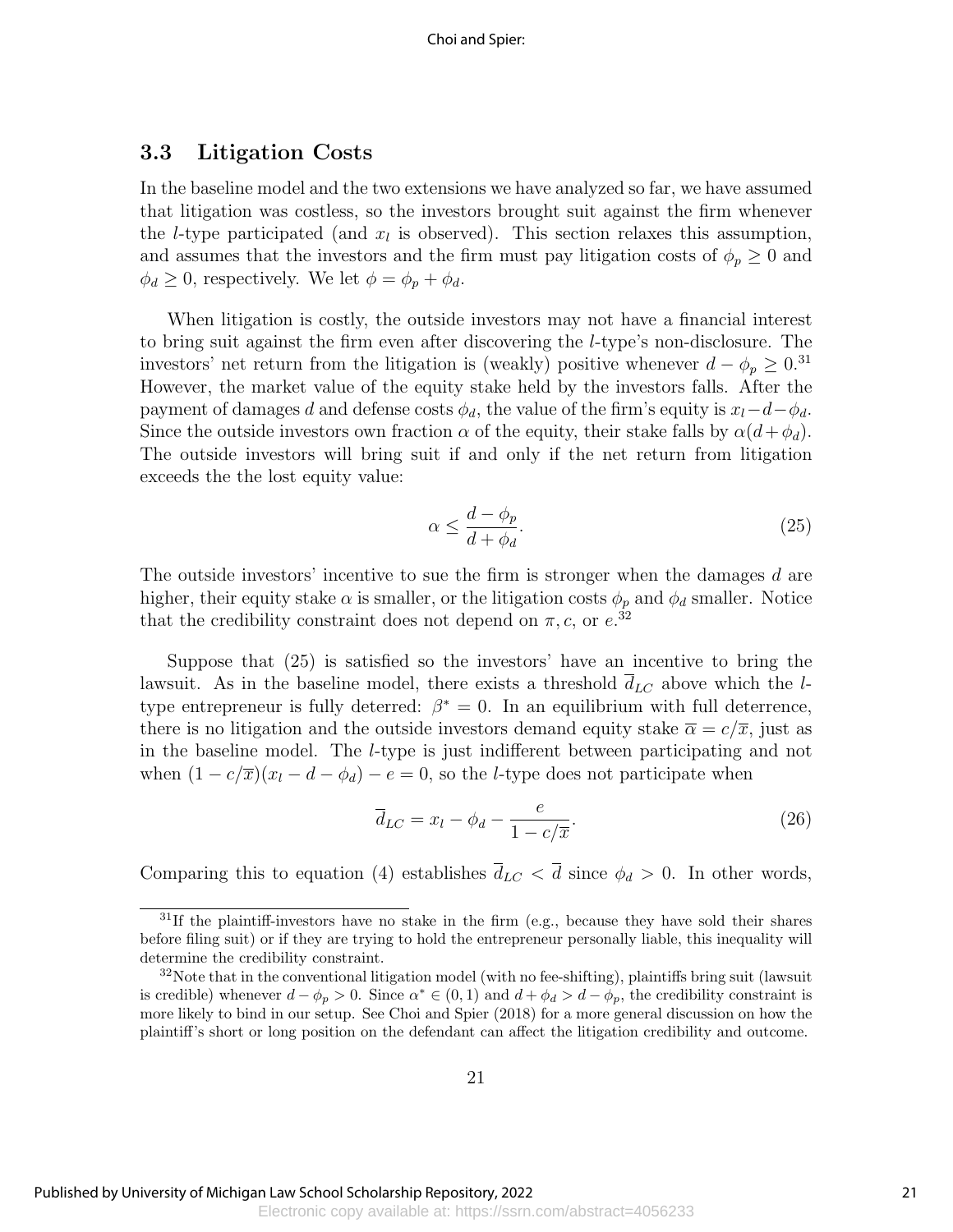when litigation is costly for the firm, the *l*-type is fully deterred for a broader range of parameter values than before. Before we proceed, we make the following assumption:

**Assumption 2:** 
$$
\overline{\alpha} < \frac{\overline{d}_{LC} - \phi_p}{\overline{d}_{LC} + \phi_d}.
$$

This assumption ensures that when the damages are large enough  $(d \geq d_{LC})$ , litigation is credible to fully deter the l-type from participating. The assumption is made to simplify the analysis and also to make the case more interesting.

The boundary for the partial deterrence region is:

$$
\underline{d}_{LC}(\pi) = x_l - \phi_d - \frac{e}{1 - c/\overline{x} - r_{LC}(\pi)},
$$
\n(27)

where  $r_{LC}(\pi)$  is the risk premium demanded by investors when  $d = \underline{d}_{LC}$ ,

$$
r_{LC}(\pi) = \frac{\pi q}{1 - \pi} \cdot \frac{k + \phi - x_l}{\overline{x}}.
$$
\n(28)

Comparing these expressions with (5) and (6) verifies that  $\underline{d}_{LC}(\pi) < \underline{d}(\pi)$ .

If (25) is not satisfied then investor's incentive to bring the lawsuit is not credible. Intuitively, this situation is similar to our baseline model without litigation costs when  $d = 0$ . Following the logic surrounding Lemma 3, when  $\pi < \hat{\pi}_0$  then  $d(\pi) > 0$  and so the *l*-type is undeterred,  $\beta^* = 1$ . When  $\pi$  is small, the investors face little risk of financing an l-type and so the risk premium that they demand is small. This implies that the (rare) l-types have access to cheap capital, and participate fully in raising capital. When  $\pi > \hat{\pi}_0$  then  $\underline{d}(\pi) < 0$  and so the *l*-type is partially deterred. Intuitively, when  $\pi$  is large, the investors face considerable risk when supplying capital. Since capital is more expensive, the l-types are partially deterred.

**Proposition 5.** Suppose that the investors and the firm bear costs  $\phi_p$  and  $\phi_d$ , respectively, in litigation. There exists a continuous, weakly increasing function  $d_0(\pi)$ ("litigation credibility threshold"). If  $d < d_0(\pi)$ , then investors do not have a credible threat to sue and the PBNE is the same as the baseline model with  $d = 0$  (Proposition 2). If  $d \geq d_0(\pi)$ , then there exists a PBNE where the investors have a credible threat to sue.<sup>33</sup> Thresholds  $\overline{d}_{LC}$  and  $\underline{d}_{LC}(\pi)$  are defined in (26) and (27), respectively.

<sup>33</sup>There is a second PBNE where investors do not have a credible threat to sue for a certain range of parameter values with  $d \geq d_0(\pi)$ .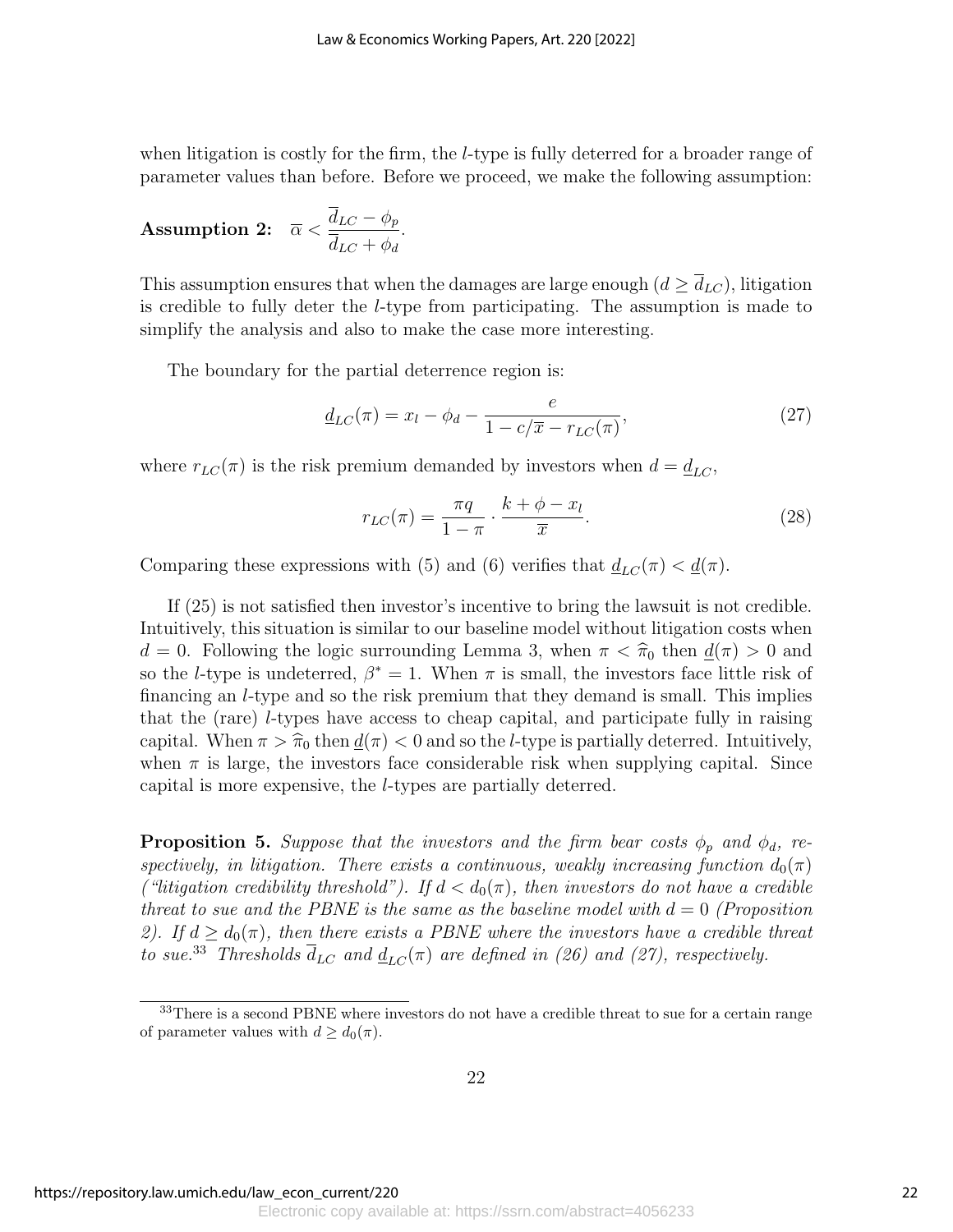

Figure 4: Litigation Costs

- 1. Full Deterrence. If  $d > \bar{d}_{LC}$ , then investors demand equity stake  $\alpha_{LC}^*(d, \pi) =$  $\overline{\alpha} = c/\overline{x}$  and the l-type is fully deterred,  $\beta_{LC}^*(d, \pi) = 0$ .
- 2. Partial Deterrence. If  $\underline{d}_{LC}(\pi) \leq d \leq \overline{d}_{LC}$ , then investors demand equity stake

$$
\alpha_{LC}^*(d,\pi) = 1 - \frac{e}{x_l - d - \phi_d}.\tag{29}
$$

The l-type is partially deterred,

$$
\beta_{LC}^*(d,\pi) = \frac{1-\pi}{\pi q} \cdot \frac{\left(1 - \frac{e}{x_l - d - \phi_d}\right)\overline{x} - c}{k + \phi - x_l} \in [0,1].\tag{30}
$$

3. No Deterrence. If  $d < d_{LC}(\pi)$ , then investors demand equity stake

$$
\alpha_{LC}^*(d,\pi) = \frac{(1-\pi)c + \pi q(c + \phi_p - d)}{(1-\pi)\overline{x} + \pi q(x_l - d - \phi_d)}.
$$
(31)

The l-type is undeterred,  $\beta_{LC}^*(d, \pi) = 1$ .

When damages are below the litigation credibility threshold,  $d < d_0(\pi)$ , in equilibrium, the investors decline to bring lawsuits against the firm; the direct cost of litigation,  $\phi_p$ , plus the dilution in the value of their equity stake (which also reflects the firm's litigation cost  $\phi_d$ ), outweigh the damage award d. The entrepreneur and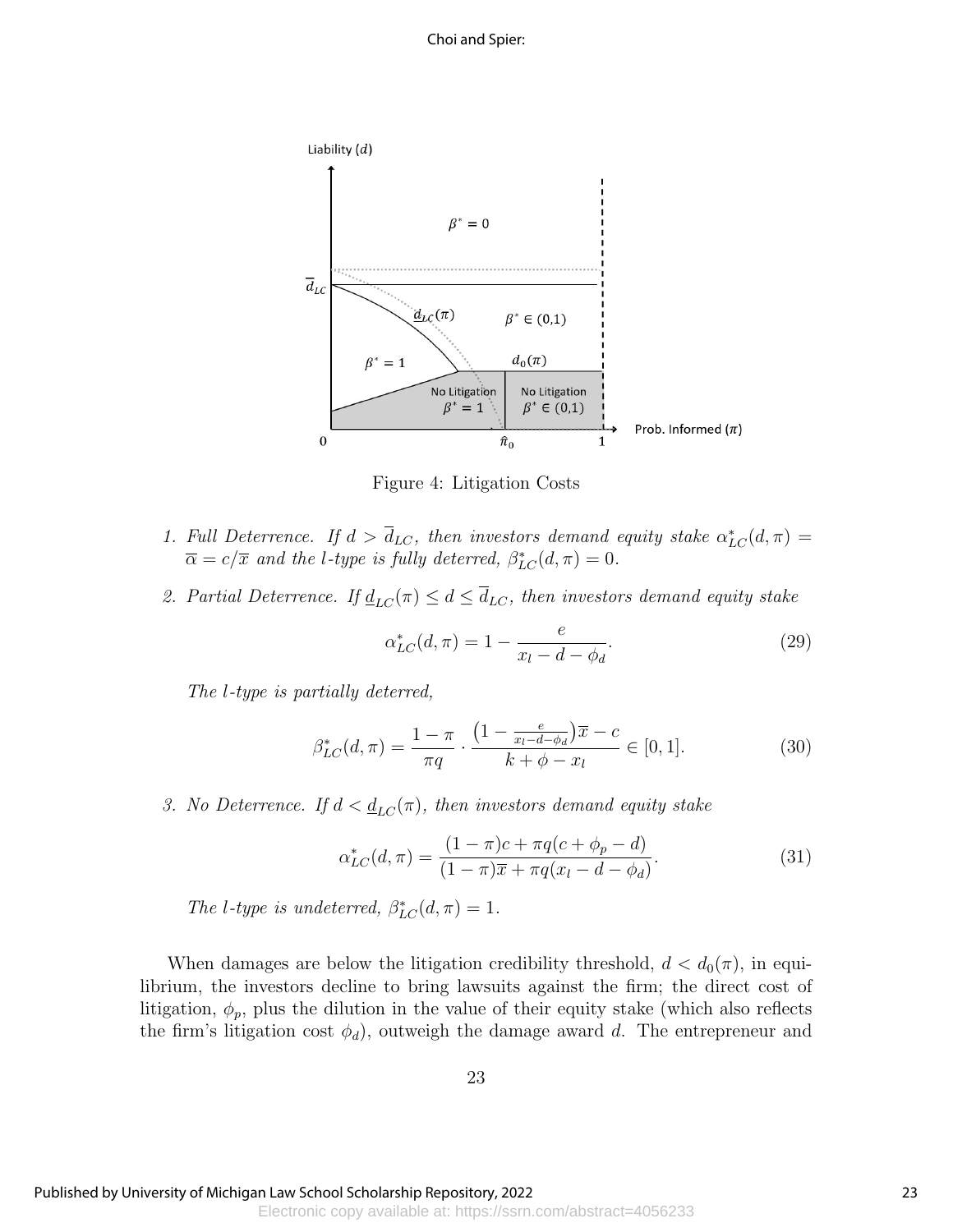the investors are forward-looking and anticipate that there will be no litigation in the future. Thus, if  $d < d_0(\pi)$ , the *l*-type's participation rate  $\beta_{LC}^*$  and equity stake  $\alpha_{LC}^*$ demanded by investors follow the analysis of our baseline model with no litigation costs and  $d = 0$  (see Proposition 2). As illustrated in the gray region of Figure 4, the equilibrium involves no deterrence when  $d < \hat{\pi}_0$  and partial deterrence if  $d \geq \hat{\pi}_0$ .

When  $d \geq d_0(\pi)$ , investors have a credible threat to sue, where the direct cost of litigation  $(\phi_p)$  and the dilution in value of the investors' equity stake from litigation are small enough (when compared to damages) to make litigation credible. As shown in Proposition 5 and illustrated in Figure 4, with  $d \geq d_0(\pi)$ , we may get full deterrence, partial deterrence, or no deterrence. As in our baseline model, when the damages are large enough,  $d \geq \overline{d}_{LC}$ , we get the full deterrence and the *l*-type does not participate (case 1) and when  $d < d_{LC}(\pi)$  we get either partial deterrence (case 2) or no deterrence (case 3). Notice that equilibrium strategies  $(\alpha_{LC}^*$  and  $\beta_{LC}^*)$  depend on the litigation costs ( $\phi_p$  and  $\phi_d$ ). It is easy to check that as litigation costs go to zero in these expressions, we get the earlier equilibrium in Proposition 2.

Litigation costs have nuanced effects on social welfare. There are three factors to consider with positive litigation cost: deterrence, credibility, and the social cost of litigation. First, assuming that litigation is credible, because the firm has to pay more in litigation (they have to pay litigation cost  $\phi_d$  in addition to damages d), this creates stronger deterrence incentives for the l-type and increases social welfare. Indeed, as shown in Figure 4, the full deterrence region is larger and the no-deterrence region is smaller than in the baseline model  $(\bar{d}_{LC} > \bar{d} \text{ and } \underline{d}_{LC} < \underline{d})$ . Second, when litigation becomes too expensive for the investors, then the investors will no longer bring suit, compromising deterrence and generally reducing social welfare. This is illustrated by the gray region in Figure 4. Finally, holding all else equal, the litigation costs are a social waste and thus increasing litigation costs reduces social welfare. In the nodeterrence region of Figure 4, increasing the litigation costs (on the margin) has no offsetting social benefits. The local comparative statics are described in the following corollary.

Corollary 2. (Local Comparative Statics.) Suppose that the investors and the firm bear costs  $\phi_p$  and  $\phi_d$ , respectively. If  $d < d_0(\pi)$  then private payoffs and social welfare do not depend on  $\phi_p$ ,  $\phi_d$ , or d. If  $d \geq d_0(\pi)$ , we have the following:

- 1. Full Deterrence. If  $d > \overline{d}_{LC}$ , private payoffs and social welfare do not depend on  $\phi_p$ ,  $\phi_d$ , or d.
- 2. Partial Deterrence. If  $\underline{d}_{LC}(\pi) \leq d \leq \overline{d}_{LC}$ , the l-type's payoff is independent of  $\phi_d$  and d, the u-type's payoff is increasing in  $\phi_d$  and d, and social welfare is increasing in  $\phi_d$  and d. Private payoffs and social welfare do not depend on  $\phi_p$ .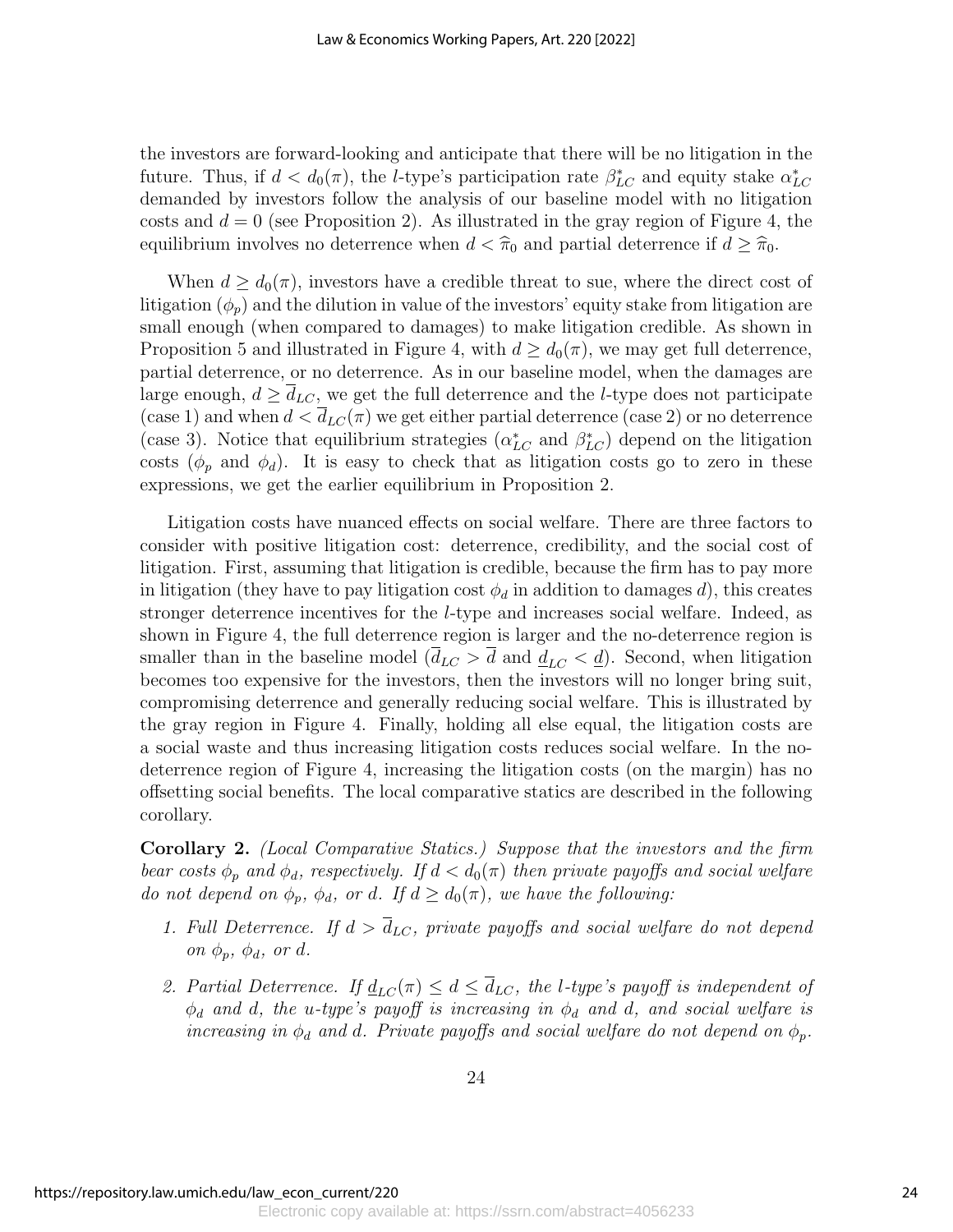3. No Deterrence. If  $d < \underline{d}_{LC}(\pi)$ , the l-type's payoff, the u-type's payoff, and social welfare are decreasing in  $\phi_p$  and  $\phi_d$ . The l-type's payoff is decreasing in d, the u-type's payoff is increasing in d, and social welfare does not depend on d.

# 4 Liability and Class Action Waivers

In the baseline model and the extensions we have analyzed so far, we have assumed that the liability system  $(d \text{ and } \phi)$  is predetermined and known by the players. (The case of no liability was implicitly analyzed along the horizontal axis in Figure 1 where  $d = 0$ .) The liability system was also assumed to be mandatory. One of the important debates in this area (particularly with respect to the federal securities laws) is whether to allow the firms to choose a different liability system. As alluded to briefly in the introduction, one prominent discussion is over whether to allow the firms (notably, at the time of their initial public offerings) to opt out of class actions by contractually requiring individual arbitration on the investors. We can analyze this issue by giving the firm a choice (at  $t = 3$ ) over the liability system. Given that a mandatory individual arbitration system can lead to de facto liability waiver and that an examination of a different litigation format necessitates an assumption of positive litigation cost, we divide the discussion into two parts: liability waivers and class action waivers.

Before we proceed to a more detailed discussion, we start with a few general observations. Whether the firm will adopt either type of waiver and whether the firm's choice is welfare increasing depends on a few factors. With respect to the firm's incentive, given that the *l*-type wants to pool with the *u*-type in equilibrium, the *l*-type will mimic the  $u$ -type choice (over waiver) and the firm's equilibrium choice depends on the u-type's incentive.<sup>34</sup> Given that the u-type's return is given by  $(1 - \alpha^*)\overline{x} - e$ , the u-type will prefer a policy that will generate a lower  $\alpha^*$ . From the social welfare perspective, however, the welfare depends on the l-type's equilibrium participation rate  $(\beta^*)$  and the cost of litigation  $(\phi)$ : by decreasing  $\beta^*$  and  $\phi$ , the social welfare will increase. Note here the potential divergence between the private  $(u$ -type's) incentive and the social welfare. Whether the u-type's incentive coincides with improving social welfare depends on the equilibrium that we operate in.

 $34$ If the *l*-type did not mimic the *u*-type, then the market would rationally infer that it is a socially wasteful venture.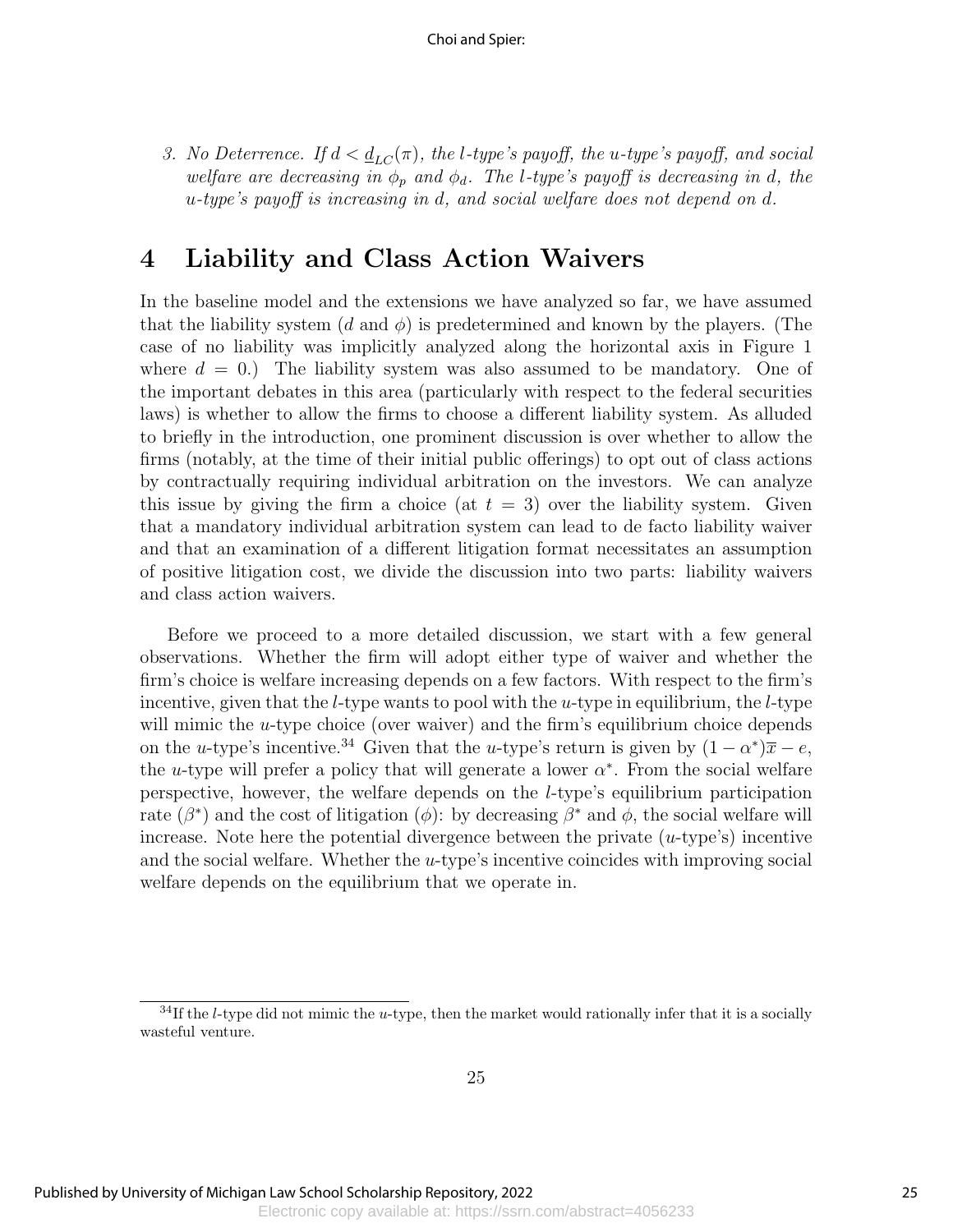#### 4.1 Liability Waivers

Suppose, at the time of offering its equity to outside investors (at  $t = 3$ ), the firm (and the entrepreneur) can opt out of the liability system through a liability waiver. From the model, this would be equivalent to setting  $d = 0$ . For the h-type, having the option of waiving liability doesn't matter, since the entrepreneur will disclose her information to the investors and there would be no ex post liability. As briefly discussed earlier, given that the *l*-type's incentive is to mimic the *u*-type and get financed, whether the firm will impose a liability waiver depends on the  $u$ -type's incentive, which may or may not align with maximizing social welfare. We now discuss the incentives of the u-type and l-type to waive liability, and the divergence between their private incentives and the social incentives. The discussion is divided into two settings: when litigation is costless ( $\phi = 0$ ) and when litigation is costly  $(\phi > 0).$ 

Suppose that litigation is costless ( $\phi = 0$ ) as in Proposition 2. As described in Corollary 1, the u-type's payoff is (weakly) increasing (i.e.,  $\alpha^*$  is (weakly) decreasing) in d. This is the case for two reasons. First, when the investors can recover higher damages d from the l-type, this can lower the l-type's participation rate  $(\beta^*$  falls) and, as a result, the investors would demand a lower  $\alpha^*$  from the non-disclosing entrepreneur. Second, even if the *l*-type is undeterred and participates with certainty  $(\beta^* = 1)$ , the investors know that they can recover damages d from the l-type and they will demand a lower fraction of the firm  $(\alpha^*)$  ex ante.<sup>35</sup> Thus, when  $\beta^* = 1$ , the liability system shifts rents from the *l*-type to the *u*-type. Note that the *l*-type has an incentive to mimic and pool with the  $u$ -type. If the *l*-type demanded a liability waiver while the  $u$ -type did not, this would signal to the capital market that the firm is withholding bad news. In sum, when litigation is costless, neither the l-type nor the  $u$ -type will waive liability in equilibrium. The private incentives are aligned with the social incentives, since social welfare is higher  $(\beta^*$  is weakly lower) with liability than without it.<sup>36</sup>

When litigation is costly (Proposition 5), there is the third factor that comes into play: the potential deadweight loss from litigation, measured by  $\phi$ . Given that a positive litigation cost imposes a litigation credibility constraint, we need to examine two regions (two sub-cases) separately. As shown in Corollary 2, when litigation is not credible,  $d \leq d_0(\pi)$ , both the u-type and the l-type are indifferent to the possibility

<sup>&</sup>lt;sup>35</sup>In fact, if the firm were also allowed to choose the damages, the u-type will choose  $d > \overline{d}$  so as to completely deter the l-type from pooling with the u-type.

<sup>&</sup>lt;sup>36</sup>If  $\beta^*(0) = \beta^*(d) = 1$ , social welfare is the same with or without liability, since liability simply shifts rents from the *l*-type to the *u*-type. The private parties will not waive liability, as the *u*-type's preferences prevail.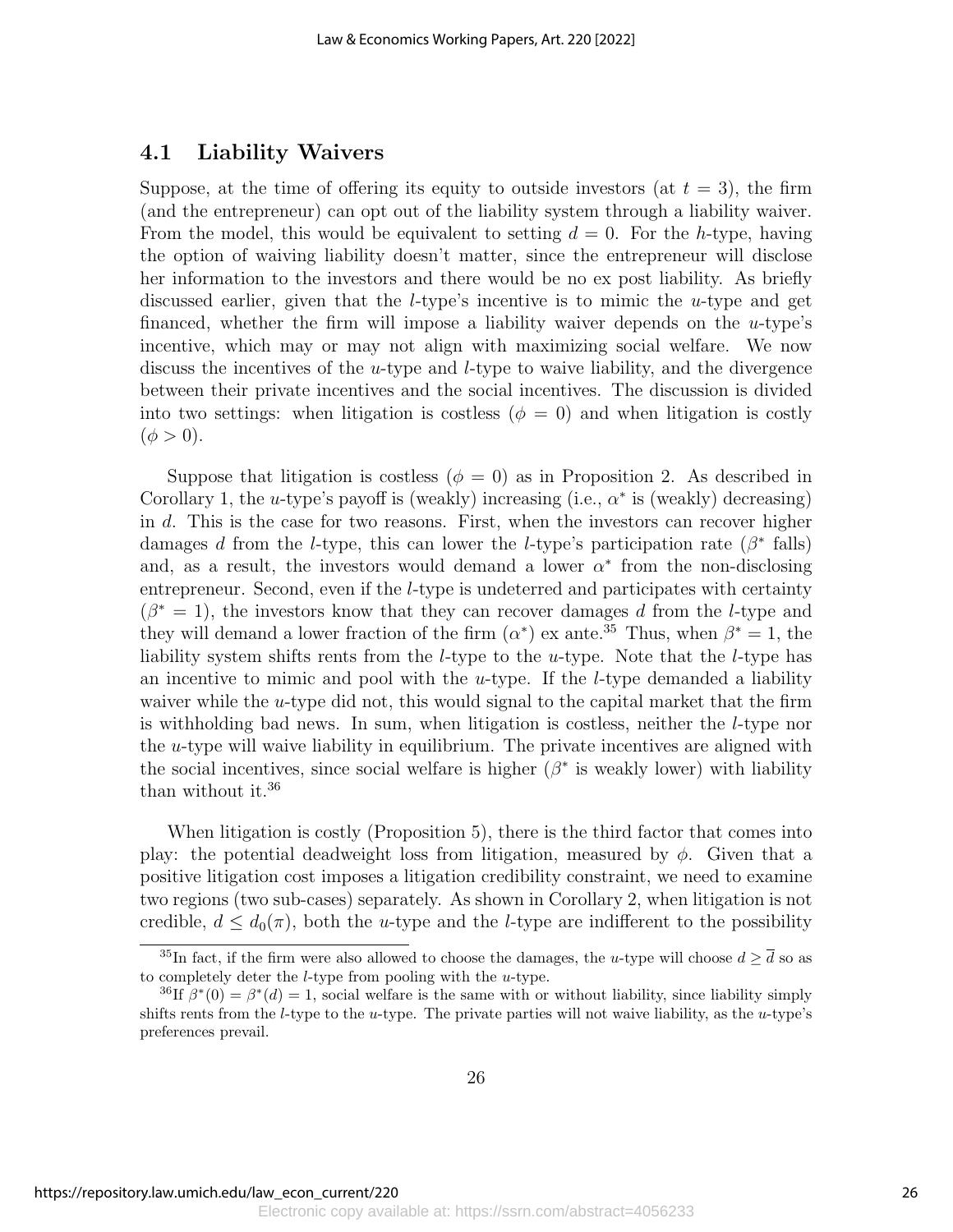#### Choi and Spier:

of waiving liability, since both types know that lawsuits will not be brought. Social welfare is also unaffected by their choice. With non-credible litigation, it is as if liability waiver has been imposed on the firm and the investors.

When litigation is credible  $(d > d_0(\pi))$ , on the other hand, the effects are more complicated. When there is no deterrence and the l-type is participating with certainty  $(\beta^* = 1)$ , as shown in case 3 of Corollary 2, the the *u*-type's return is higher (equilibrium  $\alpha^*$  is lower) with liability than without. Hence, the u-type would not waive liability and the *l*-type will mimic. However, given that the *l*-type is undeterred  $(\beta^* = 1)$  with or without liability, imposing liability reduces social welfare by imposing a deadweight loss of  $\phi$ . When  $\beta^* = 1$ , the private incentives to waive liability are socially insufficient and there is too much costly litigation in equilibrium.

Now suppose litigation is credible  $(d > d_0(\pi))$ , but we have partial deterrence against the *l*-type's participation  $(\beta^* \in (0,1))$ . Similar to the previous case of no deterrence, here the u-type will generally prefer having the liability system (i.e., not waiving liability). With a positive return from ex post litigation, the investors will demand a lower  $\alpha^*$  for investing c and this will increase the u-type's equilibrium return. As shown in the proof of Proposition 5, with liability, the *l*-type's equilibrium participation rate  $(\beta^*)$  will also decrease. Social welfare is also aligned with the utype's incentive. As seen in the proof for Corollary 2, social welfare goes up with liability than without. Because the investors break even and, with partial deterrence, the l-type is indifferent about participating, the u-type becomes the de facto residual claimant, thereby aligning its incentive with social welfare.

### 4.2 Class Action Waivers

Another important policy tool is to allow the firm to waive class actions or to choose the dispute resolution forum (instead of opting out of the liability system altogether).<sup>37</sup> One particular mechanism that has received much attention over the years is to allow the firm to impose a mandatory individual arbitration or class action waiver provision on the investors and thereby prohibit investors from bringing a class action lawsuit (Scott and Silverman (2013) and Webber (2015)). While there are numerous legal differences between class and individual (arbitration) actions, one important benefit of class actions is the economies of scale: it allows individual plaintiffs to aggregate their claims and lower the per-plaintiff cost of litigation (Choi and Spier (2021, 2022)). In our setup, by allowing class actions (i.e., by not imposing class action waivers), the firm allows future investor-plaintiffs to aggregate their claims

<sup>37</sup>See Aggarwal et al. (2020) on the analysis of firms' confining federal Securities Law litigation to federal forum.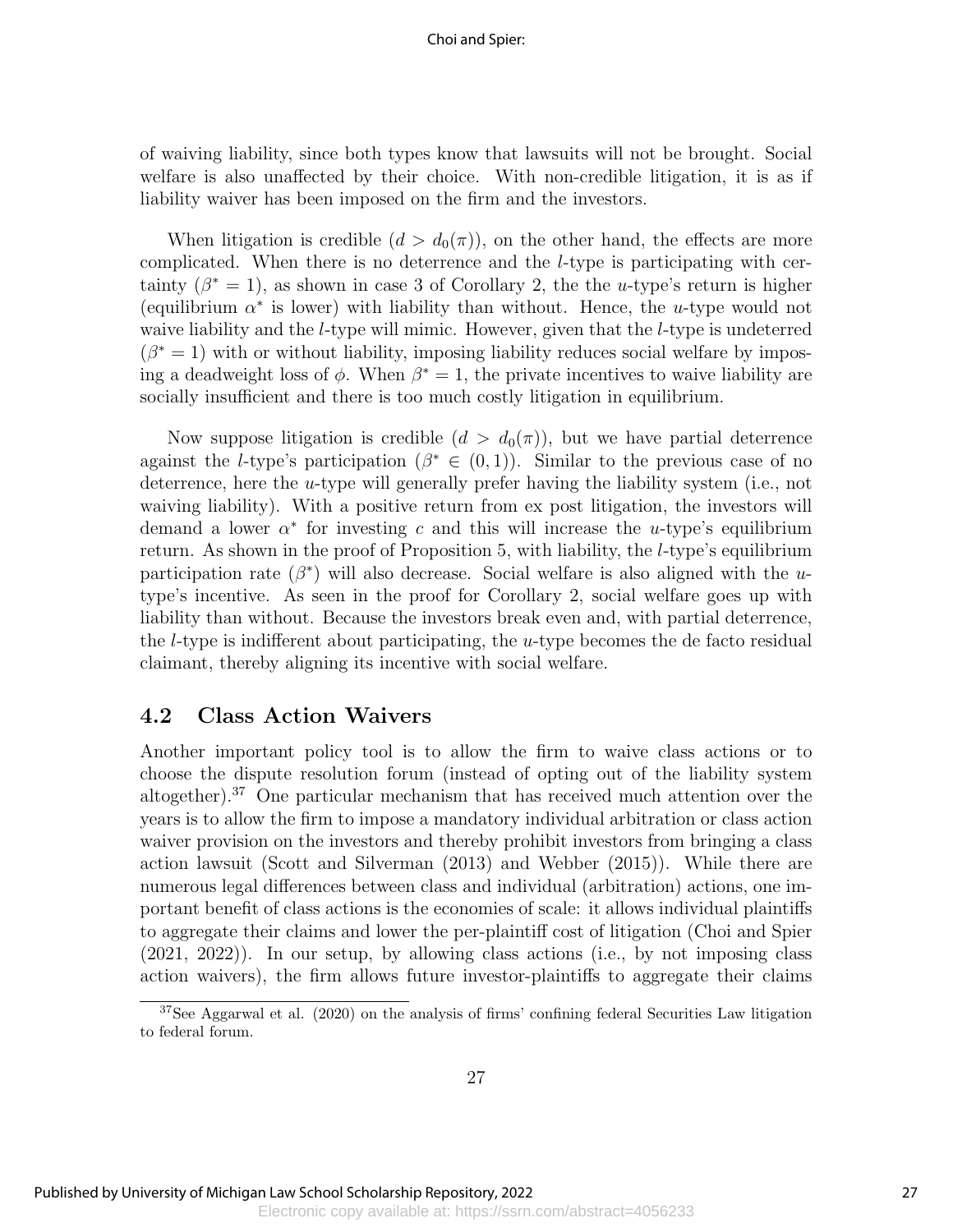and lower their litigation cost (from  $\phi_p$  to  $\phi_p^c$ , where  $\phi_p^c < \phi_p$ ). For simplicity, we will assume that the class action system has no effect on the defendant's litigation cost  $(\phi_d$  remains unchanged).

Given that a class action waiver affects the plaintiff's litigation cost  $(\phi_p)$ , the analysis is done in the setting where litigation cost is positive. In terms of the firm's incentive of allowing class actions (or imposing a class action waiver), as with the liability waiver case, the h-type will be indifferent with respect to class actions since it will not be found liable ex post. Similarly, whether the  $u$ -type and the  $l$ -type will impose a class action waiver depends on the u-type's incentive (in trying to lower  $\alpha^*$ ). When litigation is not credible  $(d \leq d_0(\pi))$ , since there is no litigation in equilibrium, the  $u$ -type would be indifferent to allowing class actions (class action waivers are irrelevant) and the l-type will mimic. Social welfare is also unaffected.

Now, suppose, without class actions, litigation is credible  $(d > d_0(\pi))$ . Suppose, first, that the *l*-type is undeterred  $(\beta^* = 1)$ . As shown in the proof of Corollary 2, by decreasing  $\phi_p$ , because the investors' litigation return increases, they demand a lower  $\alpha^*$ . That is, the *u*-type will strictly prefer to allow class actions (i.e., lower the plaintiff's litigation cost to  $\phi_p^c$ ) and the *l*-type will follow. This is good for social welfare as well, since with the certain participation by the *l*-type  $(\beta^* = 1)$ , lowering the plaintiff's litigation cost reduces the deadweight loss. On the other hand, if the l-type is only partially deterred  $(\beta^* \in (0,1))$ , as shown in Proposition 5, in equilibrium,  $\alpha^*$  is independent of  $\phi_p$ . With this, the *u*-type would be indifferent to class action waivers. Furthermore, as shown in Corollary 2, social welfare is independent of  $\phi_p$ . Hence, the u-type's (and the mimicking *l*-type's) decision is aligned with social welfare.

One complicating issue is what happens when litigation becomes credible when class action is allowed (i.e., there is a shift in equilibrium). From the proof of Proposition 5 and not surprisingly, we know that when  $\phi_p$  decreases,  $d_0(\pi)$  decreases.<sup>38</sup> Hence, for a given  $(\pi, d)$ , it is possible that when we lower the plaintiff's litigation cost from  $\phi_p$  to  $\phi_p^c$ , litigation becomes credible. It is fairly straightforward to see that, when this shift happens, investors will demand a lower  $\alpha$  and the u-type will benefit. At the same time, social welfare may actually fall, especially when we are initially in the no deterrence region, since allowing litigation in equilibrium without any deterrence benefit will only impose a deadweight loss. In such case, the  $u$ -type's (and the mimicking l-type's) decision to allow class actions is socially excessive.

<sup>&</sup>lt;sup>38</sup>We also know that, when class action is imposed,  $\overline{d}_{LC}$  does not change while  $\underline{d}_{LC}(\pi)$  increases (except when  $\pi = 0$ ). The reason for the latter is that, with partial deterrence, a marginal decrease in  $\phi_p$  increases the investors' ex ante return and to maintain the investors' break-even condition, the l-type has to participate with a higher probability.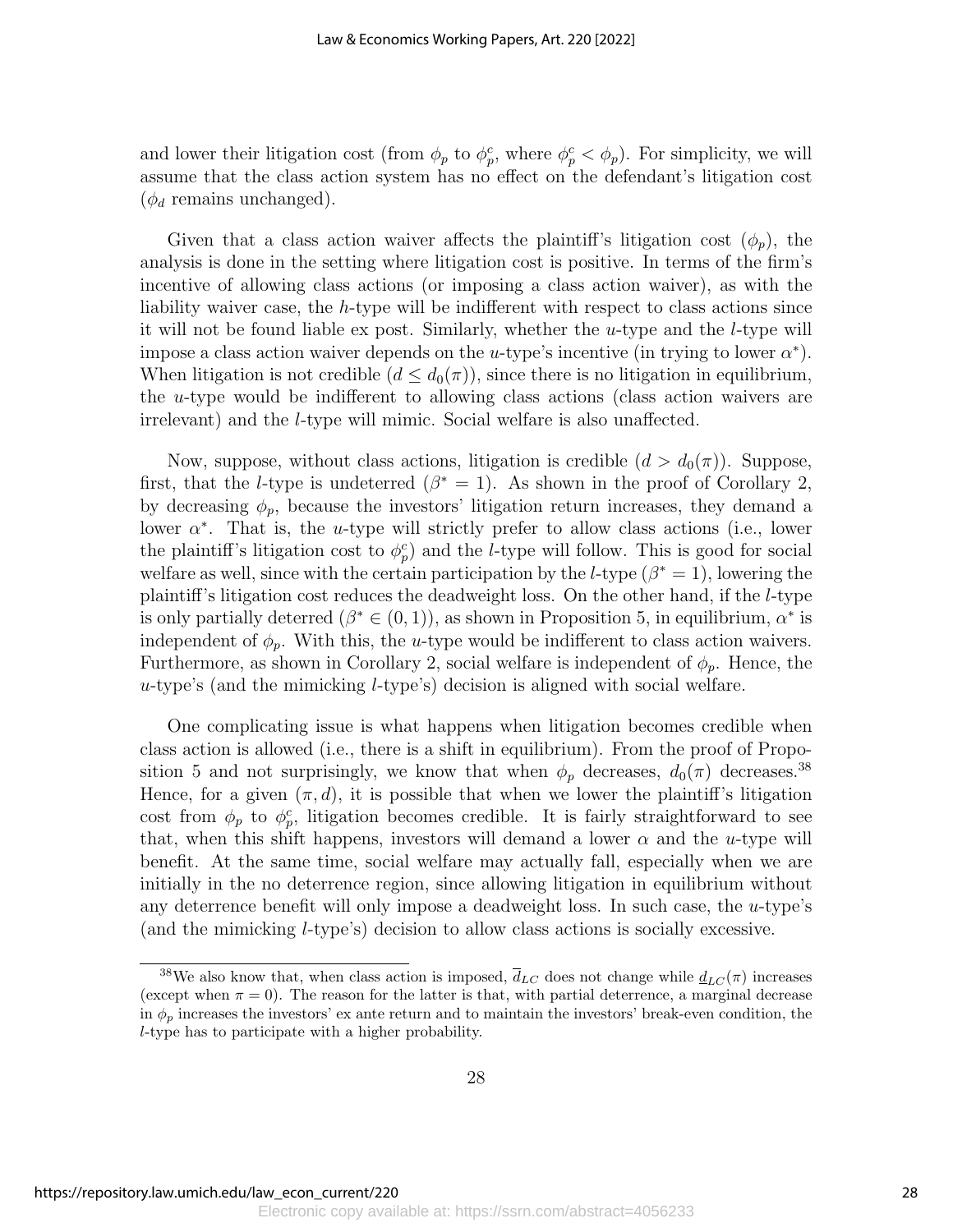# 5 Empirical Predictions

In addition to the normative implications regarding liability and class action waivers, the analysis also renders a number of empirical predictions. The first prediction is with respect to private securities litigation. The results imply that as the fraction of outside ownership  $(\alpha)$  rises, holding constant the (expected) recovery, investors are less inclined to bring private securities lawsuits against the firm. Griffith and Lund (2020), for instance, found that even though shareholder litigation offers potential benefits for large mutual funds with buy-and-hold strategy, they have essentially "forfeited" their right to bring litigation.<sup>39</sup> From the model, when an institutional shareholder owns a large fraction of a firm's outstanding equity, the shareholder would be much less inclined to file or actively participate in a lawsuit since the net return from litigation would be much smaller or even non-existent. In fact, when class action lawsuits are filed by other investors, such as retail investors with little or no ownership stake in the firm, the institutional investors with a large ownership interest may be more inclined to have the lawsuits dismissed or be settled relatively quickly.<sup>40</sup>

The second set of implications is with respect to initial public offering and a possible way of estimating the size of the deterrence effect. As the analysis shows, as the level of deterrence gets weaker, because the probability with which the ltype participates in financing (without disclosing bad news) gets (weakly) higher, over-pricing at the initial offerings becomes more frequent (while the fraction IPOs that is under-priced gets lower).<sup>41</sup> At the same time, while the frequency of overpricing goes up with lower deterrence, as the rational investors begin to discount the stock more (i.e., demand a larger  $\alpha$  in the model), the (average) size of over-pricing should become smaller (and the (average) size of under-pricing becomes larger). In addition to making implications about IPO over and under-pricing, this implication also offers a way of (indirectly) measuring the level of deterrence, i.e., by estimating the frequency and size of over-pricing (or under-pricing) at IPOs.

 $39$ See also Webber (2015).

 $^{40}$ Choi and Spier (2018), for instance, discuss scenarios where shareholders with a long position on the firm would be more willing to accept relatively low settlement amount.

<sup>41</sup>Using a sample of IPOs from 1965 through 2005, Lowry, Officer, and Schwert (2010) show that while on average, IPOs are under-priced, about one-third of IPOs are over-priced (had a negative return, measured over twenty trading days after the IPO). Our model is constructed using the fraction of the firm  $(\alpha)$  sold to the investors, but we can easily translate the result using per-share price. Suppose both the *l*-type and the *u*-type firms have *n* total number of shares and sell m shares to the outside investors, so that  $m/n = \alpha$ . Conditional on non-disclosure, if the investors' expected valuation of the firm is v, we get  $p = v/n$ , where p stands for the IPO price. We also have  $v = \gamma x_l + (1 - \gamma)\overline{x}$ , where  $\gamma$  stands for the conditional probability of facing the *l*-type (which depends on  $\beta$ ). As  $\gamma$  rises (when  $\beta$  rises), the fraction of IPOs that are over-priced increases but because v falls, the size of over-pricing (measured by  $(v - x_l)/n$ ) decreases.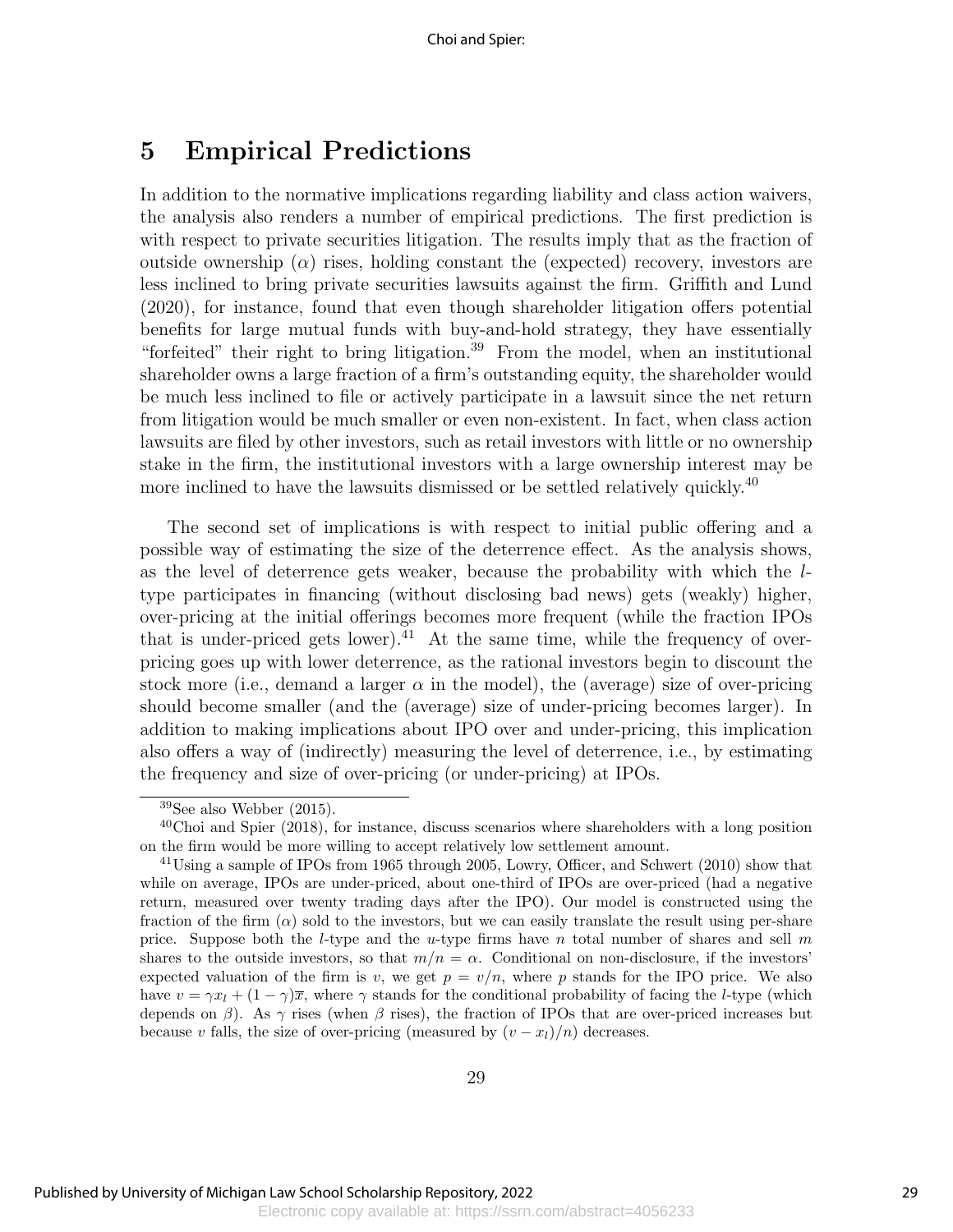The third set of empirical implications deals with when we may be able to observe better or worse deterrence. Foremost, the model shows that when the size of litigation recovery (d) is small and/or the degree of adverse selection  $(\pi)$  is small, the firms (and the entrepreneurs) are much less likely to be deterred (they participate with a high  $\beta^*$ ). As the Facebook example in the introduction shows, most of securities class actions are settled and many are settled for relatively small amount (compared to the potential recovery).<sup>42</sup> If we think that the investors expect to receive relatively little from future securities litigation, they expect that the small damages will produce little or no deterrence and will simply take strategic non-disclosure as given. On the other hand, as analyzed in the extensions, as more liability is imposed not on the firm but on the entrepreneur, we get better deterrence. Also, the possibility of false positives will lead not only to lower deterrence but also to more "innocent" firms being prosecuted.

### 6 Conclusion

Under the current legal system, when a firm sells its stock (or other securities) to outside investors to raise capital, the firm can be held liable to the investors for nondisclosure of material information. Although the general objective of the liability system is to discourage firms from withholding material information and to promote better functioning capital markets, including the IPO market, the system has also attracted criticism for being inefficient and too costly. Is firm liability an effective deterrent? Do the benefits of firm liability outweigh the costs? Instead of having a one-size-fits-all mandatory system, should the firm be able to design their own liability system?

The paper has analyzed how the liability system affects a firm's incentive to disclose material information using a simple game-theoretic model. In the model, the firm can sell stock to the outside investors to raise capital while deciding whether to withhold material information from the prospective investors, and the investors can bring a lawsuit against the firm to recover damages. Investors are rational and forward looking, and anticipate being plaintiffs in future litigation in case non-disclosure is uncovered. The paper has shown that the equilibrium (non-disclosure and financing) depends on a number of factors, including the amount of personal capital that the entrepreneur needs to invest, the size of damages that the investors can recover, the frequency with which the entrepreneur is privately informed (the degree of adverse

 $42$ According to Bohn and Choi (1996), over 90% of securities class actions end in settlement. See also Choi, Choi, and Pritchard (2022). Lowry and Shu (2002) shows that the average settlement size, which did not include litigation costs, is about 11% of the total proceeds raised at IPOs.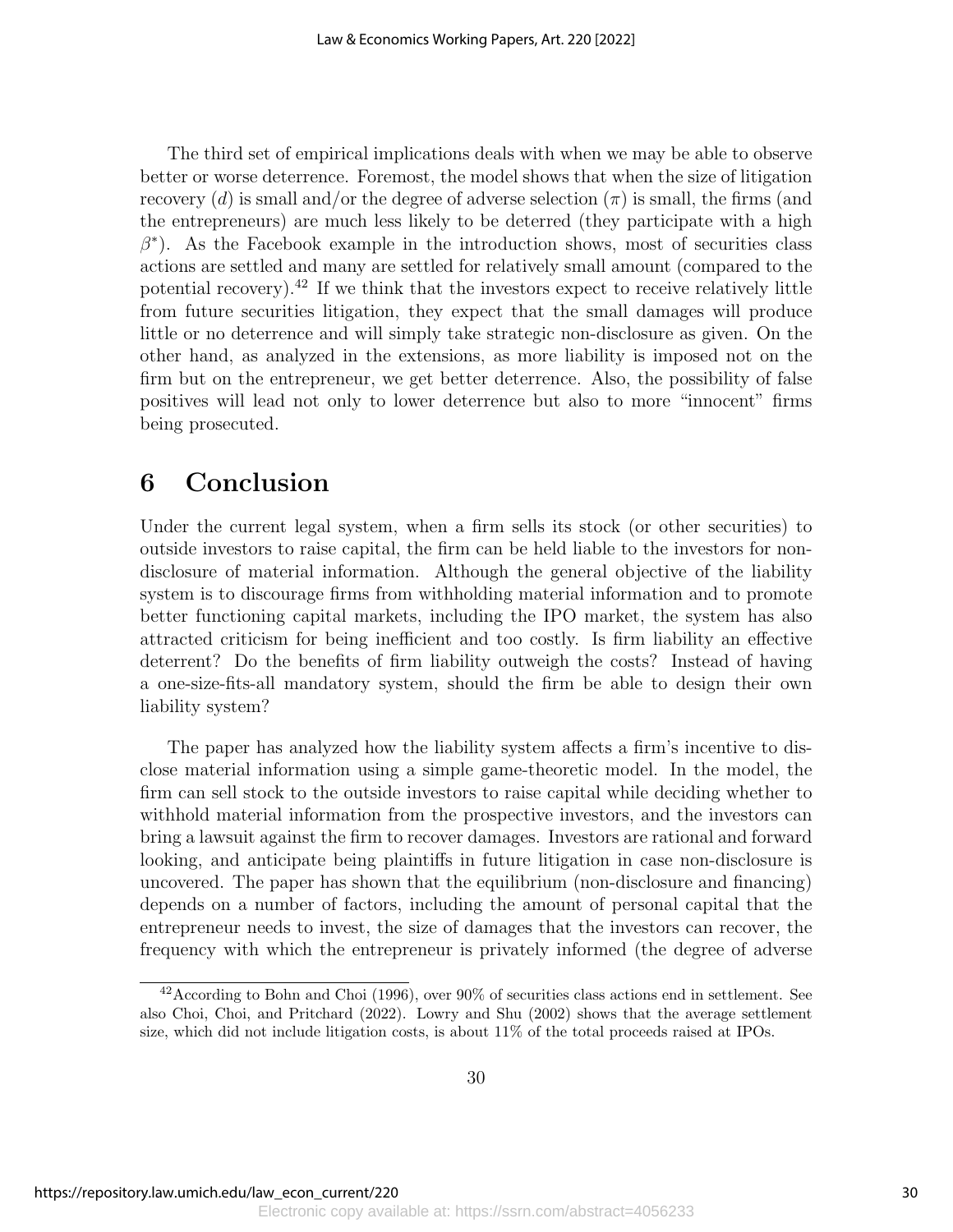selection), and the cost of litigation.

Building on the analysis, the paper examined several policy proposals, in particular, whether to allow firms to choose their own liability system with either a liability waiver or a class action waiver. We showed that the firms' choice of liability system may or may not align with the socially optimal choice. The reason for the divergence comes from the fact that while the firms care about maximizing their own profits (and not about disclosure per se), social welfare depends on deterring strategic nondisclosure and minimizing the deadweight loss from litigation. The analysis showed that the firms may have an excessive incentive to opt into a costly litigation system to reduce their cost of capital.<sup>43</sup> The divergence is especially pronounced when litigation is costly and the level of deterrence is already low (because damages are small, adverse selection isn't as severe, or both), and promoting litigation will lead to a larger welfare loss. When such divergence is likely, shrinking or eliminating liability for non-disclosure can potentially increase social welfare.

Our simple model abstracted from several relevant factors, including externalities on third parties and the bounded rationality of investors. If the returns from litigation are captured in part by non-investing third parties, such as the lawyers representing investor class, the link between ex post liability and ex ante financing cost becomes more tenuous. Other factors, such as investor myopia and settlement (that benefits third parties at the expense of investors), can also come into play. When these factors are taken into account, the private incentives to opt out of costly litigation (with liability waivers or class action waivers) may be socially excessive rather than socially insufficient. We intend to analyze these factors in future research.

<sup>43</sup>Intuitively, if investors are fully rational and expect the future returns from litigation, they would be willing to finance a firm's investment at a lower cost.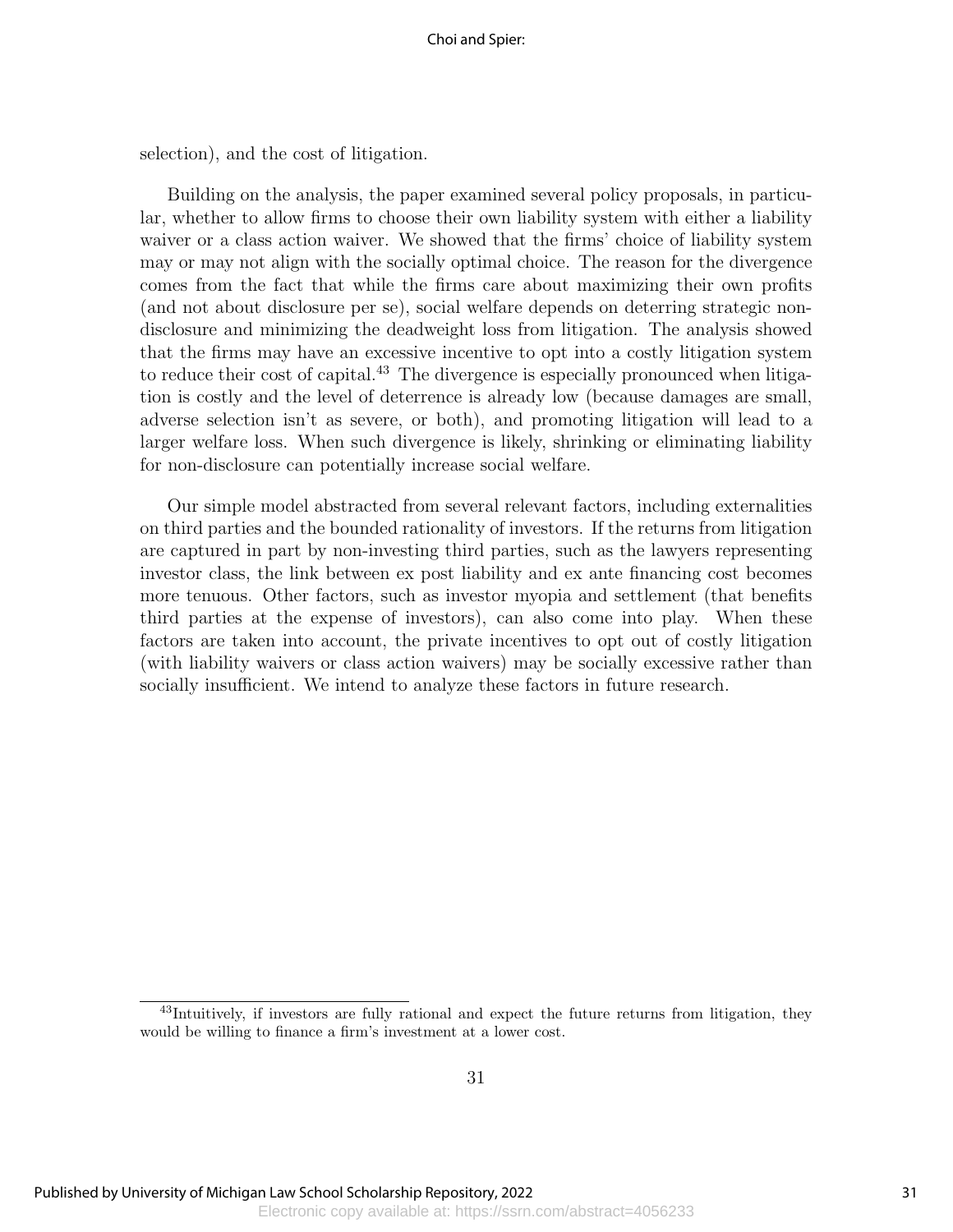# References

- [1] Aggarwal, Dhruv, Albert H. Choi, and Ofer Eldar. "Federal Forum Provisions and the Internal Affairs Doctrine." Harvard Business Law Review, Vol. 10 (2020), pp. 383–434.
- [2] Alexander, Janet. "The Lawsuit Avoidance Theory of Why Initial Public Offerings are Underpriced." UCLA Law Review, Vol. 41 (1993), pp. 17–73.
- [3] Atkins, Dorothy. "Facebook's \$35M Deal to End IPO Suit Gets Initial OK." Law360, 26 February 2018.
- [4] Bohn, James and Stephen Choi. "Fraud in the New-Issues Market: Empirical Evidence on Securities Class Actions." University of Pennsylvania Law Review, Vol. 144 (1996), pp. 903–982.
- [5] Choi, Albert H., Stephen Choi, and Adam Pritchard. "Just Say No? Shareholder Voting on Securities Class Actions." *forthcoming* in University of Chicago Business Law Review (2022).
- [6] Choi, Albert H. and Kathryn Spier. "Class Actions and Private Antitrust Litigation." forthcoming in American Economic Journal: Microeconomics (2022).
- [7] Choi, Albert H. and Kathryn Spier. "The Economics of Class Action Waivers." Yale Journal on Regulation, Vol. 38 (2021), pp. 543–565.
- [8] Choi, Albert H. and Kathryn Spier. "Taking a Financial Position in Your Opponent in Litigation." American Economic Review, Vol. 108 (2019), pp. 3636–3650.
- [9] Drake, Philip and Michael Vetsuypens. "IPO Underpricing and Insurance against Legal Liability." Financial Management, Vol. 22 (1993), pp. 64–73.
- [10] Dye, Ronald. "Disclosure of Nonproprietary Information." Journal of Accounting Research, Vol. 23 (1985), pp. 123–145.
- [11] Dye, Ronald. "Optimal Disclosure Decisions When There Are Penalties for Nondisclosure." The RAND Journal of Economics, Vol. 48 (2017), pp. 704–732.
- [12] Farrell, Joseph. "Voluntary Disclosure: Robustness of the Unraveling Result." In R. Grieson, ed. Antitrust and Regulation. New York: Lexington Books, 1986.
- [13] Graf, Rachel. "Attys in \$35M Facebook Deal Seeks \$14M in Fees, Costs." Law360, 2 August 2018.

32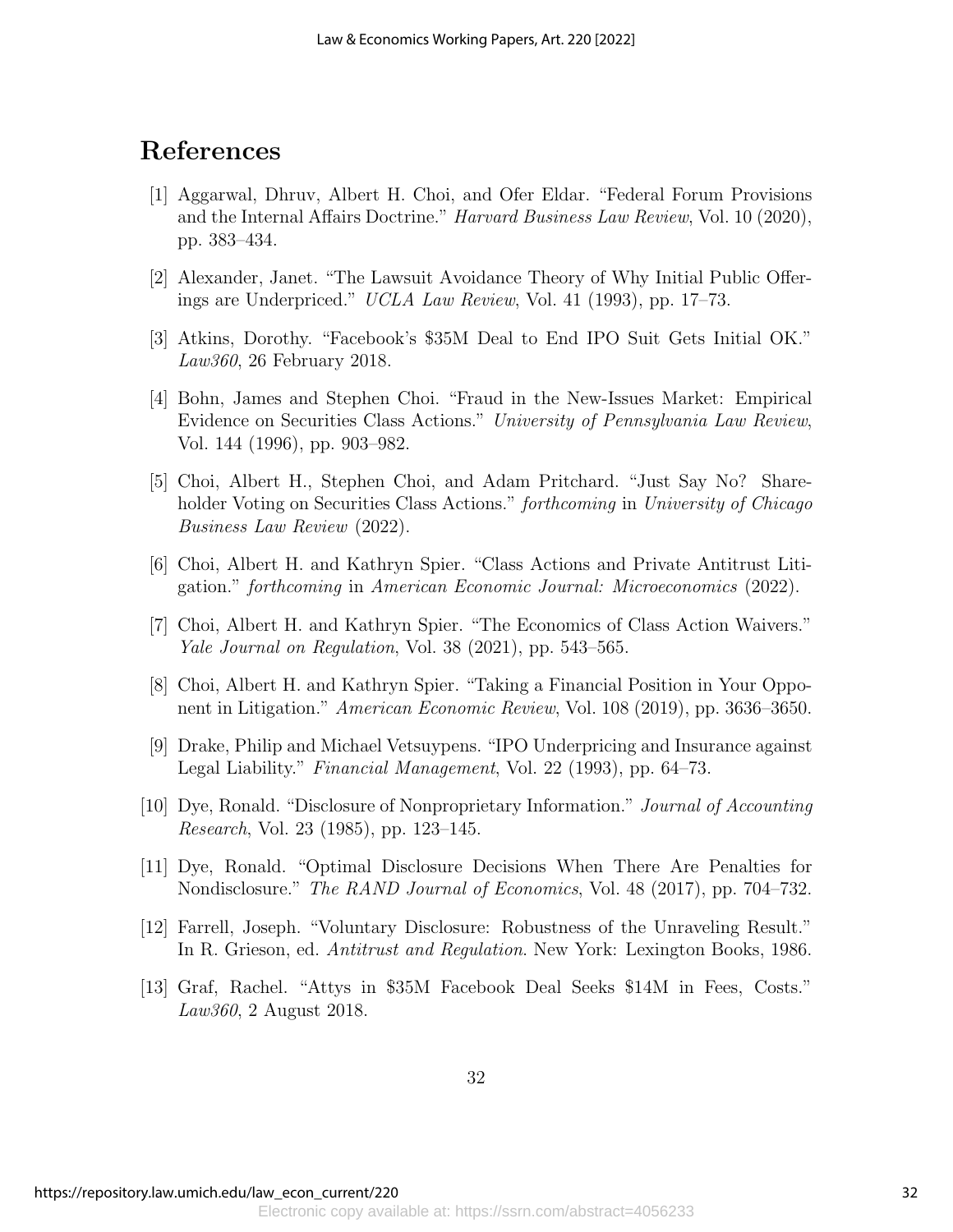- [14] Griffith, Sean and Dorothy Lund "A Mission Statement for Mutual Funds in Shareholder Litigation." University of Chicago Law Review, Vol. 87 (2020), pp. 1149–1240.
- [15] Grossman, Sanford J. "An Introduction to the Theory of Rational Expectations under Asymmetric Information." *Review of Economic Studies*, Vol. 48 (1981), pp. 541–559.
- [16] Grossman, Sanford J. and Oliver Hart. "Disclosure Laws and Takeover Bids." The Journal of Finance, Vol. 35 (1981), pp. 323–334.
- [17] Hughes, Patricia. "Signalling by Direct Disclosure under Asymmetric Information," Journal of Accounting and Economics, Vol. 8 (1986), pp. 119–142.
- [18] Hughes, Patricia and Anjan Thakor. "Litigation Risk, Intermediation, and the Underpricing of Initial Public Offerings," Review of Financial Studies, Vol. 5 (1992), pp. 709–742.
- [19] Kim, Moonchul and Jay Ritter. "Valuing IPOs." Journal of Financial Economics, Vol. 53 (1999), pp. 409–437.
- [20] Lowry, Michelle, Micah Officer, and William Schwert. "The Variability of IPO Initial Returns." *Journal of Finance*, Vol. 65 (2010), pp. 425–465.
- [21] Lowry, Michelle and Susan Shu. "Litigation Risk and IPO Underpricing," Journal of Financial Economics, Vol. 65 (2002), pp. 309–335.
- [22] Milgrom, Paul. "Good News and Bad News: Representation Theorems and Applications," The Bell Journal of Economics, Vol. 12 (1981), pp. 380–391.
- [23] Polinsky, A. Mitchell and Steven Shavell. "Mandatory Versus Voluntary Disclosure of Product Risks." The Journal of Law, Economics, & Organization, Vol. 28 (2012), pp. 360–379.
- [24] Ritter, Jay. "Equilibrium in the Initial Offerings Market." Annual Review of Financial Economics, Vol. 3 (2011), pp. 347–374.
- [25] Ritter, Jay and Ivo Welch. "A Review of IPO Activity, Pricing, and Allocations," Journal of Finance, Vol. 57 (2002), pp. 1795–1828.
- [26] Scott, Hal. "Shareholders Deserve Right to Choose Mandatory Arbitration." Columbia BlueSky Blog, 28 July 2017. Available at https://clsbluesky.law.columbia.edu/2017/08/21/shareholders-deserve-rightto-choose-mandatory-arbitration/.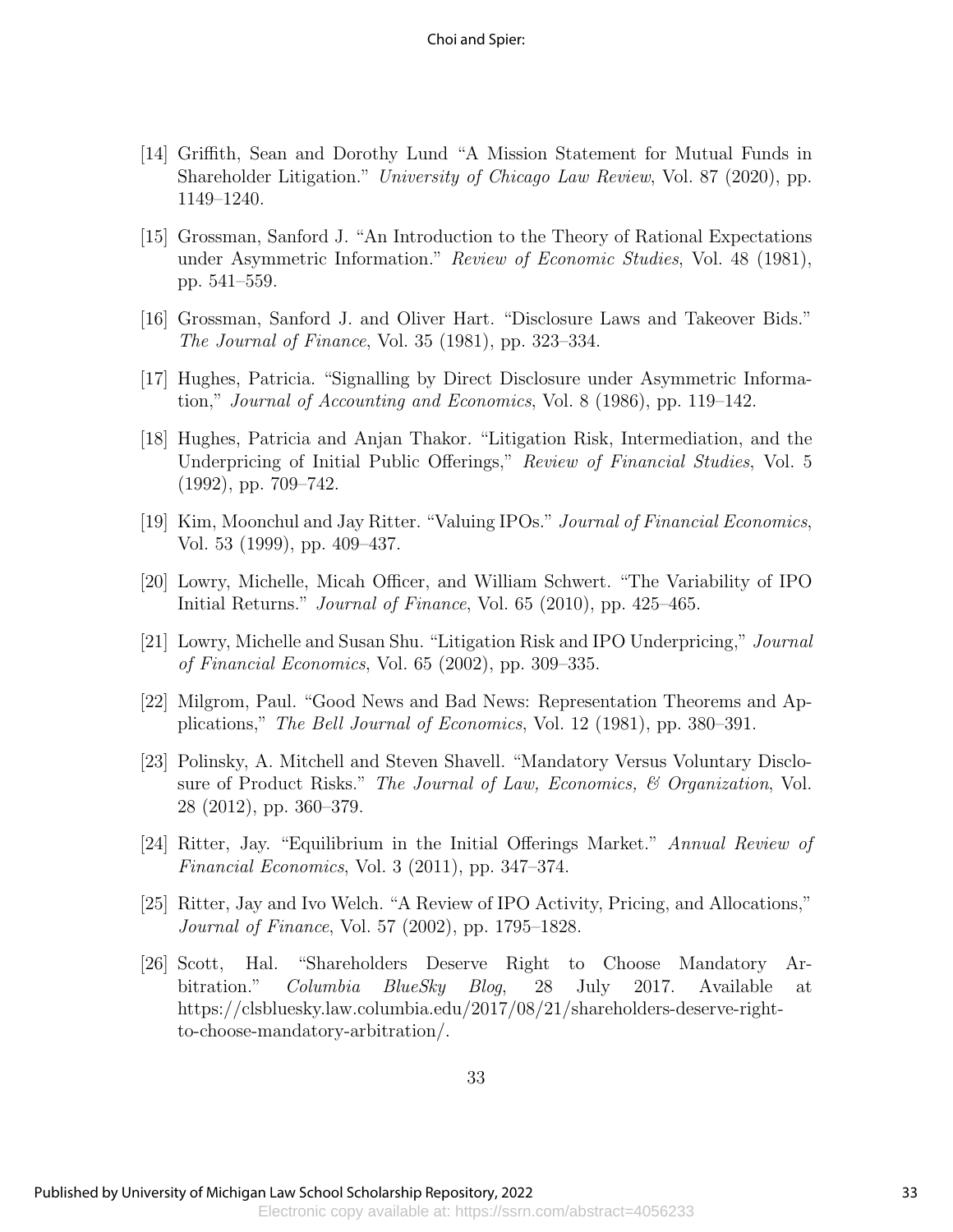- [27] Scott, Hal. "The SEC's Misguided Attack on Shareholder Arbitration." The Wall Street Journal, 21 February 2019.
- [28] Scott, Hal and Leslie Silverman. "Stockholder Adoption of Mandatory Individual Arbitration for Stockholder Disputes." Harvard Journal of Law and Public Policy, Vol. 36 (2013), pp. 1187–1230.
- [29] Shavell, Steven. "Acquisition and Disclosure of Information Prior to Sale." The RAND Journal of Economics, Vol. 25 (1994), pp. 20–36.
- [30] Tinic, Seha. "Anatomy of Initial Public Offerings of Common Stock." Journal of Finance, Vol. 43 (1988), pp. 789–822.
- [31] Webber, David. "Shareholder Litigation without Class Actions." Arizona Law Review, Vol. 57 (2015), pp. 201–267.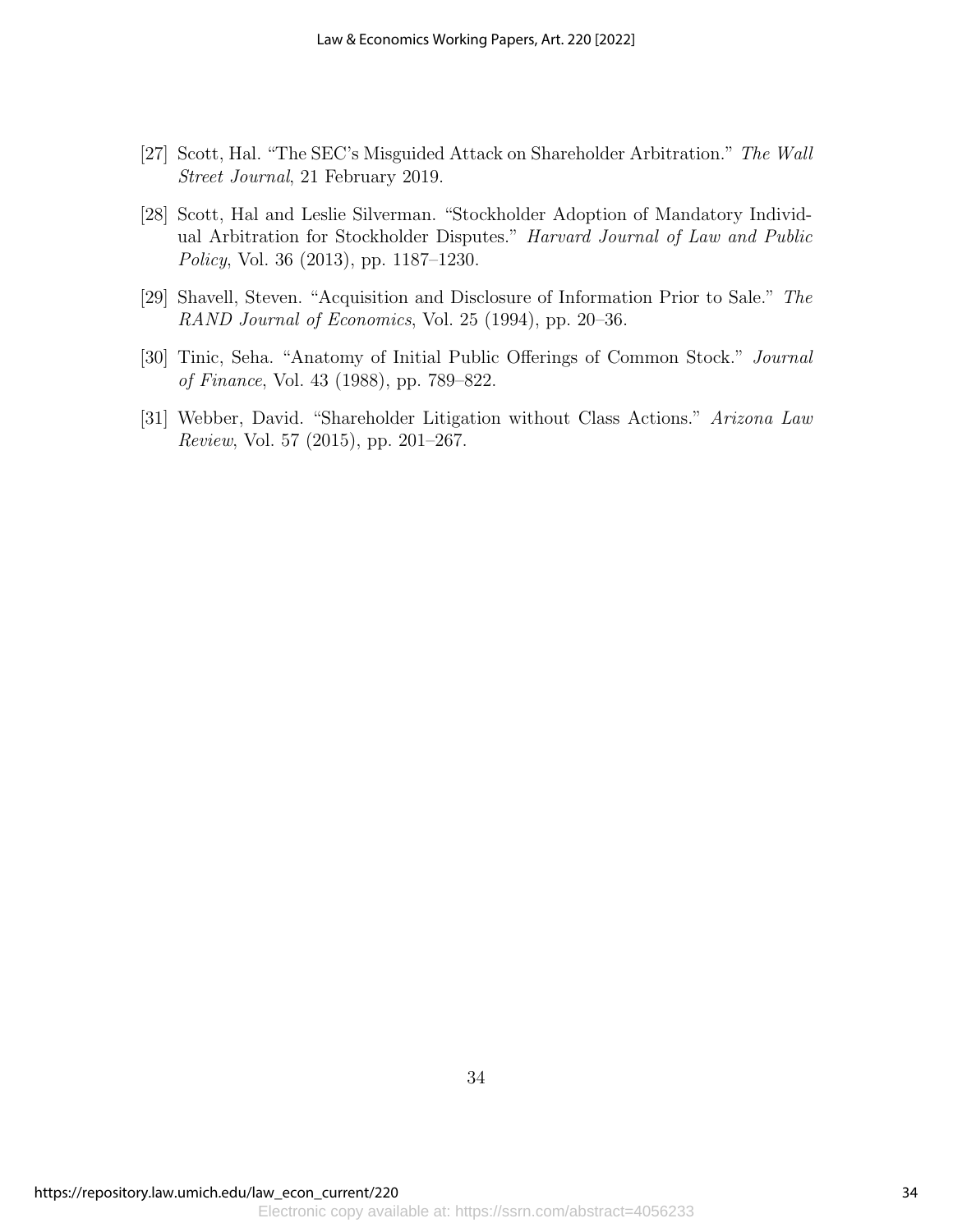# Appendix

**Proof of Lemma 1.** Consider an equilibrium where the *u*-type participates with positive probability. Suppose there is no disclosure and let  $b_h$ ,  $b_u$ ,  $b_l$  be the capital market's conditional beliefs where  $b_h + b_u + b_l = 1$  where  $b_u \in (0, 1]$ . Since outside investors break even,  $\alpha^*$  satisfies

$$
b_h \alpha^* x_h + b_u \alpha^* \overline{x} + b_l (d + \alpha^* (x_l - d)) - c = 0.
$$
 (32)

We will prove  $b_h = 0$  (the *h*-type does not pool with the *u*-type) and that  $\alpha^* \geq c/\overline{x}$ .

First consider a PBNE where the *l*-type does not participate,  $b_l = 0$ . Suppose that conditional no disclosure, the market believes  $b_h > 0$  and  $b_u > 0$ . In this case,  $\alpha^* \in \left(\frac{c}{r}\right)$  $\frac{c}{x_h}, \frac{c}{x}$  $\frac{c}{x}$ ). This isn't a PBNE since the *h*-type would disclose and secure  $\alpha_h = \frac{c}{x}$  $\frac{c}{x_h}$ . Suppose instead that the market believes  $b_u = 0$  and  $b_h = 1$ . In this case,  $\alpha^* = \alpha_h = c/x_h$ . This isn't a PBBE since the *u*-type would participate. Therefore in a PBNE with  $b_l = 0$  we have  $b_h = 0$ ,  $b_u = 1$ , and  $\alpha^* = c/\overline{x}$ .

Next consider a PBNE where the *l*-type participates with positive probability,  $b_l > 0$ . The *l*-type's payoff is  $(1-\alpha^*)(x_l-d)-e \geq 0$ . Rearranging gives  $d+\alpha^*(x_l-d) \leq$  $x_l - e$ . Substituting into the investors' break-even condition (32),

$$
b_h \alpha^* x_h + b_u \alpha^* \overline{x} + b_l (x_l - e) - c \ge 0. \tag{33}
$$

We can prove  $\alpha^* \geq c/\overline{x}$  by contraction. Suppose first that that  $\alpha^* \leq c/x_h < c/\overline{x}$ . Substituting into (33),

$$
b_h c + b_u \frac{\overline{x}}{x_h} c + b_l (x_l - e) - c \ge 0.
$$
\n
$$
(34)
$$

Since  $\frac{\overline{x}}{x_h} < 1$ , this implies

$$
b_h c + b_u c + b_l (x_l - e) - c = b_l (x_l - e - c) > 0.
$$
\n(35)

This is a contradiction since  $x_l - e - c < 0$ . Therefore  $\alpha^* > c/x_h$ . Next, suppose  $\alpha^* \in (c/x_h, c/\overline{x})$ . The *h*-type will disclose and secure  $\alpha_h = c/x_h < \alpha^*$  and so  $b_h = 0$ . Substituting into (33),

$$
b_u c + b_l (x_l - e) - c = b_l (x_l - e - c) > 0,
$$
\n(36)

a contradiction. Therefore  $\alpha^* \geq c/\overline{x}$ . This completes the proof that if the u-type participates with positive probability then the h-type discloses and the equity stake conditional on non-disclosure is  $\alpha^* \geq c/\overline{x}$ .  $\Box$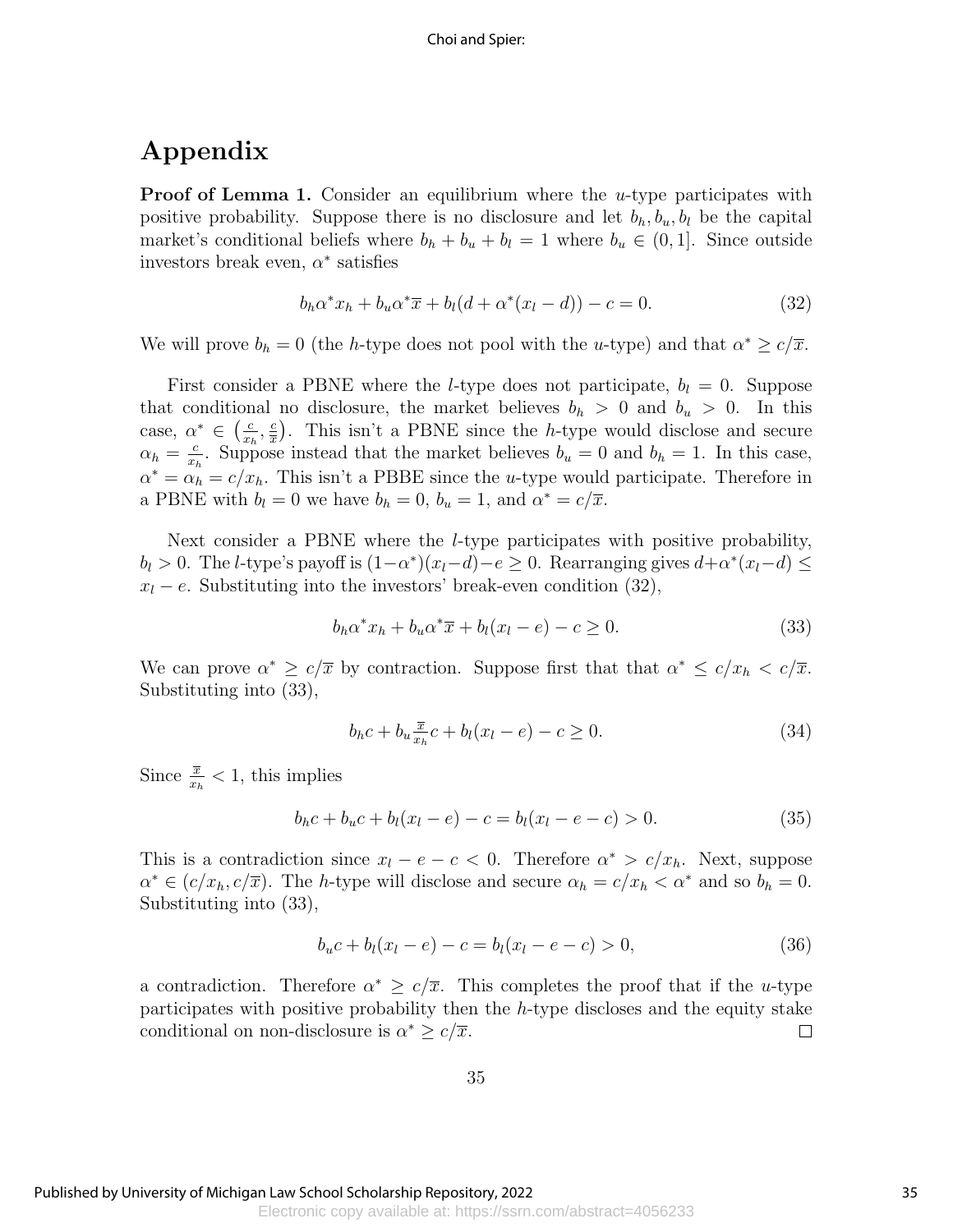**Proof of Lemma 2.** Note that  $\beta^* = 0$ ,  $\alpha^* = \overline{\alpha} = c/\overline{x}$  defined in (3), and  $d = \overline{d}$ defined in (4) satisfy equilibrium conditions (1) and (2) with equality.

Suppose that  $d > \overline{d}$ . We will prove that  $\beta^* = 0$  by contradiction. Suppose not:  $\beta^* > 0$ . Condition (1) implies that  $(1 - \alpha^*)(x_l - d) - e \geq 0$ , and so  $\alpha^* < \overline{\alpha}$ . Condition (1) also implies that  $\alpha^*(x_l - d) \ge x_l - d - e$ . Substituting this into (2) gives  $(1 - \pi)(\alpha^* \overline{x} - c) + \pi q \beta^* (x_l - k) \geq 0$ . Solving for  $\alpha^*$  and using the definition of  $\bar{\alpha}$  in (3) gives

$$
\alpha^* \ge \overline{\alpha} + \frac{\pi q \beta^*}{1 - \pi} \cdot \frac{k - x_l}{\overline{x}}.\tag{37}
$$

If  $\beta^* > 0$  then  $\alpha^* > \overline{\alpha}$ , a contradiction. Thus, if  $d > \overline{d}$  then  $\beta^* = 0$ .  $\Box$ 

**Proof of Lemma 3.** We will prove that if  $d < \underline{d}(\pi)$  defined in (5) then  $\beta^* = 1$ . To do this, we will prove that if  $\beta^* < 1$  then  $d \geq \underline{d}(\pi)$ .

Suppose  $\beta^* < 1$ . Condition (1) implies  $(1 - \alpha^*)(x_l - d) - e \leq 0$ . Rearranging,  $\alpha^*(x_l - d) \ge x_l - d - e$ . Substituting into (2) gives  $(1 - \pi)(\alpha^* \overline{x} - c) + \pi q \beta^*(x_l - k) \le 0$ . Solving for  $\alpha^*$  gives:

$$
\alpha^* \leq \frac{c}{\overline{x}} + \frac{\pi q \beta^*}{1 - \pi} \cdot \frac{k - x_l}{\overline{x}}.
$$

Since  $\beta^*$  < 1 by assumption, and using the definition of  $r(\pi)$  in (6),

$$
\alpha^* < \frac{c}{\overline{x}} + r(\pi).
$$

Next, since condition (1) implies  $(1 - \alpha^*)(x_l - d) - e \leq 0$  we have

$$
d \ge x_l - \frac{e}{1 - \alpha^*}.
$$

Substituting  $\alpha^* < c/\overline{x} + r(\pi)$ , gives

$$
d > x_l - \frac{e}{1 - c/\overline{x} - r(\pi)}.
$$

The right-hand side is  $\underline{d}(\pi)$  defined in (5). This establishes that if  $\beta^*$  < 1 then  $d \geq \underline{d}(\pi)$ . Therefore if  $d < \underline{d}(\pi)$  then  $\beta^* = 1$ .

Note that the right-hand side may be positive or negative. Since  $r(\pi)$  in (6) is an increasing function of  $\pi$  with  $r(0) = 0$  and  $\lim_{\pi \to 1} r(\pi) = \infty$ , there exists a unique threshold  $\hat{\pi}_0$  where the right-hand side equals zero.  $\Box$ 

**Proof of Proposition 2.** Case 1. The full deterrence result follows from Lemma 2.

36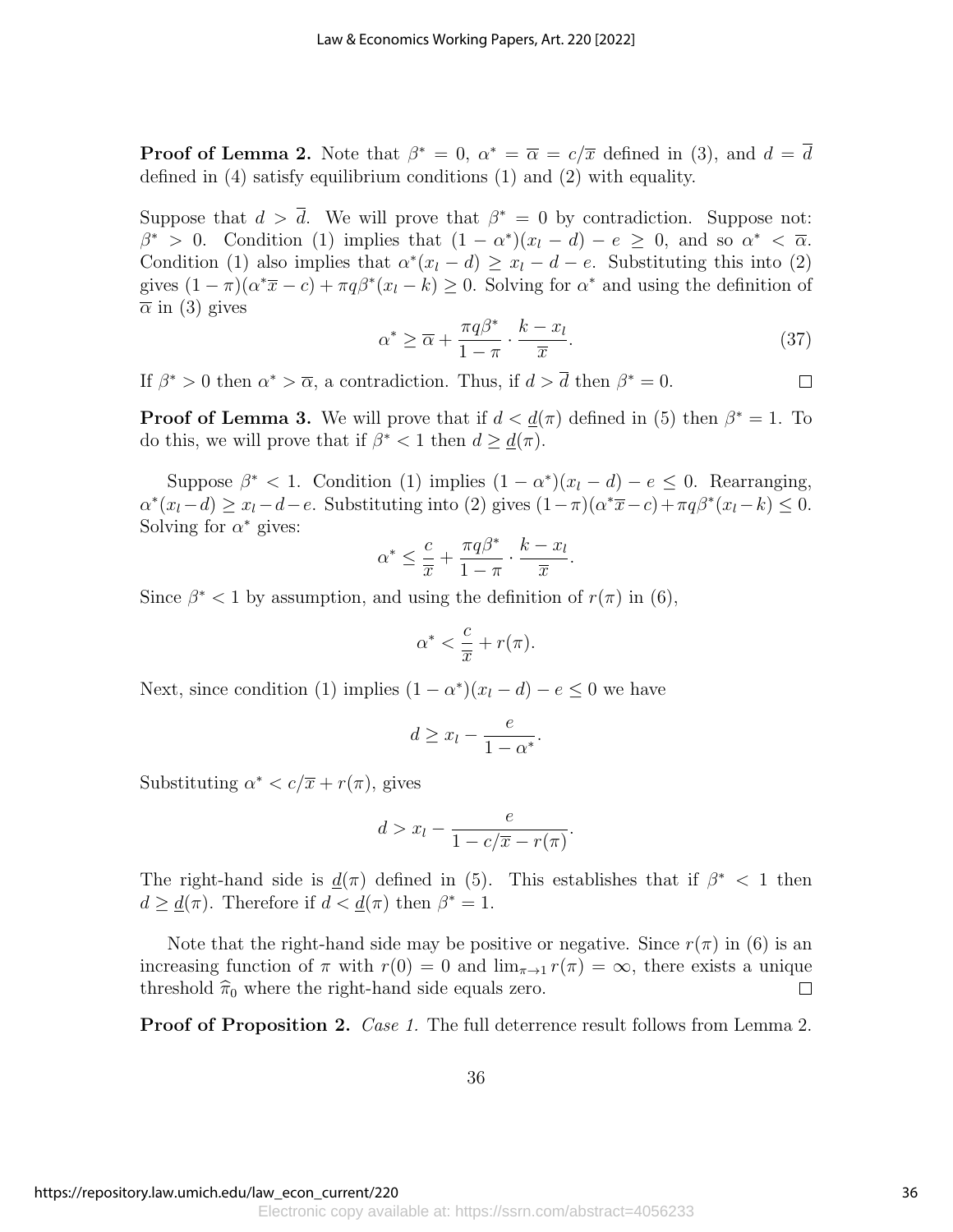Choi and Spier:

Case 2. The partial deterrence result may be found by solving  $(7)$  and  $(8)$  simultaneously. The comparative statics are immediate.

Case 3. In the no-deterrence range, the equilibrium  $\alpha^*(d, \pi)$  in (11) may be found by setting  $\beta^* = 1$  in the investors' break-even condition (2). Notice that  $\alpha^*(d, 0) = \overline{\alpha} =$  $c/\overline{x} > 0$  and  $\alpha^*(0, \pi) > 0$  for all  $\pi \in (0, 1)$ . We will show that  $\alpha^*(d, \pi)$  is decreasing in d and increasing in  $\pi$ . Letting  $z = \pi q/(1 - \pi)$ , rewrite (11)

$$
\alpha^*(d,\pi) = \frac{c + z(c - d)}{\overline{x} + z(x_l - d)}.
$$

First, we show that  $\alpha^*$  is an increasing function of x. When we differentiate with respect to  $z$ , we get:

$$
\frac{\partial \alpha^*(d,\pi)}{\partial z} = \frac{(\overline{x} + z(x_l - d))(c - d) - (c + z(c - d))(x_l - d)}{(\overline{x} + z(x_l - d))^2}
$$

$$
= \frac{\overline{x}(c - d) - c(x_l - d)}{(\overline{x} + z(x_l - d))^2}
$$

$$
= \frac{c(\overline{x} - x_l) - d(\overline{x} - c)}{(\overline{x} + z(x_l - d))^2}.
$$

The numerator is positive if

$$
d < \frac{c(\overline{x} - x_l)}{\overline{x} - c}
$$

The right-hand side is larger than  $\bar{d}$  defined in (4) above. To prove this,

$$
\frac{c(\overline{x} - x_l)}{\overline{x} - c} < \overline{d} = x_l - \frac{e}{1 - c/\overline{x}} = x_l - \frac{e\overline{x}}{\overline{x} - c} = \frac{x_l(\overline{x} - c) - e\overline{x}}{\overline{x} - c}
$$

This is true if and only if

$$
c(\overline{x}-x_l) < x_l(\overline{x}-c) - e\overline{x} = c\overline{x} - x_l\overline{x} + e\overline{x} = \overline{x}(c+e-x_l) < 0,
$$

which is true because  $c + e + x_l = k - x_l < 0$  by assumption. So the numerator is positive for all  $d < \overline{d}$ . Thus  $\alpha^*$  is an increasing function of z and by extension  $\pi$ .

Next we show that  $\alpha^*(d, \pi)$  is a decreasing in d. Differentiating with respect to d, we get:

$$
\frac{\partial \alpha^*(d,\pi)}{\partial d} = \frac{(\overline{x} + z(x_l - d))(-z) - (c + z(c - d))(-z)}{(\overline{x} + z(x_l - d))^2}.
$$

37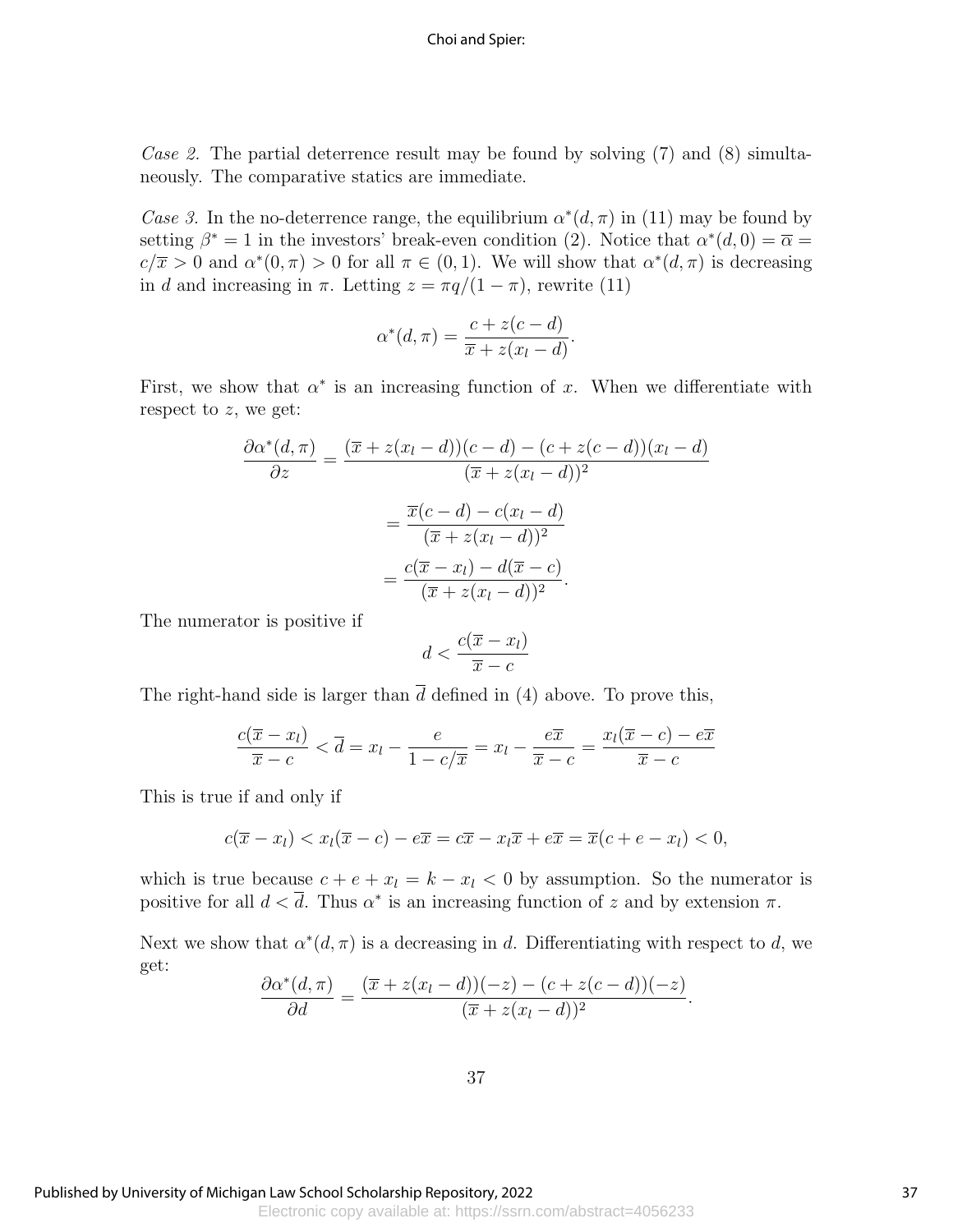The denominator is positive. The numerator is negative if

$$
-\overline{x} - z(x_l - d) + c + z(c - d) < 0
$$
\n
$$
-\overline{x} - zx_l + c + zc < 0
$$
\n
$$
-z(x_l - c) - (\overline{x} - c) < 0.
$$

Recall that  $z = \pi q/(1-\pi) > 0$  for all  $\pi \in (0,1)$  and our assumption that  $\max\{e, c\} <$  $x_l$  implies that  $\bar{x} - c > x_l - c > 0$ . Therefore the left-hand side is negative. We have established that  $\alpha^*$  is a decreasing function of d and this completes the proof.  $\Box$ 

Proof of Corollary 1. Consider the three cases in Proposition 2.

Case 1. The *l*-types are fully deterred,  $\beta^*(d, \pi) = 0$ , and  $\alpha^* = c/\overline{x}$ . From (12), social welfare

$$
SW(d, \pi) = (1 - \pi)(\overline{x} - k) + \pi(1 - q)(x_h - k).
$$

Differentiating with respect to  $\pi$ ,

$$
\frac{\partial SW(d,\pi)}{\partial \pi} = -(\overline{x} - k) + (1 - q)(x_h - k).
$$

Substituting  $\bar{x} = qx_l + (1 - q)x_h$ , we get:

$$
= -qx_l - (1-q)x_h + k + (1-q)x_h - k + qk
$$

$$
= -qx_l + qk = q(k - x_l) > 0.
$$

Therefore social welfare is an increasing function of  $\pi$  in case 1.

Case 2. The l-type is indifferent and therefore gets a payoff of zero for all d and  $\pi$ . The u-type's payoff is  $(1 - \alpha^*(d, \pi))\overline{x} - e > 0$ . Since  $\alpha^*(d, \pi)$  in (9) is decreasing in d and invariant to  $\pi$ . Using  $\beta^*(d, \pi)$  in (10), social welfare in (12) becomes

$$
SW(d, \pi) = (1 - \pi)(\overline{x} - k) + \pi(1 - q)(x_h - k) + (1 - \pi)[c - (1 - \frac{e}{x_l - d})\overline{x}].
$$

$$
\frac{\partial SW(d, \pi)}{\partial \pi} = -(\overline{x} - k) + (1 - q)(x_h - k) - [c - (1 - \frac{e}{x_l - d})\overline{x}].
$$

The right-hand side is a decreasing function of d for all  $d < x_l$ . So if the right-hand side is positive when  $d = \overline{d}$ , it is positive for all  $d < \overline{d}$ . The third term is equal to zero when  $d = \overline{d}$  defined in (4), so

$$
\frac{\partial SW(0,\pi)}{\partial \pi} = -(\overline{x} - k) + (1-q)(x_h - k).
$$

https://repository.law.umich.edu/law\_econ\_current/220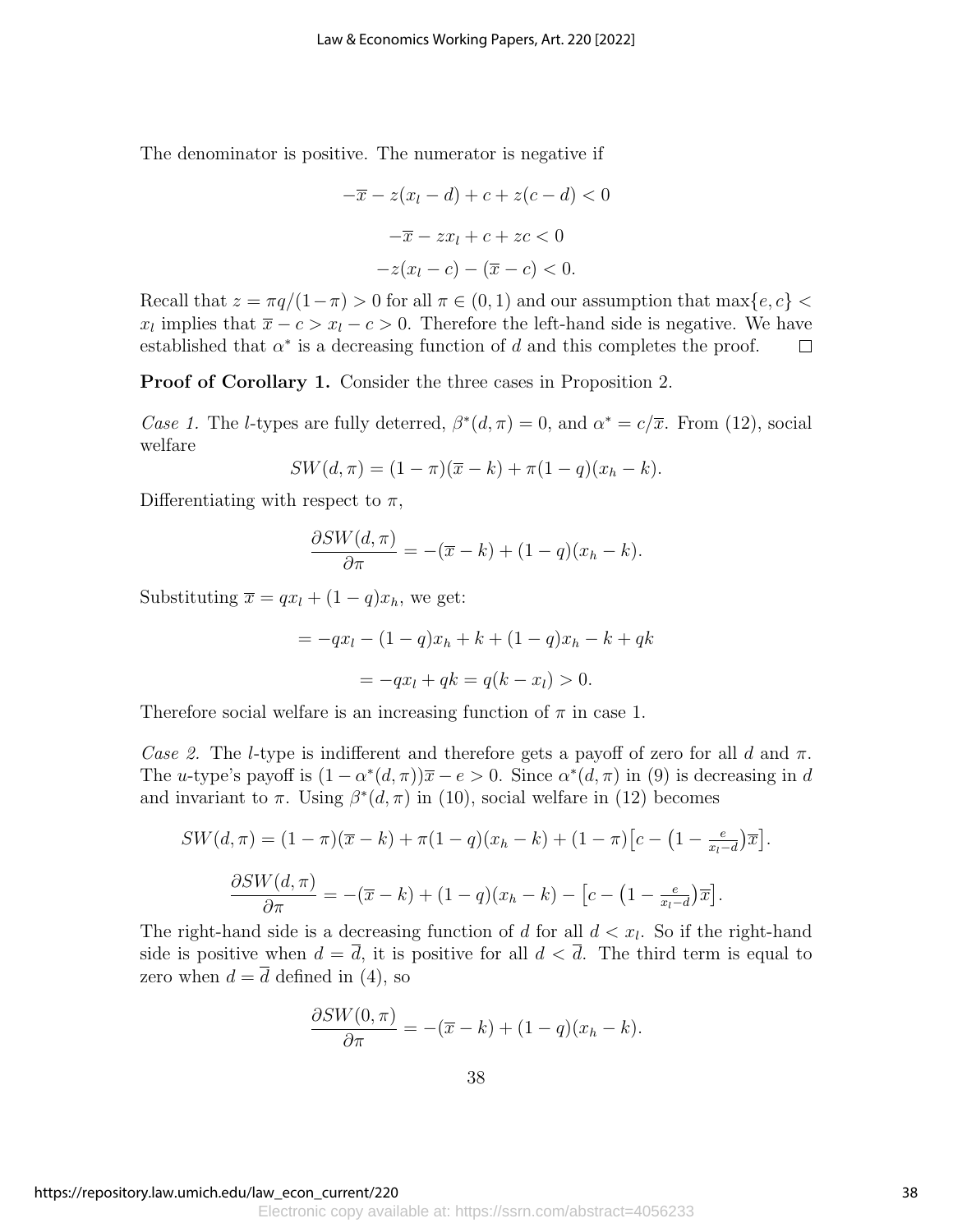Substituting for  $\bar{x}$  and rearranging confirms that this is positive (see the proof in case 1). This confirms that social welfare is increasing in  $\pi$  in case 2.

Case 3. Since  $\beta^*(d, \pi) = 1$  and there is full participation of *l*-type, social welfare in (12) is  $SW(d, \pi) = \overline{x} - k$ ; it does not depend on d or  $\pi$ .  $\alpha^*(d, \pi)$  defined in (11) is decreasing in d and increasing in  $\pi$ . Therefore the u-type's payoff, (1 –  $\alpha^*(d,\pi)\overline{x} - e > 0$ , is increasing in d and decreasing in  $\pi$ . The l-type's payoff is  $(1 - \alpha^*(d, \pi))(x_l - d) - e > 0$ . This is decreasing in d. Since social welfare  $SW(d, \pi)$ is independent of  $d$ , and the h-type aggregate payoff is independent of  $d$ , it follows that the *l*-type payoff is decreasing in  $d$ .  $\Box$ 

**Proof of Proposition 3.** Case 1. As in Lemma 1, investors demand  $\alpha^* \geq c/\overline{x}$ . The l-type is fully deterred if  $(1 - \alpha^*)x_l - e - d < 0$  or  $d > \overline{d}_{EL}$  in equation (14).

Case 2. The investors' break-even condition is

$$
(1 - \pi)(\alpha^* \overline{x} - c) + \pi q \beta^* (\alpha^* x_l - c + d) = 0.
$$
 (38)

The expressions for  $\alpha_{EL}^{*}$  in (16) and  $\beta_{EL}^{*}(d,\pi)$  in (17) may be found by solving the l-type's break-even condition (13) and the investors' break-even condition (38) simultaneously. The comparative statics are immediate.

Case 3. In the no-deterrence range, the equilibrium  $\alpha_{EL}^{*}(d, \pi)$  in (18) may be found by setting  $\beta^* = 1$  in the investors' break-even condition (38). Rearranging,

$$
\alpha^*[(1-\pi)\overline{x}+\pi qx_l]=(1-\pi)c+\pi q(c-d).
$$

Dividing through by  $(1 - \pi)\overline{x} + \pi q x_l$  gives (18).

Corollary 3 (Comparative Statics on Entrepreneur Liability Case). Suppose that the entrepreneur is held personally liable for non-disclosure.

- 1. The l-type's payoff is (weakly) decreasing in d, the u-type's payoff is (weakly) increasing in d, and social welfare is (weakly) increasing in d.
- 2. Compared to the baseline model where the investors collect damages from the firm, the l-type entrepreneur's payoff is (weakly) lower, the the u-type's payoff is (weakly) higher, and social welfare is (weakly) higher.

 $\Box$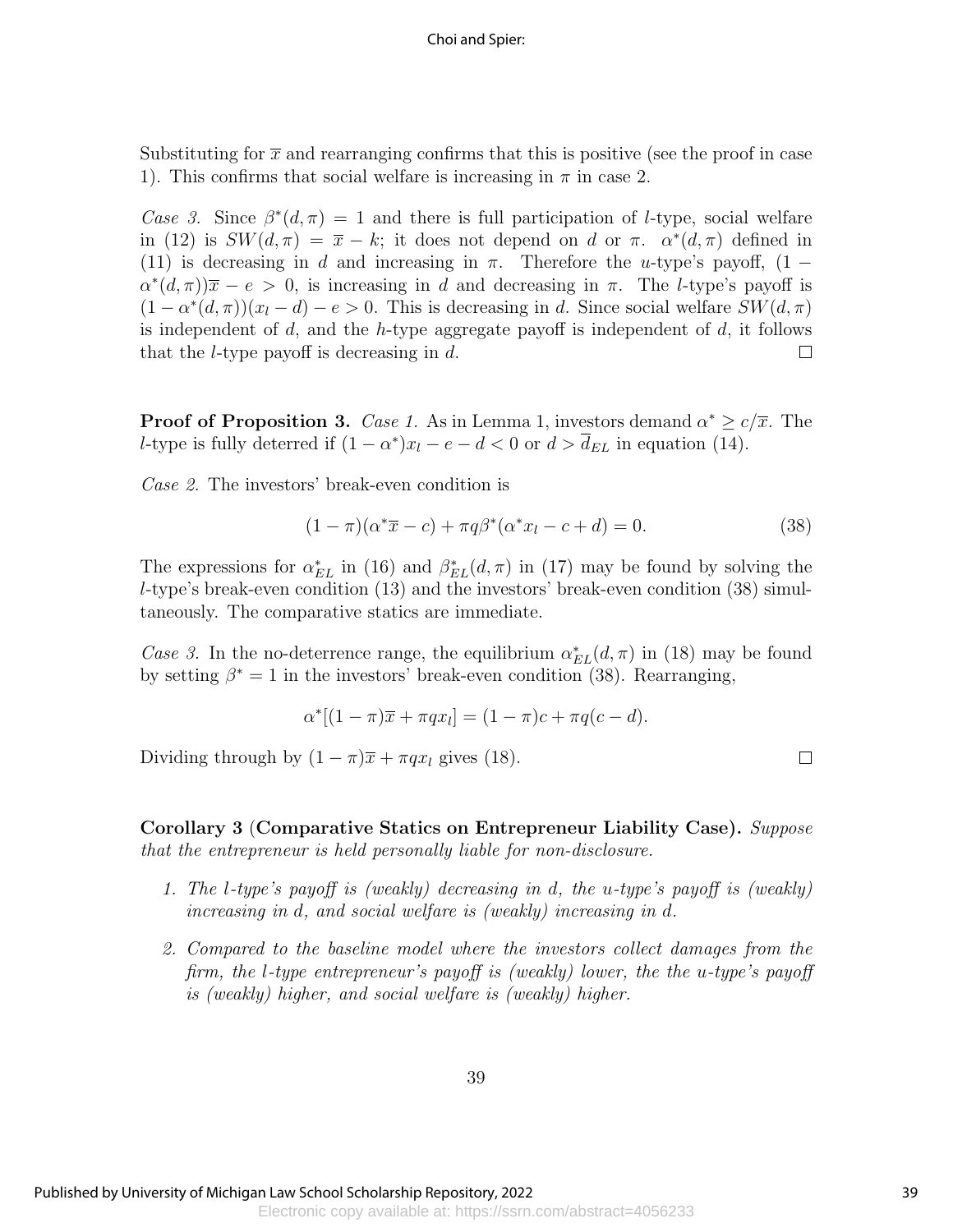Proof of Corollary 3. Consider the three cases in Proposition 3.

Case 1. Since  $\beta_{EL}^*(d, \pi) = 0$  social welfare and private payoffs do not depend on d.

Case 2. Since  $\beta_{EL}^*(d, \pi)$  in (17) is decreasing in d we have that social welfare in (12) is increasing in d. Since  $\alpha_{EL}^{*}(d, \pi)$  in (16) is decreasing in d, the u-type is better off when d rises. The *l*-type is indifferent and gets a payoff of zero.

Case 3. Since  $\beta_{EL}^*(d, \pi) = 1$  social welfare does not depend on d. Since  $\alpha_{EL}^*(d, \pi)$  in  $(18)$  is decreasing in d, the u-type is better off when d increases. Since social welfare does not depend on d, the l-type is worse off when d increases.

 $\Box$ 

**Proof of Proposition 4.** Let's first start with the full deterrence case  $(\beta^* = 0)$ . When only the  $u$ -type participates in financing, the investors' equilibrium break-even condition is given by:

$$
(1 - \pi)(\alpha^* \overline{x} - c + q(1 - \alpha)\lambda d) = 0.
$$

Compared to the case without any false positives  $(\lambda = 0)$ , in equilibrium, the investors receive a litigation return of  $(1 - \alpha)\lambda d$  from the u-type when  $x_l$  is realized, which happens with probability  $q$ . From this, we get the equilibrium fraction for the investors:

$$
\alpha^* = \frac{c - q\lambda d}{\overline{x} - q\lambda d}
$$

Whenever  $\lambda > 0$ ,  $\frac{c-q\lambda d}{\overline{x}-q\lambda d} < \frac{c}{\overline{x}}$  $\frac{c}{x}$ . Also,  $\frac{\partial \alpha}{\partial \lambda} = \frac{-qd(\overline{x}-c)}{(\overline{x}-q\lambda d)^2}$  $\frac{-qd(\overline{x}-c)}{(\overline{x}-q\lambda d)^2}$  < 0 and  $\frac{\partial \alpha}{\partial d} = \frac{-q\lambda(\overline{x}-c)}{(\overline{x}-q\lambda d)^2}$  $\frac{-q\lambda(x-c)}{(\overline{x}-q\lambda d)^2}$  < 0. Compared to the baseline case  $(\lambda = 0)$ , because the investors get additional return from the u-type through litigation, the equilibrium fraction for the investors is lower.

To ensure that the *l*-type is fully deterred, we need:  $(1 - \alpha^*)(x_l - d) - e < 0$ . Let  $\overline{d}$ be given by:  $(1 - \alpha^*)(x_l - d) - e = 0$ . When we substitute in the expression for  $\alpha^*$ and simplify, we get:

$$
\overline{d}_{FP}(e) = \frac{(\overline{x} - c)x_l - e\overline{x}}{\overline{x} - c - eq\lambda}.
$$

When  $\lambda = 0$ , we get  $\overline{d}_{FP}(e) = \frac{(\overline{x}-c)x_l-e\overline{x}}{\overline{x}-c-q\lambda} = x_l - \frac{e\overline{x}}{\overline{x}-c} = \overline{d}(e)$ . Compared to the baseline case, a stronger liability is necessary to fully deter the l-type from participating.

Now, suppose we are in the partial deterrence region  $(\beta^* \in (0,1))$ . The *l*-type's indifference condition is given by  $(1 - \alpha^*)(x_l - d) - e = 0$ , from which we get:  $\alpha^* = 1 - \frac{e}{r}$  $\frac{e}{x_l-d}$ . We can see that when the *l*-type is indifferent, the *u*-type strictly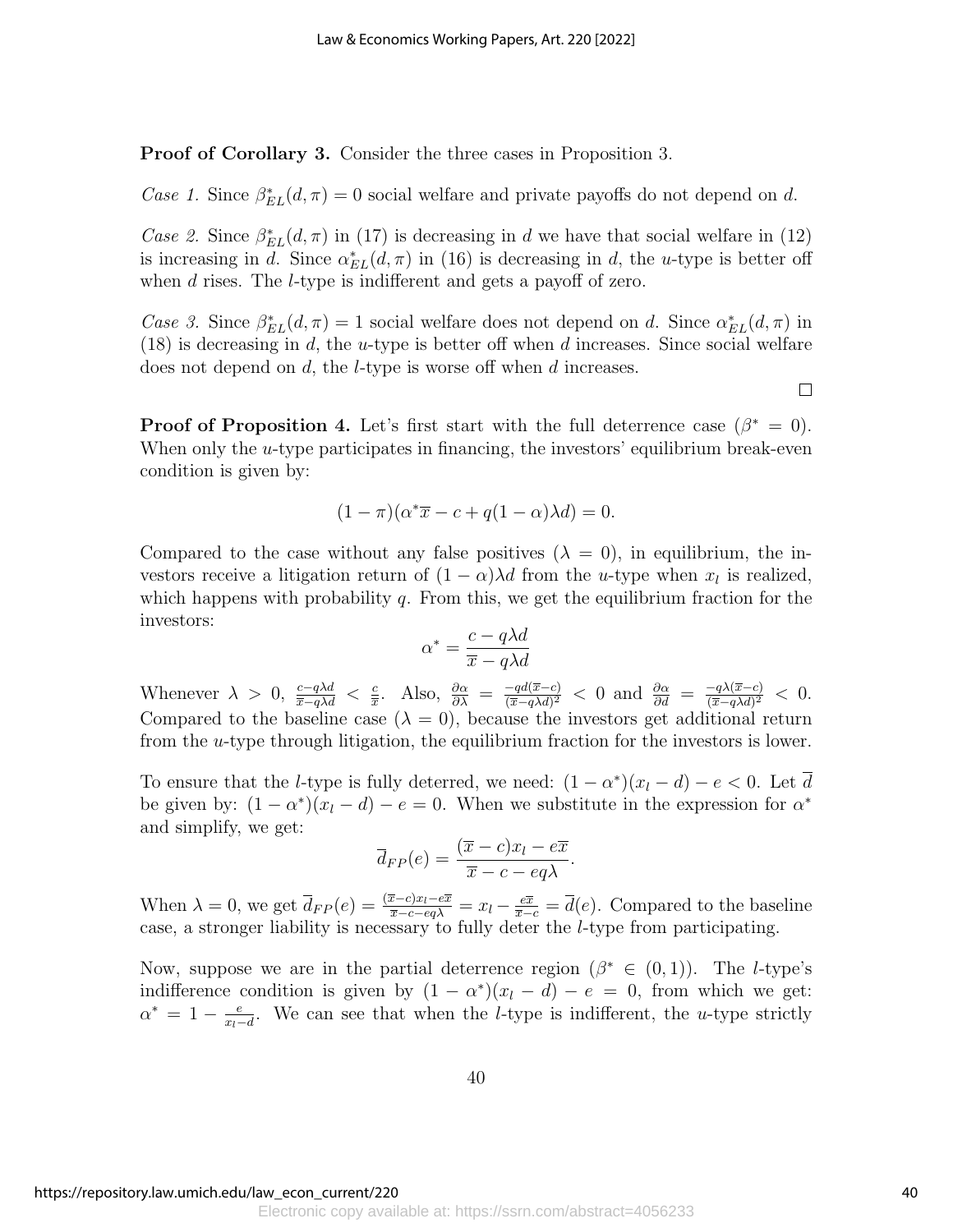prefers to participate:  $(1 - \alpha^*)(\overline{x} - q\lambda d) - e > 0$ . The investors' break-even condition is given by:

$$
(1 - \pi)(\alpha^* \overline{x} - c + q\lambda d(1 - \alpha^*)) + \pi q\beta^* (\alpha^* x_l - c + (1 - \alpha^*)d) = 0.
$$

When we use the equality  $\alpha^*(x_l - d) = x_l - d - e$  and simplify, we get the equilibrium participation rate by the l-type:

$$
\beta^* = \frac{1-\pi}{\pi q} \cdot \frac{\alpha^*(\overline{x} - q\lambda d) - c + q\lambda d}{k - x_l}.
$$

Recall that, in the baseline case, we had:  $\alpha^* = 1 - \frac{e}{r-1}$  $\frac{e}{x_l-d}$  and  $\beta^* = \frac{1-\pi}{\pi q}$  $\frac{1-\pi}{\pi q} \cdot \frac{\alpha^* \overline{x}-c}{k-x_l}$  $\frac{\alpha^*\overline{x}-c}{k-x_l}.$ Compared to the baseline case, therefore, conditional on d, whenever  $\lambda > 0$ , the l-type's participation rate is strictly higher and, therefore, the social welfare lower. Although the equilibrium fraction  $(\alpha^*)$  that the investors receive from the *l*-type (conditional on  $d$ ) is the same, because the investors get a positive litigation return from the u-type, compared to the baseline case, their return is strictly higher. To satisfy their break-even condition, therefore, the l-type's equilibrium participation rate  $(\beta^*)$  has to be higher. Finally, we see that:  $\frac{\partial \alpha^*}{\partial d} = -\frac{e}{(x_l - 1)^2}$  $\frac{e}{(x_l-d)^2}$  < 0,  $\frac{\partial \alpha^*}{\partial \pi}$  = 0,  $rac{\partial \beta^*}{\partial d} = \frac{e}{(x_l - )}$  $\frac{e}{(x_l-d)^2}(-\overline{x}+q\lambda x_l) < 0$ , and  $\frac{\partial \beta^*}{\partial \pi} = -\frac{1}{\pi d}$  $\frac{1}{\pi q} \cdot \frac{\alpha^*(\overline{x}-q\lambda d)-c+q\lambda d}{k-x_l}$  $\frac{d^{2}A^{2}}{k-x_{l}}$  < 0. As in the baseline case, when the liability gets stronger, social welfare improves.

To establish  $\underline{d}_{FP}(e, \pi)$ , let's examine the no deterrence case  $(\beta^* = 1)$ . When  $\beta^* = 1$ , the investors' break-even condition is given by:

$$
(1 - \pi)(\alpha^*(\overline{x} - q\lambda d) - c + q\lambda d) + \pi q(\alpha^*(x_l - d) - c + d) = 0,
$$

from which, we get  $\alpha^* = \frac{(1-\pi)(c-q\lambda d)+\pi q(c-d)}{(1-\pi)(\overline{c}-q\lambda d)+\pi q(r-d)}$  $\frac{(1-\pi)(c-q\lambda d)+\pi q(c-a)}{(1-\pi)(\overline{x}-q\lambda d)+\pi q(x_l-d)}.$ 

A few preliminary observations regarding the  $\alpha^*$ . From the equation  $(1 - \pi)(\alpha(\bar{x}$  $q\lambda d$ ) –  $c + q\lambda d$ ) +  $\pi q(\alpha(x_l - d) - c + d) = 0$ , we see that the left hand side is strictly increasing with respect to  $\alpha$ . We also know that, in equilibrium,  $\alpha^* \overline{x} - c +$  $q\lambda d(1-\alpha^*) > 0$  and  $\alpha^* x_l - c + (1-\alpha^*)d < 0$ . Hence, when  $\pi$  increases, investors' return goes down, and to restore equality,  $\alpha^*$  must increase. Hence,  $\frac{\partial \alpha^*}{\partial \pi} > 0$ . Also,  $(1-\pi)(\alpha(\bar{x}-q\lambda d)-c+q\lambda d)+\pi q(\alpha(x_l-d)-c+d)$  is strictly increasing with respect to d. When d rises, therefore, to restore the equality,  $\alpha$  must decrease. In other words,  $\frac{\partial \alpha^*}{\partial d}$  < 0. In sum, the equilibrium  $\alpha^*$  is increasing with respect to  $\pi$  and decreasing with respect to d.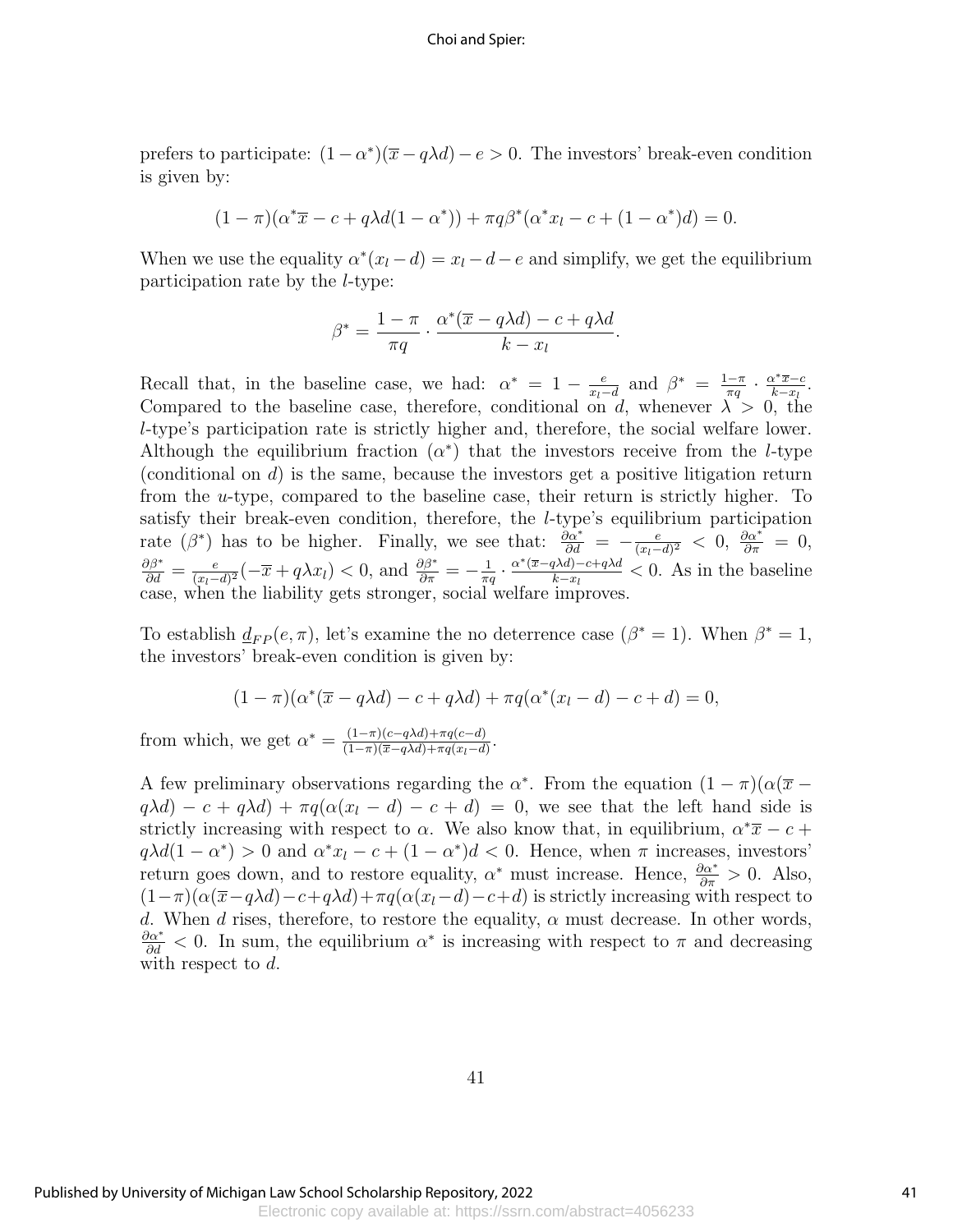To establish  $d_{FP}(e, \pi)$ , from the partial deterrence case, we know that:

$$
\beta^* = \frac{1 - \pi}{\pi q} \cdot \frac{\left(\frac{x_l - d - e}{x_l - d}\right)(\overline{x} - q\lambda d) - c + q\lambda d}{k - x_l}
$$

When we set  $\beta^* = 1$  and simplify, we get:

$$
\frac{1-\pi}{\pi q} \cdot \frac{(x_l - \underline{d} - e)(\overline{x} - q\lambda \underline{d}) - (x_l - \underline{d})(c - q\lambda \underline{d})}{(x_l - \underline{d})(k - x_l)} = 1.
$$

When we solve for  $d$ , we get:

$$
\underline{d}_{FP}(e,\pi)=\frac{(1-\pi)(x_l(\overline{x}-c)-e\overline{x})-\pi qx_l(k-x_l)}{(1-\pi)((\overline{x}-c)-eq\lambda)-\pi q(k-x_l)}.
$$

It's straightforward (but somewhat messy) to establish that this expression is decreasing with respect to  $\pi$ . When  $\pi = 0$ , we get:

$$
\underline{d}_{FP}(e,0) = \frac{x_l(\overline{x} - c) - e\overline{x}}{(\overline{x} - c) - eq\lambda} = \overline{d}.
$$

When  $d_{FP}(e, \pi) = 0$ , we need:  $(1 - \pi)(x_i(\overline{x} - c) - e\overline{x}) - \pi qx_i(k - x_i) = 0$ , from which we get:

$$
\frac{1-\widehat{\pi}_0}{\widehat{\pi}_0 q}\cdot\frac{x_l(\overline{x}-k)-e(\overline{x}-x_l)}{x_l(k-x_l)}=1.
$$

Note that this expression is the same as the baseline case and  $\hat{\pi}_0 < 1$ . Therefore,  $d_{FD}(e, \pi) \in [0, \overline{d}]$  when  $\pi \in [0, \hat{\pi}_0]$ .  $\underline{d}_{FP}(e, \pi) \in [0, \overline{d}]$  when  $\pi \in [0, \widehat{\pi}_0]$ .

Corollary 4 (Comparative Statics in False Positives Case). Suppose that the firm is erroneously held liable for λd when the entrepreneur is uninformed.

- 1. The l-type's payoff is (weakly) decreasing in d, the u-type's payoff is (weakly) increasing in d, and social welfare is (weakly) increasing in d.
- 2. The l-type's payoff is (weakly) increasing in  $\lambda$ , the u-type's payoff is (weakly) decreasing in  $\lambda$ , and social welfare is (weakly) decreasing in  $\lambda$ .

Proof of Corollary 4. Consider the three cases in Proposition 4.

Case 1. Since  $\beta_{FP}^*(d, \pi) = 0$  social welfare and the *l*-type and *u*-type payoffs do not depend on d or  $\lambda$ .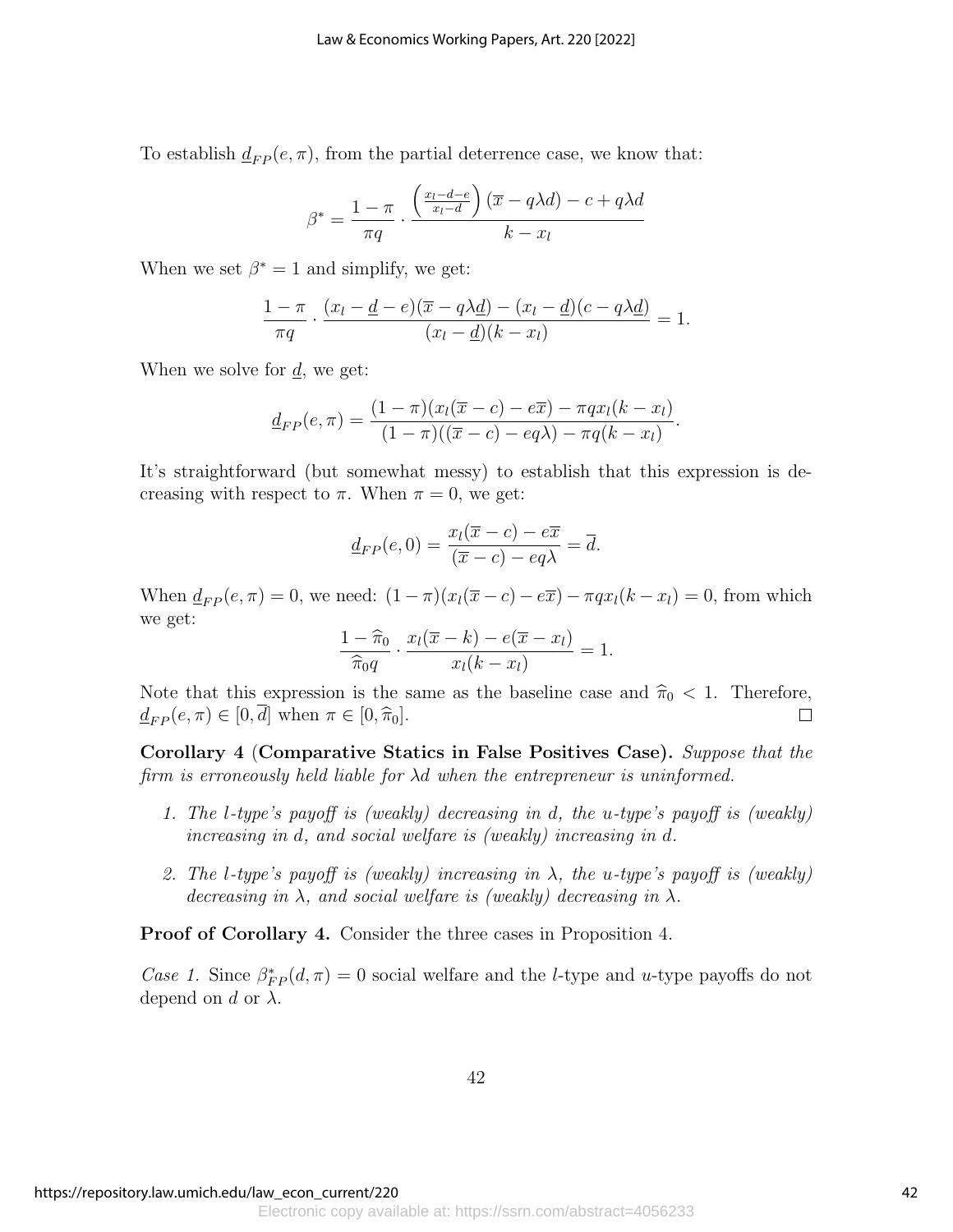*Case 2.*  $\beta_{FP}^*(d, \pi)$  in (23) is increasing in  $\lambda$  because

$$
-\left(1 - \frac{e}{x_l - d}\right) + 1 = \frac{e}{x_l - d} > 0.
$$

Therefore social welfare is decreasing in  $\lambda$ .  $\beta_{FP}^*(d, \pi)$  in (23) is decreasing in d if

$$
\frac{\partial}{\partial d}\left(\left(1 - \frac{e}{x_l - d}\right)(\overline{x} - q\lambda d) - (c - q\lambda d)\right) < 0.
$$
\n
$$
\frac{\partial}{\partial d}\left(\overline{x} - c - \left(\frac{e}{x_l - d}\right)(\overline{x} - q\lambda d)\right) < 0.
$$

Differentiating, and dividing by  $e$ ,

$$
-\frac{(x_l-d)(-q\lambda)-(\overline{x}-q\lambda d)(-1)}{(x_l-d)^2}<0.
$$

$$
-\frac{\overline{x}-q\lambda x_l}{(x_l-d)^2}<0
$$

Therefore, social welfare is increasing in  $d$ . The  $l$ -type is indifferent and gets zero profits. It follows that the u-type's payoff is decreasing in  $\lambda$  and increasing in d.

Case 3. Since  $\beta_{FP}^*(d,\pi) = 1$  social welfare does not depend on d or  $\lambda$ . Letting  $z = \pi q/(1 - \pi)$ , the equity stake is

$$
\alpha_{FP}^*(\cdot) = \frac{(c - q\lambda d) + z(c - d)}{(\overline{x} - q\lambda d) + z(x_l - d)}
$$

Consider first the comparative statics with respect to  $\lambda$ . Differentiating  $\alpha_{FP}^*(\cdot)$  with respect to  $\lambda$ , the slope has the same sign as

$$
[(\overline{x} - q\lambda d) + z(x_l - d)](-qd) - [(c - q\lambda d) + z(c - d)](-qd)
$$

which has the same sign as

$$
-(\overline{x} - q\lambda d) - z(x_l - d) + (c - q\lambda d) + z(c - d)
$$

$$
= -\overline{x} - zx_l + c + zc
$$

$$
= -(\overline{x} - c) - z(x_l - c) < 0
$$

Therefore  $\alpha^*_{FP}(\cdot)$  is decreasing in  $\lambda$ . The *l*-type's payoff is  $(1 - \alpha^*_{FP})(x_l - d) - e > 0$ . Since  $\alpha_{FP}^*(\cdot)$  is decreasing in  $\lambda$ , the *l*-type's payoff is increasing in  $\lambda$ . Since social welfare is constant in  $\lambda$ , the u-type's payoff  $(1 - \alpha_{FP}^*)(\bar{x} - \lambda d) - e > 0$  must be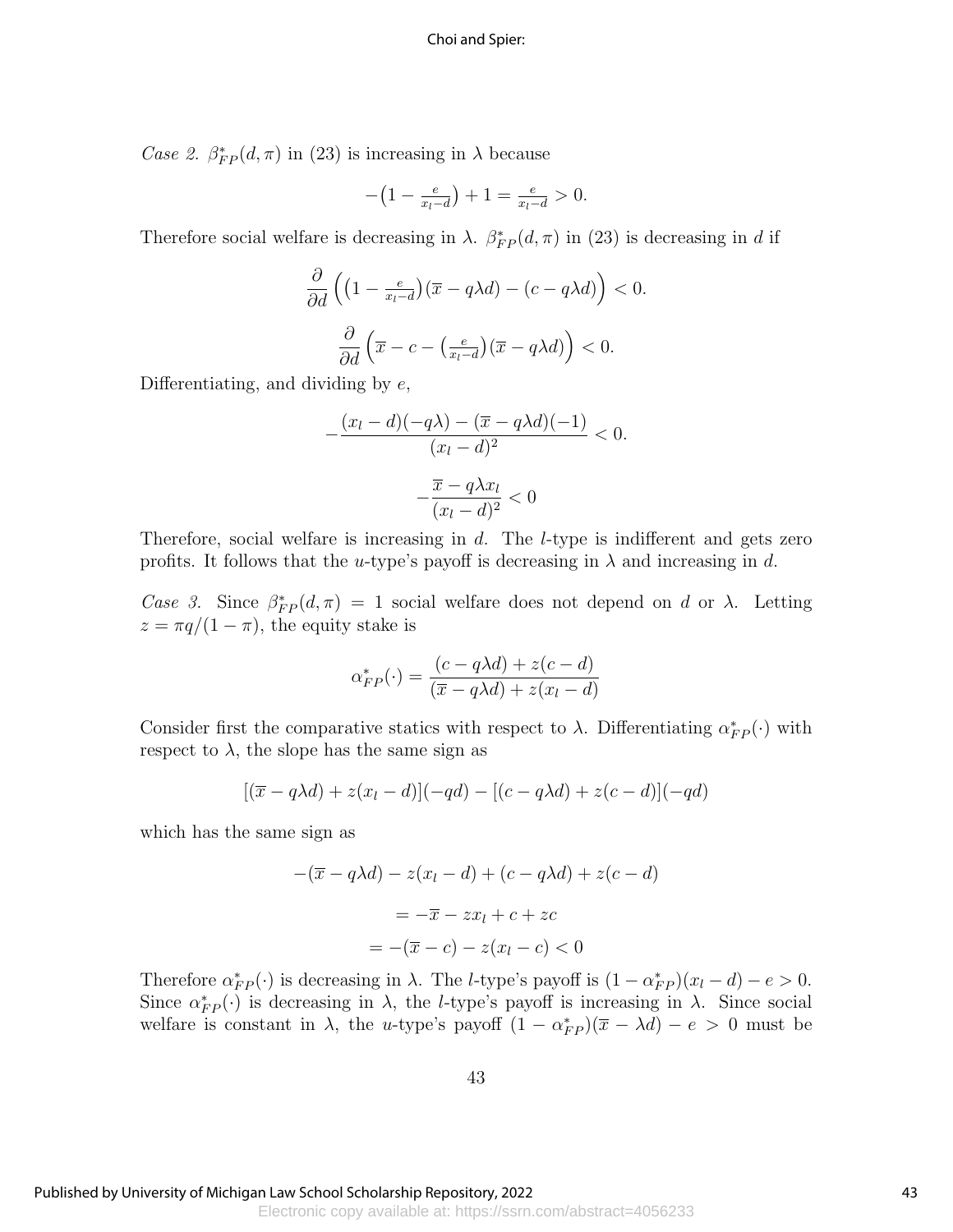decreasing in  $\lambda$ .

Now consider the comparative statics with respect to d. Differentiating  $\alpha_{FP}^*(\cdot)$  with respect to d, the slope has the same sign as

$$
[(\overline{x}-q\lambda d)+z(x_l-d)](-q\lambda-z)-[(c-q\lambda d)+z(c-d)](-q\lambda-z).
$$

The same analysis as was just done for  $\lambda$  verifies that  $\alpha^*_{FP}(\cdot)$  is decreasing in d. Now let's evaluate the entrepreneur's payoffs. I will do this indirectly. The slope of the *l*-type's payoff with respect to  $d$  is smaller than the slope of the *u*-type's payoff function:

$$
-(1 - \alpha_{FP}^*) - \frac{\partial \alpha_{FP}^*(\cdot)}{\partial d}(x_l - d) < -(1 - \alpha_{FP}^*)\lambda - \frac{\partial \alpha_{FP}^*(\cdot)}{\partial d}(\overline{x} - \lambda d)
$$
\n
$$
\frac{\partial \alpha_{FP}^*(\cdot)}{\partial d}(\overline{x} - x_l + (1 - \lambda)d) - (1 - \alpha_{FP}^*)(1 - \lambda) < 0
$$

This is true since  $\frac{\partial \alpha_{FP}^*(\cdot)}{\partial d} < 0$ . Since the slope of the social welfare function with respect to  $d$  is zero, it must be that the partial derivative of the  $l$ -type's payoff function is negative and the partial derivative of the u-type's payoff function is positive.  $\Box$ 

Proof of Proposition 5. We start with the construction of the full deterrence threshold,  $\overline{d}_{LC}$ . In order to have a sufficiently high d so as to fully deter the l-type (with litigation), we need:  $(1 - \overline{\alpha})(x_l - d - \phi_d) - e < 0$ . When we let  $d = \overline{d}_{LC}$  and solve  $(1 - \overline{\alpha})(x_l - \overline{d}_{LC} - \phi_d) - e = 0$  for  $\overline{d}_{LC}$ , we get:

$$
\overline{d}_{LC} = x_l - \phi_d - \frac{e\overline{x}}{\overline{x} - c}.
$$

Note that  $\overline{d}_{LC} < x_l - \frac{e}{1-e}$  $\frac{e}{1-c/\overline{x}}$ . Because of the positive litigation cost  $(\phi_d)$ , compared to the case without litigation cost, a weaker liability is necessary to achieve full deterrence. Hence, when  $d > \overline{d}_{LC}$ , the investors demand  $\alpha_{LC}^* = \frac{c}{\overline{x}}$  $\frac{c}{x}$  and the *l*-type is fully deterred:  $\beta_{LC}^* = 0$ .

Second, suppose that we are in the partial deterrence region. Suppose, first, that the litigation is credible. For the *l*-type's indifference, we need:  $(1-\alpha)(x_l-d-\phi_d)-e=0$ . The investors' break-even condition is:  $(1-\pi)(\alpha \bar{x}-c) + \pi q \beta(\alpha x_l - c + d - \phi_p - \alpha(d+\alpha \bar{x}))$  $(\phi_d)$ ) = 0. From the *l*-type indifference condition, we get the equilibrium  $\alpha$ :

$$
\alpha_{LC}^*(d,\pi) = \frac{x_l - d - \phi_d - e}{x_l - d - \phi_d}.
$$

Note that  $\alpha_{LC}^*(d, \pi)$  is independent of  $\pi$  but is decreasing with respect to d. With  $\alpha_{LC}^*(d, \pi)$ , the investors' break-even condition can be written as:  $(1 - \pi)(\alpha \bar{x} - c)$  +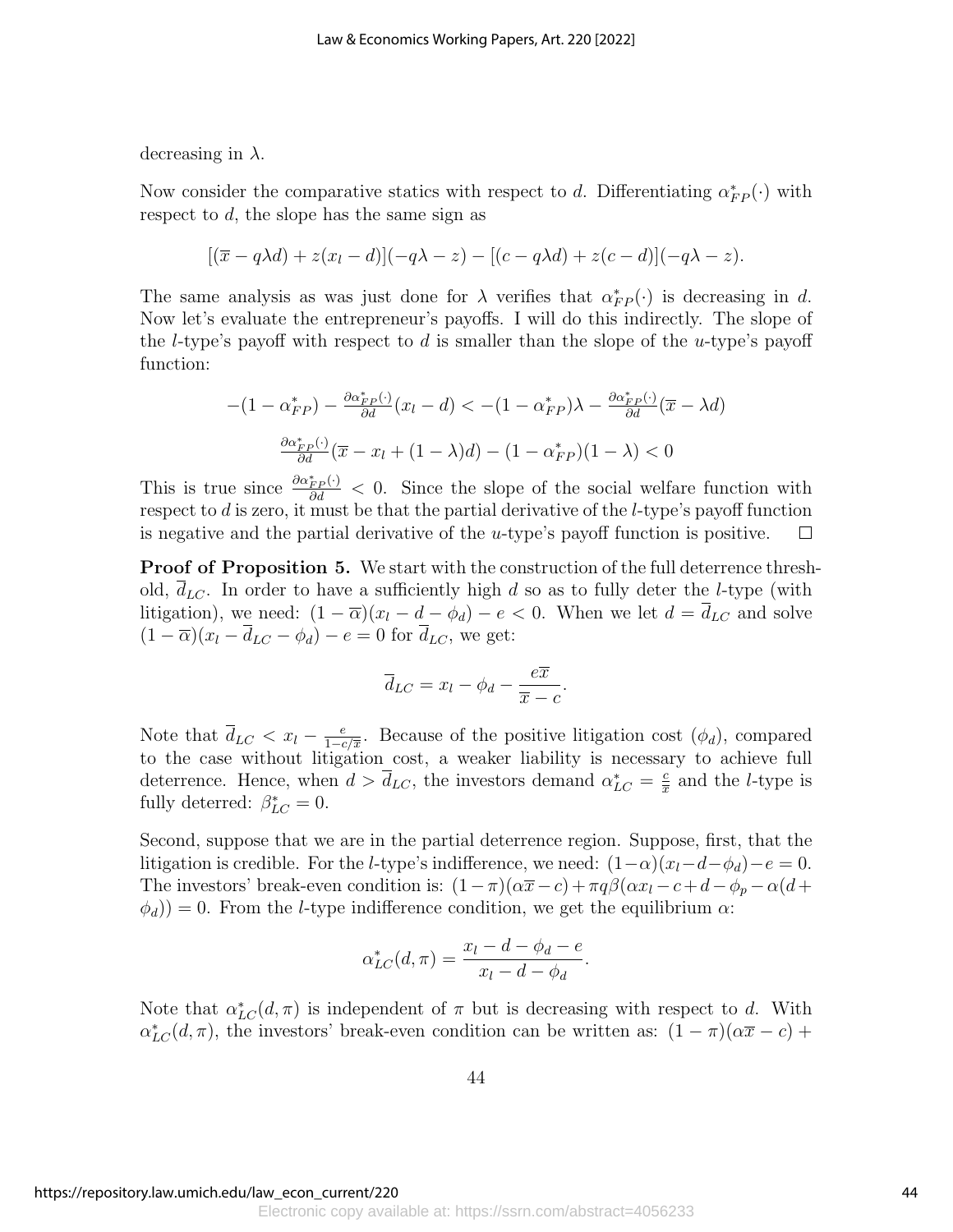$\pi q \beta(x_l - k - \phi) = 0$  and we get the equilibrium participation rate for the *l*-type:

$$
\beta_{LC}^*(d,\pi) = \frac{1-\pi}{\pi q} \cdot \frac{\alpha_{LC}^*(d,\pi) \cdot \overline{x} - c}{k + \phi - x_l}
$$
  
= 
$$
\frac{1-\pi}{\pi q} \cdot \frac{(x_l - d - \phi_d - e)\overline{x} - c(x_l - d - \phi_d)}{(x_l - d - \phi_d)(k + \phi - x_l)}.
$$

Given the litigation credibility condition of  $\alpha \leq \frac{d-\phi_p}{d+\phi_p}$  $\frac{d-\phi_p}{d+\phi_d}$ , this implies that  $\exists d_0 > \phi_p$ such that the litigation credibility constraint binds:  $\frac{x_l-d_0-\phi_d-e}{x_l-d_0-\phi_d} = \frac{d_0-\phi_p}{d_0+\phi_d}$  $\frac{a_0 - \varphi_p}{d_0 + \varphi_d}$ . When we solve for  $d_0$ , we get:

$$
d_0^{pd}(\pi) = \frac{x_l \phi - \phi_d(e + \phi)}{e + \phi}.
$$

The superscript " $pd$ " stands for the fact that we are defining  $d_0$  in the partial deterrence region. In the partial deterrence region, therefore, litigation is credible only when  $d \geq \frac{x_l \phi - \phi_d(e + \phi)}{e + \phi}$  $\frac{\phi_d(e+\phi)}{e+\phi}$ . When  $d < d_0^{pd}(\pi)$ , we get:  $\alpha_{LC}^*(d, \pi) = \frac{x_l - e}{x_l}$  and  $\beta^*_{LC}(d,\pi) = \frac{1-\pi}{\pi q} \cdot \frac{(x_l-e)\overline{x}-cx_l}{x_l(k-x_l)}$  $\frac{x_l-e)x-cx_l}{x_l(k-x_l)}$ .

Third, suppose we are in the no deterrence region. Suppose, initially, that the litigation is credible. In equilibrium, the l-type participates with probability one  $(\beta_{LC}^*(d, \pi) = 1)$  and makes, in expectation:  $(1 - \alpha)(x_l - d - \phi_d) - e > 0$ . From the investors' break-even condition of  $(1-\pi)(\alpha \bar{x}-c)+\pi q(\alpha x_l-c+d-\phi_p-\alpha(d+\phi_d))=0,$ we get:

$$
\alpha_{LC}^*(d,\pi) = \frac{(1-\pi)c + \pi q(c - d + \phi_p)}{(1-\pi)\overline{x} + \pi q(x_l - d - \phi_d)}.
$$

Though a bit tedious, it is straightforward to show that  $\frac{\partial \alpha_{LC}^*(d,\pi)}{\partial \pi} > 0$  and  $\frac{\partial \alpha_{LC}^*(d,\pi)}{\partial d} <$ 0. In the no deterrence region, the litigation credibility condition is given by:

$$
\frac{(1-\pi)c + \pi q(c-d+\phi_p)}{(1-\pi)\overline{x} + \pi q(x_l - d - \phi_d)} \le \frac{d-\phi_p}{d+\phi_d}
$$

.

When we solve for d, we find the expression for  $d_0^{nd}(\pi)$  (superscript "nd" standing for "no deterrence"):

$$
d_0^{nd}(\pi) = \frac{((1-\pi)c + \pi qc)\phi_d + ((1-\pi)\overline{x} + \pi qx_l)\phi_p}{(1-\pi)(\overline{x}-c) + \pi q(x_l - c)}.
$$

Though bit tedious, it is straightforward to show that  $\frac{\partial d_0^{nd}(\pi)}{\partial \pi} > 0$ . Note that when  $\pi = 0$ , we get  $d_0^{nd}(0) = \frac{c\phi_d + \bar{x}\phi_p}{\bar{x}-c} > \phi_p$ . Hence, to satisfy the litigation credibility constraint, damages will always be higher than  $\phi_p$ . Also, when  $d < d_0^{nd}(0)$ , the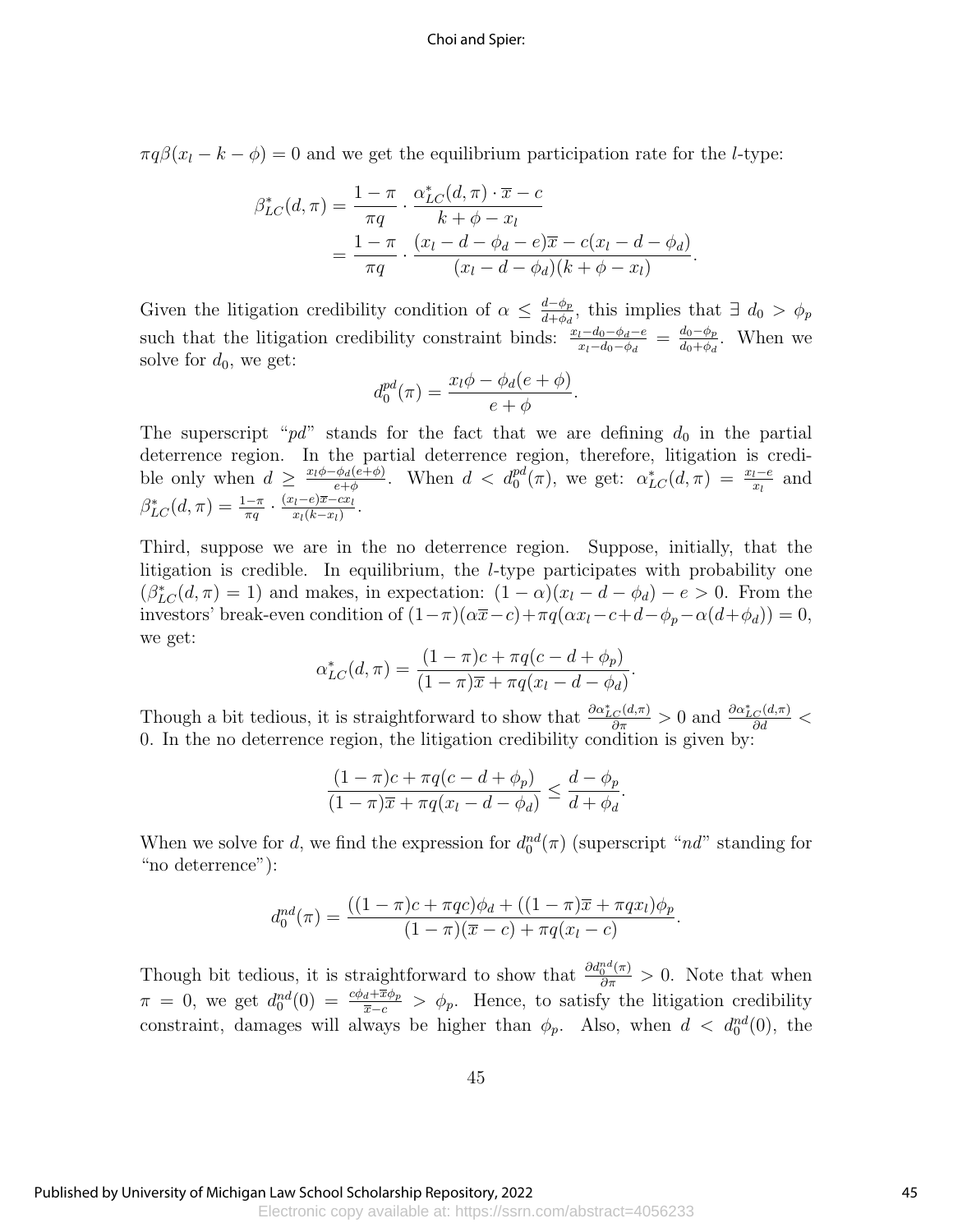equilibrium is given by:  $\beta_{LC}^*(d, \pi) = 1$  and  $\alpha_{LC}^*(d, \pi) = \frac{(1-\pi)c + \pi qc}{(1-\pi)\overline{x} + \pi qx}$ . Note that, from  $(1-\pi)\overline{x}+\pi qx_l$  $\beta^*_{LC}(d,\pi) = \frac{1-\pi}{\pi q} \cdot \frac{(x_l-e)\overline{x}-cx_l}{x_l(k-x_l)}$  $\frac{(x-e)\overline{x}-cx_l}{x_l(k-x_l)}$  in the partial deterrence region, when we let  $\beta_{LC}^*(d, \pi) = 1$ and rearrange, we get:

$$
\frac{1-\pi}{\pi q} = \frac{x_l(k-x_l)}{(x_l-e)\overline{x}-cx_l}.
$$

This is the same expression that defined  $\hat{\pi}_0$ . Therefore, conditional on no credible litigation, we get partial deterrence when  $\pi > \hat{\pi}_0$ , and no deterrence when  $\pi \leq \hat{\pi}_0$ .

So far, we have established the function  $d_0(\pi)$  in two separate regions: one in partial deterrence  $(d_0^{pd})$  $p_d^{nd}(\pi)$ , and the other in no deterrence  $(d_0^{nd}(\pi))$  region. To establish the continuity, we first find the expression for  $d_{LC}(\pi)$  and then show that  $d_0(\pi)$  is continuous. In order to find  $d_{LC}(\pi)$ , from the partial deterrence region, we know that

$$
\beta_{LC}^*(d, \pi) = \frac{1 - \pi}{\pi q} \cdot \frac{(x_l - d - \phi_d - e)\overline{x} - c(x_l - d - \phi_d)}{(x_l - d - \phi_d)(k + \phi - x_l)}.
$$

When  $\beta_{LC}^*(d, \pi) \rightarrow 1$  and we rearrange, we get:

$$
\frac{\widehat{\pi}(d)q}{(1-\widehat{\pi}(d))} = \frac{(x_l-d-\phi_d-e)\overline{x}-c(x_l-d-\phi_d)}{(x_l-d-\phi_d)(k+\phi-x_l)}.
$$

This equality implicitly defines  $\underline{d}_{LC}(\pi)$ . It is straightforward to establish that  $\frac{\partial \hat{\pi}(d)}{\partial d} < 0$ or, equivalently,  $\frac{\partial d_{LC}(\pi)}{\partial \pi} < 0$ . When  $\hat{\pi} = 0$ , for instance, we get  $d_{LC}(0) = x_l - \phi_d - \frac{e\bar{x}}{l}$  $\frac{e\overline{x}}{\overline{x}-c} = \overline{d}_{LC}.$ 

To show that  $d_0(\pi)$  is continuous across the two regions, first, when we can rewrite the expression for  $d_0^{nd}(\pi)$  and get:

$$
\left(\frac{1-\pi}{\pi q}\right)^{nd} = \frac{c\phi_d + x_l\phi_p - (x_l - c)d_0^{nd}(\pi)}{(\overline{x} - c)d_0^{nd}(\pi) - c\phi_d - \overline{x}\phi_p}.
$$

The superscript " $nd$ " on the left hand side is to indicate that the ratio is being evaluated in the no deterrence region. From the partial deterrence region, we know that  $d_0^{pd}$  $\frac{p d}{0}(\pi) = \frac{x_l \phi - \phi_d(e + \phi)}{e + \phi}$ . When we let  $d_0^{nd}(\pi) = \frac{x_l \phi - \phi_d(e + \phi)}{e + \phi}$  and rearrange the above expression, we get:

$$
\left(\frac{1-\pi}{\pi q}\right)_{d=d_0^{pd}(\pi)}^{nd} = \frac{x_l(e+\phi-x_l+c)}{x_l(\overline{x}-c)-\overline{x}(e+\phi)}.
$$

46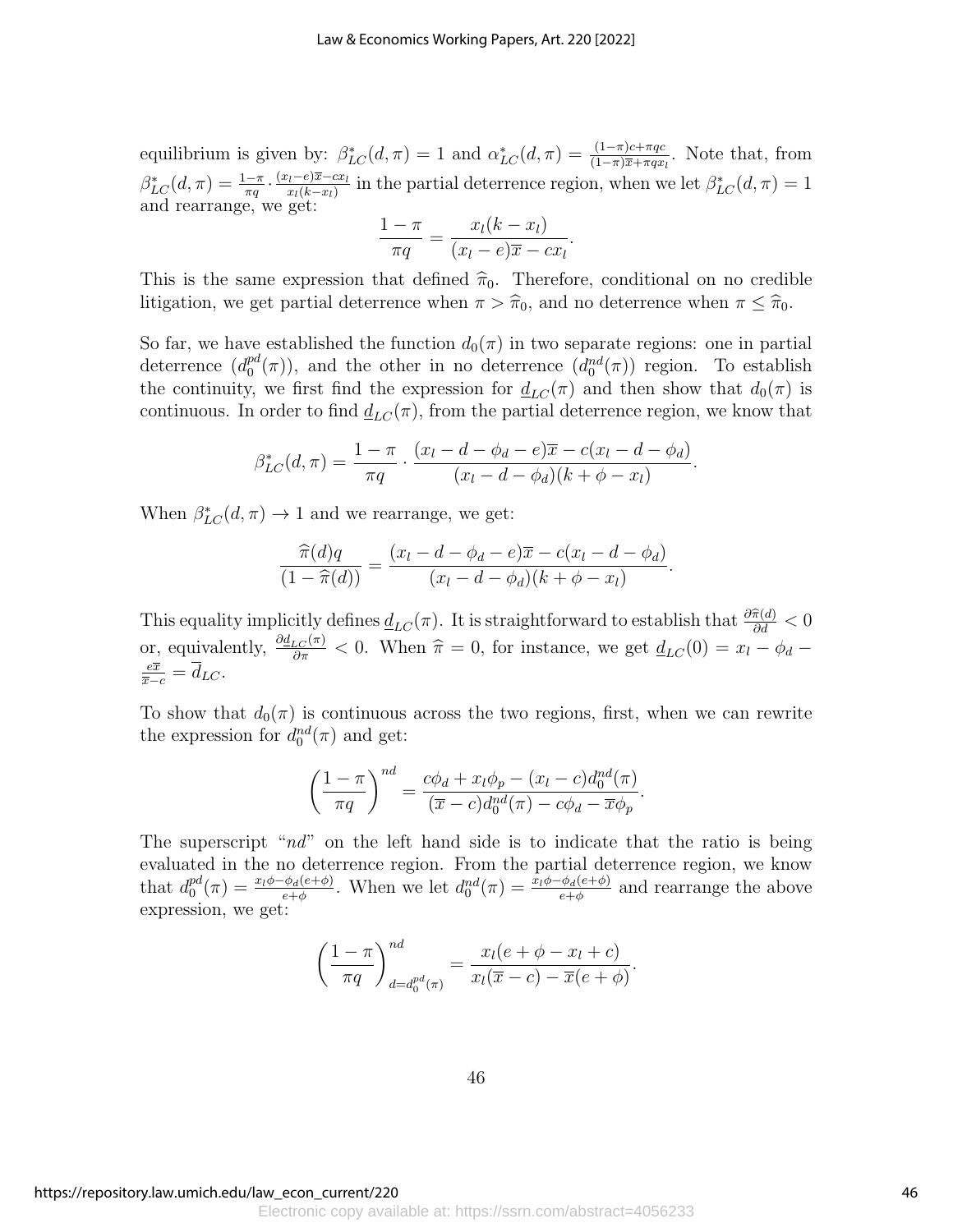We also know that, from the partial deterrence region, when  $\beta^* = 1$ , we have

$$
\left(\frac{1-\pi}{\pi q}\right)^{pd} = \frac{(x_l - d - \phi_d)(k+\phi - x_l)}{(x_l - d - \phi_d - e)\overline{x} - c(x_l - d - \phi_d)}
$$

.

When we substitute in the expression  $d_0^{pd}$  $p_d^{pd}(\pi) = \frac{x_l \phi - \phi_d(e + \phi)}{e + \phi}$  for d, after some algebra, we get:

$$
\left(\frac{1-\pi}{\pi q}\right)_{d=d_0^{pd}(\pi)}^{pd} = \frac{x_l(e+\phi-x_l+c)}{x_l(\overline{x}-c)-\overline{x}(e+\phi)}.
$$

This establishes the continuity of  $d_0(\pi)$ , which is weakly increasing with respect to  $\pi$ since  $d_0(\pi)$  is independent of  $\pi$  in the partial deterrence region but is strictly increasing with respect to  $\pi$  in the no deterrence region. П

**Proof of Corollary 2.** If  $d > d_0(\pi)$  then litigation is credible. Adapting equation (12) in the baseline model, social welfare is given by:

$$
SW_{LC}(d, \pi) = (1 - \pi)(\overline{x} - k) + \pi(1 - q)(x_h - k) + \pi q \beta_{LC}^*(d, \pi)(x_l - k - \phi).
$$

Case 1:  $\beta_{LC}^*(d,\pi) = 0$ . This is case 1 of Proposition 5. The third term in the social welfare function is zero. Therefore, social welfare and each type's payoffs are independent of the parameters  $(\phi \text{ and } d)$ .

Case 2:  $\beta_{LC}^*(d, \pi) \in (0, 1)$ . This is case 2 of Proposition 5.  $\alpha_{LC}^*(d, \pi) = \left(1 - \frac{e}{x_1 - d}\right)$  $\frac{e}{x_l-d-\phi_d}$ is a decreasing function of  $\phi_d$  and d, and is independent of  $\phi_p$ . Therefore, the u-type's return increases when  $\phi_d$  or d increase but is independent of  $\phi_p$ . Using the expression for  $\beta_{LC}^*(d, \pi)$ , the social welfare function can be written as:

$$
SW_{LC}(d, \pi) = (1 - \pi)(\overline{x} - k) + \pi(1 - q)(x_h - k) - (1 - \pi) \left( \left( 1 - \frac{e}{x_l - d - \phi_d} \right) \overline{x} - c \right).
$$

From the expression, it is clear that social welfare rises when  $\phi_d$  or d increases but is independent of  $\phi_p$ . Given the *l*-type's indifference, the *l*-type's return is unaffected by  $\phi$  and d.

Case 3:  $\beta_{LC}^*(d,\pi) = 1$ . This is case 3 of Proposition 5. Social welfare is strictly decreasing in  $\phi_p$  and  $\phi_d$  and does not depend on d. Since  $\alpha_{LC}^*(d, \pi)$  is an increasing function of both  $\phi_p$  and  $\phi_d$ , it follows that the *u*-type and the *l*-type payoffs are also decreasing in  $\phi_p$  and  $\phi_d$ .

We will now prove that  $\alpha_{LC}^*(d, \pi)$  is a decreasing function of d. The u-type's and ltype's payoffs are  $(1-\alpha_{LC}^*(d,\pi))\overline{x}-e$ , and  $(1-\alpha_{LC}^*(d,\pi))(x_l-d-\phi_d)-e$ , respectively.